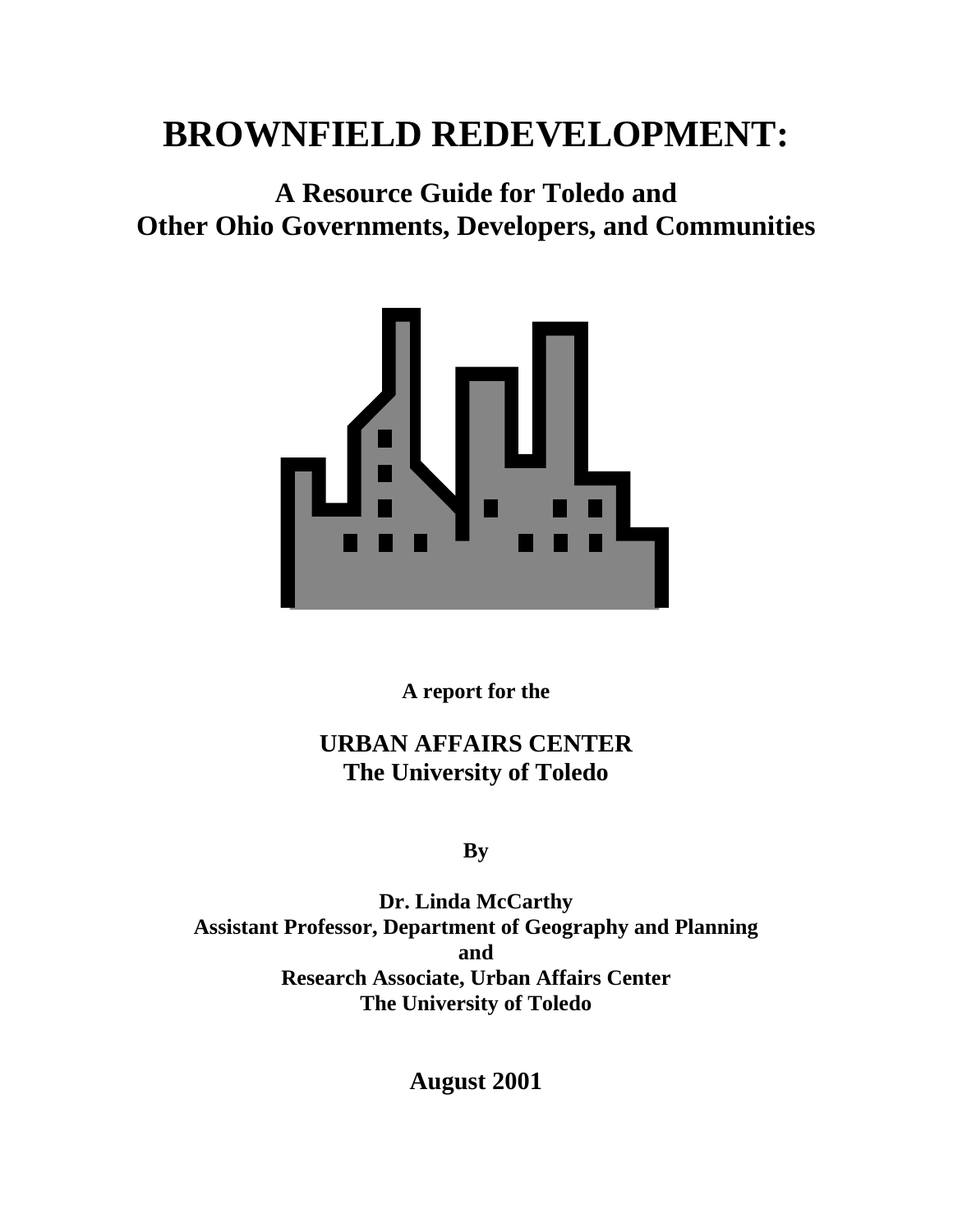# **Table of Contents**

|                                                                       | Page |  |
|-----------------------------------------------------------------------|------|--|
|                                                                       |      |  |
|                                                                       |      |  |
|                                                                       |      |  |
|                                                                       |      |  |
|                                                                       |      |  |
|                                                                       |      |  |
|                                                                       |      |  |
|                                                                       |      |  |
|                                                                       |      |  |
|                                                                       |      |  |
| 10. Connecting Brownfield Redevelopment to Broader Community Goals 44 |      |  |
|                                                                       |      |  |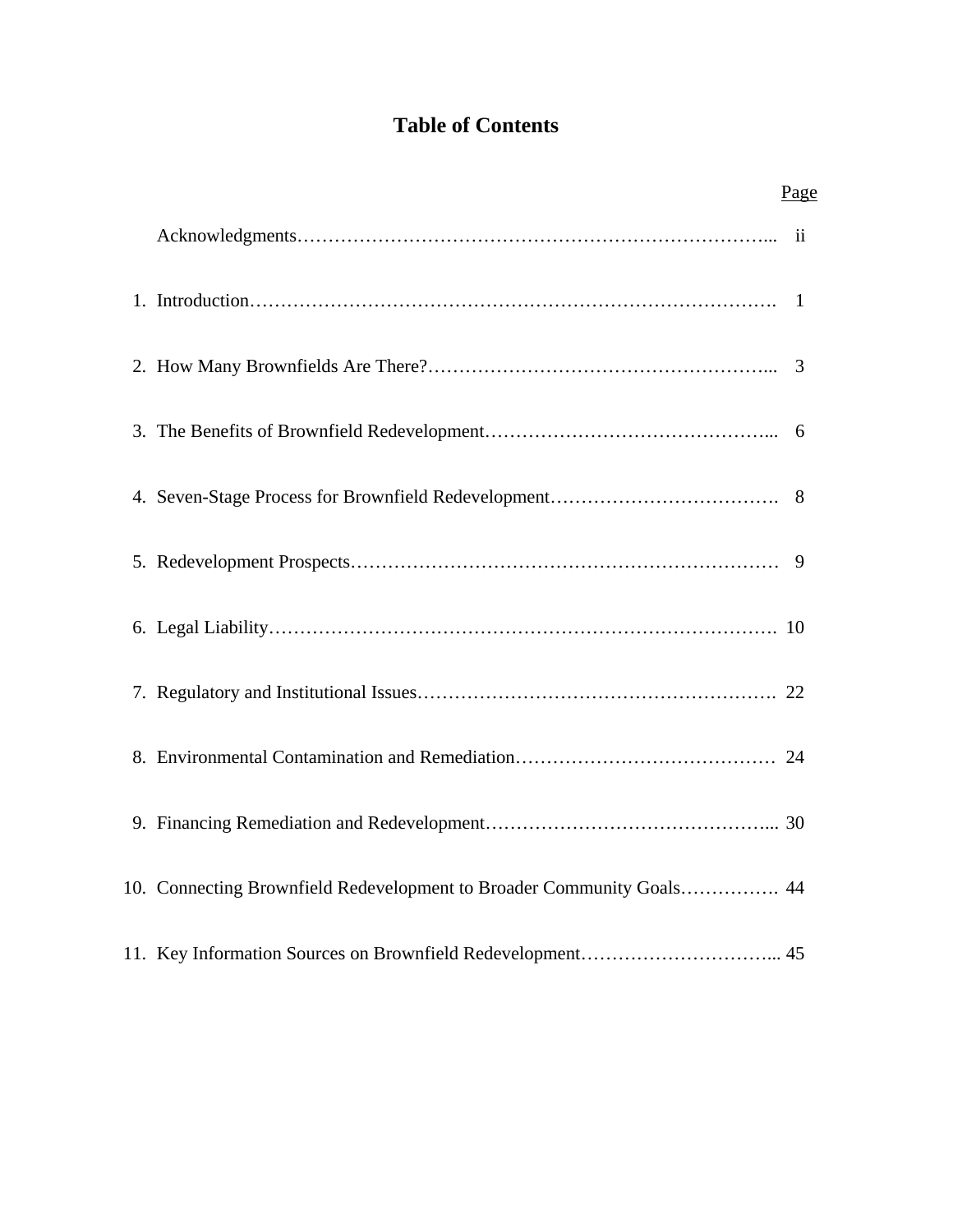### **Acknowledgements**

I gratefully acknowledge the financial support of The University of Toledo's Urban Affairs Center for this project. I very much appreciate that the Chair of the Department of Geography and Planning, Dr. Sam Attoh, agreed to release me from teaching a course so that I could complete this research during spring 2001. I would also like to thank Dr. Patrick McGuire, Director, Urban Affairs Center, for his constructive feedback on the first draft of this report.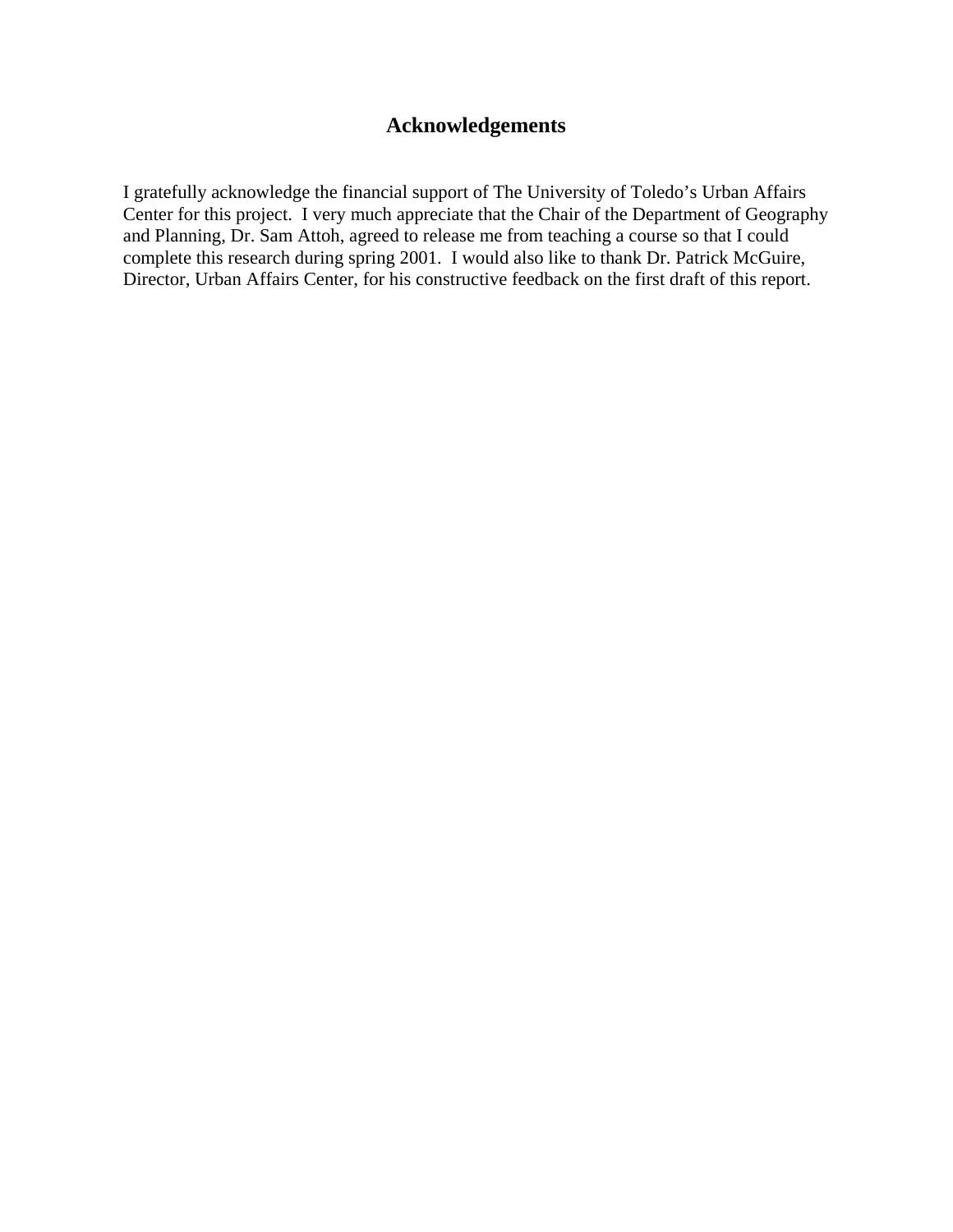### **BROWNFIELD REDEVELOPMENT IN THE TOLEDO METROPOLITAN REGION: CHALLENGES AND OPPORTUNITIES**

### **1. Introduction**

This report is a comprehensive review of the most important issues involved in brownfield redevelopment in the Toledo metropolitan region of Ohio. It is intended primarily to be a practical source of current information rather than a policy document. The report is designed as a single accessible source of information for public, private, and community groups and individuals who are attempting to overcome the obstacles, and take advantage of the opportunities, created by brownfields.

Brownfields are "abandoned, idled, or underutilized industrial and commercial facilities where expansion or redevelopment is complicated by real or perceived contamination." Using this U.S. Environmental Protection Agency (USEPA) and Department of Housing and Urban Development (HUD) definition, a tremendous number of sites can be characterized as brownfields. This is because the actual severity of contamination is not specified and the environmental problems can be merely suspected as well as actually documented.

Most brownfields are in cities, like Toledo, that have a history of traditional industry. These sites can be abandoned manufacturing or warehousing facilities or currently operating plants and railroad yards that show signs of pollution. Certainly, many communities have contaminated landfills, but brownfields can also be commercial properties like old dry cleaners or gas stations with leaking underground storage tanks. Brownfields can even be residential lots with only suspected contamination from a former use.

While the City of Toledo contains the majority of brownfields in this region, some contaminated sites are also found in adjacent municipalities within Lucas County, such as Oregon and Swanton. The municipalities that form this contiguous built-up urban region together comprise the Toledo metropolitan region of Ohio. That part of the metropolitan region that extends into Monroe County is excluded from the discussion in this report because the legislative and regulatory situation in Michigan is quite different to that in Ohio.

#### **600 Bassett Street, Toledo — Maumee Refining Inc., a.k.a. Schachner Site**

The owner of the Bassett Street Warehouse was convicted of operating a hazardous waste treatment, storage, and disposal facility without a permit, falsifying manifest information, lack of waste analysis, and inadequate record-keeping. The Ohio Environmental Protection Agency (OEPA) found 338 (18,590 gallon) drums of waste—with urethane, plasticizer, organosol, plastisol, paint, oil-based paints, tri-chrome blue, and acid cleaner—stored in a potentially hazardous manner in deteriorating containers. Some hazardous material was removed in 1992 but the site remains an OEPA hazardous waste site. After trying to sell the site in 1999, the owner let it revert to the City as part of a settlement over unpaid taxes. Source: City of Toledo (1996) *Lucas County Contaminated Sites Directory*.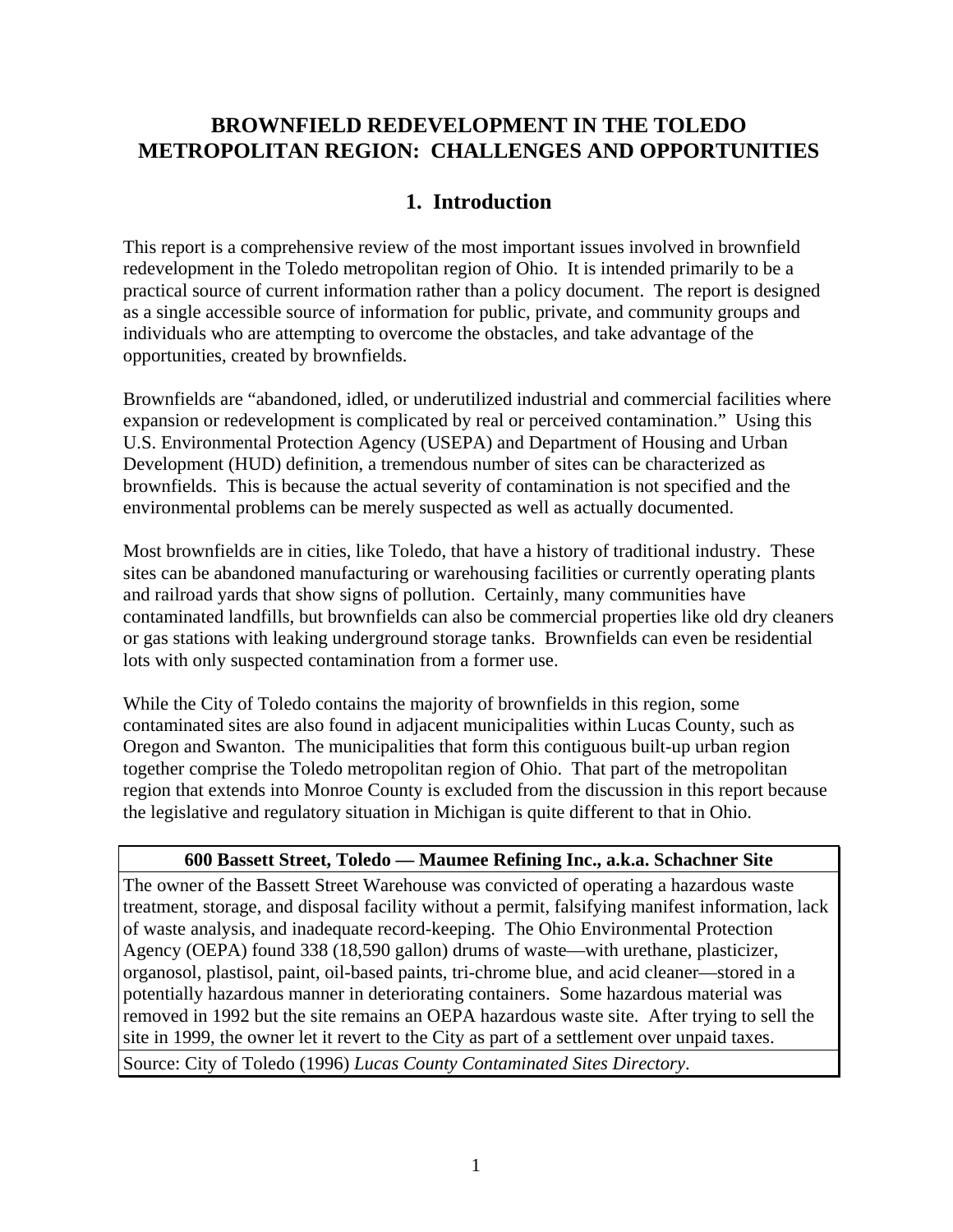While most brownfields are not as badly contaminated as the Bassett Street Warehouse, they nevertheless present challenges and opportunities for city and county governments, local businesses and investors, and neighboring and regional communities. Redevelopment of these sites creates multiple challenges associated with legal liability for cleanup and damage, complicated regulatory requirements by environmental and land use regulators, environmental contamination and cleanup, and the availability of financing for redevelopment.

Brownfield reuse, however, also offers considerable opportunities that can produce positive environmental, economic, public safety, and neighborhood revitalization benefits. Brownfield redevelopment can help improve the environmental and economic health of area residents, especially those people living near brownfields. For the private sector, brownfield redevelopment creates the potential for profit from a large under-exploited source of land in established communities (Black, 1994; Gibbons *et al*., 1998; Simons, 1998). The public benefits of brownfield reuse, estimated in the US Conference of Mayors (2000) survey of 231 cities, include more than 550,000 new jobs and up to \$2.4 billion annually in additional tax revenues.

The opportunity to achieve these kinds of benefits has drawn the public's attention to brownfield redevelopment in the last few years in Ohio. Most recently, in November 2000, Ohio voters approved Issue 1, a constitutional amendment that empowers the state to borrow and spend \$200 million to cleanup up brownfields. Clearly, much more than \$200 million is needed to address the problem of brownfields in Ohio. Nevertheless, voter and state legislature approval of Issue 1 reflects the increasing importance assigned to brownfield redevelopment on the part of the state government and the public in Ohio.

The next section of this report identifies the number of brownfields that have been estimated or inventoried at a number of spatial scales—United States, state of Ohio, Lucas County, and City of Toledo. Section 3 outlines the benefits to be gained from brownfield reuse. Section 4 describes the seven-stage process for brownfield redevelopment. Section 5 discusses the redevelopment prospects of these sites. Section 6 addresses legal liability at federal and state levels for environmental contamination and damage. Section 7 covers regulatory and institutional issues that can impede brownfield reuse. Section 8 focuses on environmental contamination and remediation. Section 9 addresses the issue of financing cleanup and redevelopment. The report concludes by drawing attention to the need for connecting brownfield redevelopment to broader community goals. At the end of the report is a list of key information sources on brownfield remediation and redevelopment.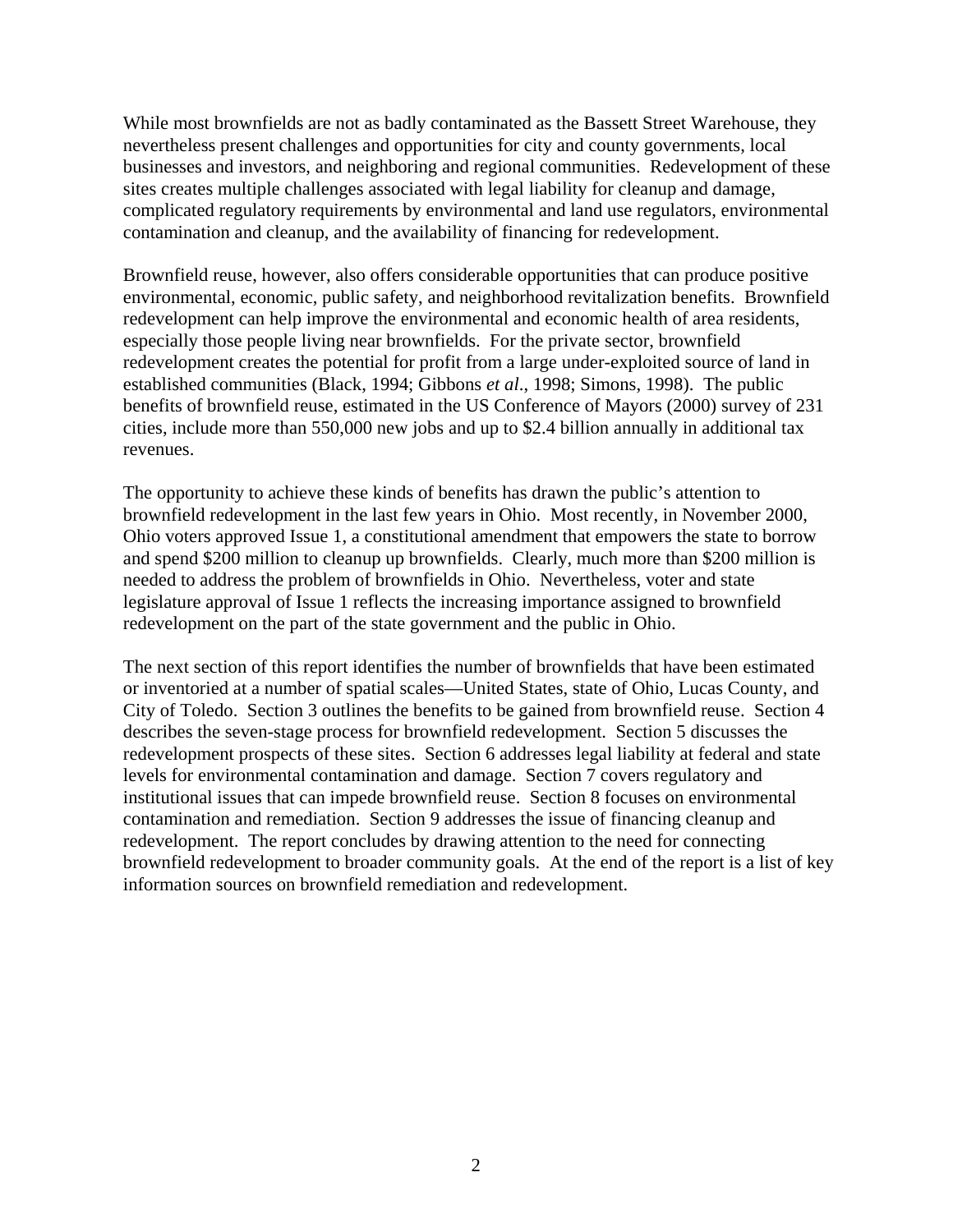### **2. How Many Brownfields Are There?**

No one knows exactly how many brownfields there are. A variety of sometimes conflicting estimates and inventories exist at the national, state, county, and local government levels. At the federal level, HUD estimates that there are 425,000 brownfields, representing about 5 million acres—equivalent to the combined land area of 60 of the country's largest cities! The USEPA estimates that more than 500,000 sites have a strong potential for contamination. Of these, about 1,300 are the worst hazardous waste sites—on the USEPA's Superfund National Priorities List of properties that warrant federal action. Thirty-one of these toxic sites are found in Ohio, although none are located in the Toledo metropolitan region. Most brownfields have only low to medium levels of known or suspected contamination, however, with much of it from ordinary (non-hazardous) waste. These brownfields are the responsibility of the state level of government because they are not contaminated enough to warrant federal action.

At the state level, the USEPA's Comprehensive Environmental Response, Compensation and Liability Information System (CERCLIS) inventory contains the worst hazardous waste sites in Ohio. These brownfields are under consideration for inclusion in the USEPA's Superfund National Priority List. Of these 1,391 CERCLIS brownfields in Ohio, 257 properties are a priority for investigation and cleanup—14 of these sites are located in the Toledo metropolitan region, with the vast majority, 12, found in the central city of Toledo (see *http://www.epa.gov/superfund/sites/cursites/ohccnty.htm#lucas*).

| <b>USEPA CERCLIS Inventory of the Worst Hazardous Waste Sites</b> |                                                       |         |  |  |  |
|-------------------------------------------------------------------|-------------------------------------------------------|---------|--|--|--|
|                                                                   | in the Toledo Metropolitan Region of Ohio (June 2001) |         |  |  |  |
| <b>Bassett Street Warehouse</b>                                   | 600 Bassett St.                                       | Toledo  |  |  |  |
| <b>Detroit Lead Battery Recyclers</b>                             | 5715 Angola Rd.                                       | Toledo  |  |  |  |
| Dura Ave. Landfill                                                | Dura Ave.                                             | Toledo  |  |  |  |
| <b>Impact Stamping</b>                                            | 5511 Telegraph Rd.                                    | Toledo  |  |  |  |
| Manhattan Dump                                                    | 2020 Manhattan Blvd.                                  | Toledo  |  |  |  |
| Owens-Illinois Libbey Plt 27                                      | 940 Ash St.                                           | Toledo  |  |  |  |
| Stickney Ave. Landfill                                            | 3900 Stickney Ave.                                    | Toledo  |  |  |  |
| Toledo Plate & Window Glass                                       | 1042 Utica St.                                        | Toledo  |  |  |  |
| Toledo Tie Treatment Plant                                        | Arco Ind. Park S., Frenchmen's Rd.                    | Toledo  |  |  |  |
| Treasure Island/Manhattan Dump                                    | 2020 Manhattan Blvd.                                  | Toledo  |  |  |  |
| <b>Tyler Street Dump</b>                                          | Tyler St.                                             | Toledo  |  |  |  |
| XXKEM Co. Inc./Oberly Robert Waste                                | 3903 Stickney Ave.                                    | Toledo  |  |  |  |
| Commercial Oil Service Inc.                                       | 3600 Cedar Point Rd.                                  | Oregon  |  |  |  |
| Griswold Site                                                     | 10745 Old Stateline Rd.                               | Swanton |  |  |  |

At the level of the Toledo metropolitan region, the City of Toledo Environmental Services Division compiled the *Lucas County Contaminated Sites Directory* in 1996. It identified 119 brownfields dispersed throughout the county, with the majority located in the central city of Toledo. This inventory, however, has lost much of its usefulness because it has not been updated since 1996.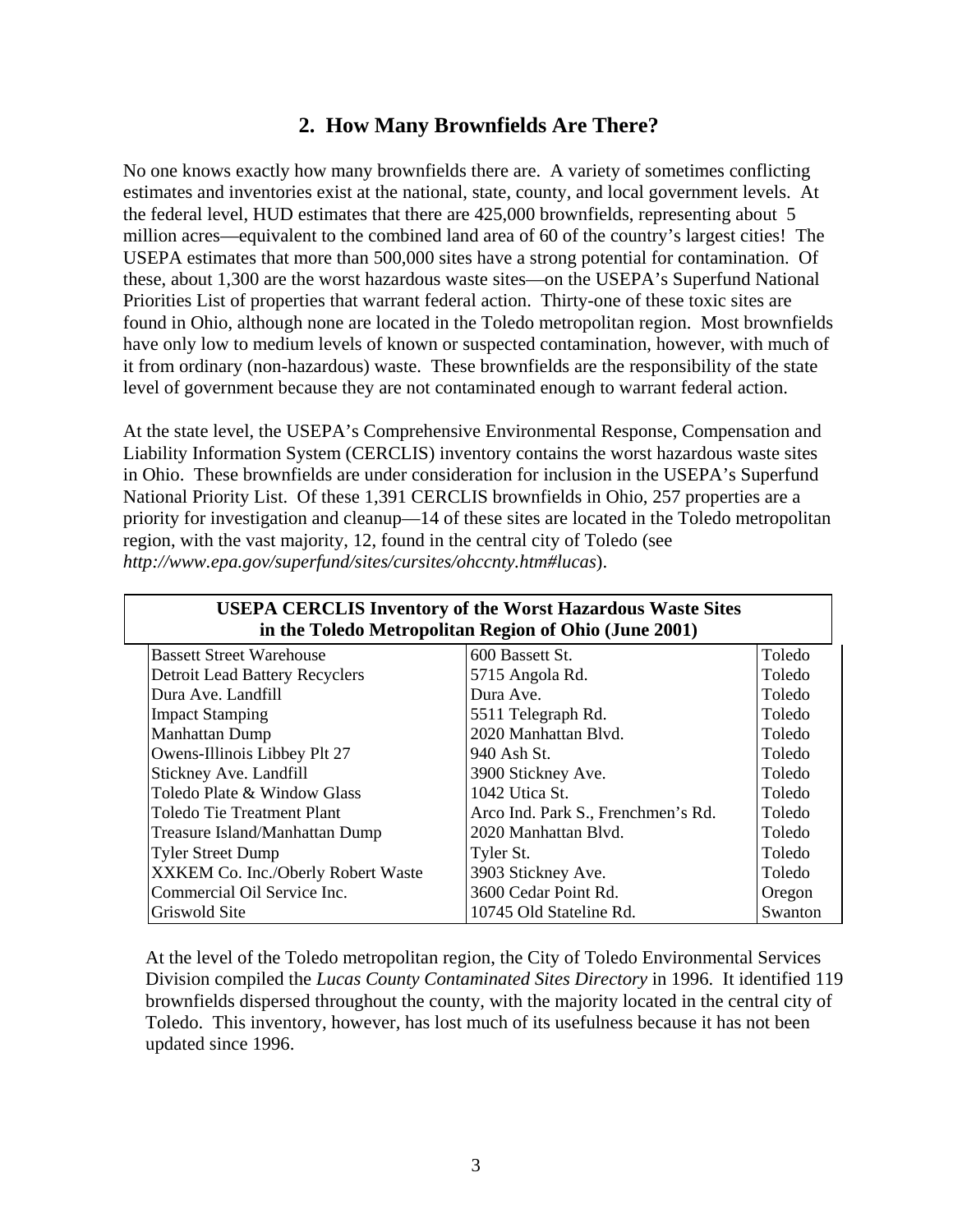

At the level of the City of Toledo, the City of Toledo's Brownfields Group has almost completed its inventory. The compilation of this list of brownfields was funded by a pilot grant from the USEPA. It contains 54 sites (when completed, this inventory will be available at *http://www.ci.toledo.oh.us/index.cfm?Dept=Dept13Nav&Page=Page272*).

Nine of the sites included in the City of Toledo's Brownfields Group inventory are on the USEPA's list of the 12 most hazardous waste sites in Toledo. Seventeen of the properties on the City of Toledo's Brownfields Group inventory, however, are on the USEPA's No Further Remedial Action Planned (NFRAP) list of 41 Toledo sites. The USEPA has already delisted these sites because, after investigation, no contamination was found, contamination was removed quickly without the need to place these sites on the National Priorities List, or the contamination was not serious enough to warrant federal action.

| City of Toledo's Brownfields Group Brownfield Site Inventory (June 2001) |                      |                |              |
|--------------------------------------------------------------------------|----------------------|----------------|--------------|
| Name                                                                     | Address              | <b>CERCLIS</b> | <b>NFRAP</b> |
| Arlington Ave. Landfill                                                  | SW Detroit & South   |                |              |
| Autolite                                                                 | 1205 Champlain       |                |              |
| <b>Bartley Place</b>                                                     | 826 Bartley          |                |              |
| <b>Bassett St. Warehouse</b>                                             | 600 Bassett St.      | X              |              |
| <b>Champion Spark Plug</b>                                               | 1110 Hastings        |                |              |
| City of Toledo tax forfeited warehouse                                   | 3053 Monroe St.      |                |              |
| Clark Station #1783                                                      | 750 E. Central Ave.  |                |              |
| <b>Cleveland Metals</b>                                                  | 2351 Hill Ave.       |                |              |
| Columbus Street Dump                                                     | Columbus St.         |                |              |
| <b>Consaul Street Landfill</b>                                           | 2510 Consaul St.     |                | X            |
| <b>Consolidated Rail</b>                                                 | Emerald Ave.         |                |              |
| Cooks Building                                                           | 3111 Buckeye St.     |                |              |
| <b>Detroit Lead Battery Recyclers</b>                                    | 5715 Angola Rd.      | X              |              |
| Dial Corp.                                                               | 6120 N. Detroit Ave. |                | X            |
| Doehler Jarvis (old)                                                     | 1825 Smead           |                |              |
| Dunright Mobile                                                          | 1805 E. Manhattan    |                |              |
| Dura Ave. Landfill                                                       | Dura Ave.            | X              |              |
| Erie Coatings & Chemical Inc.                                            | 602 S. Hawley St.    |                |              |
| Essex Group Inc.                                                         | 5101 Telegraph Rd.   |                | X            |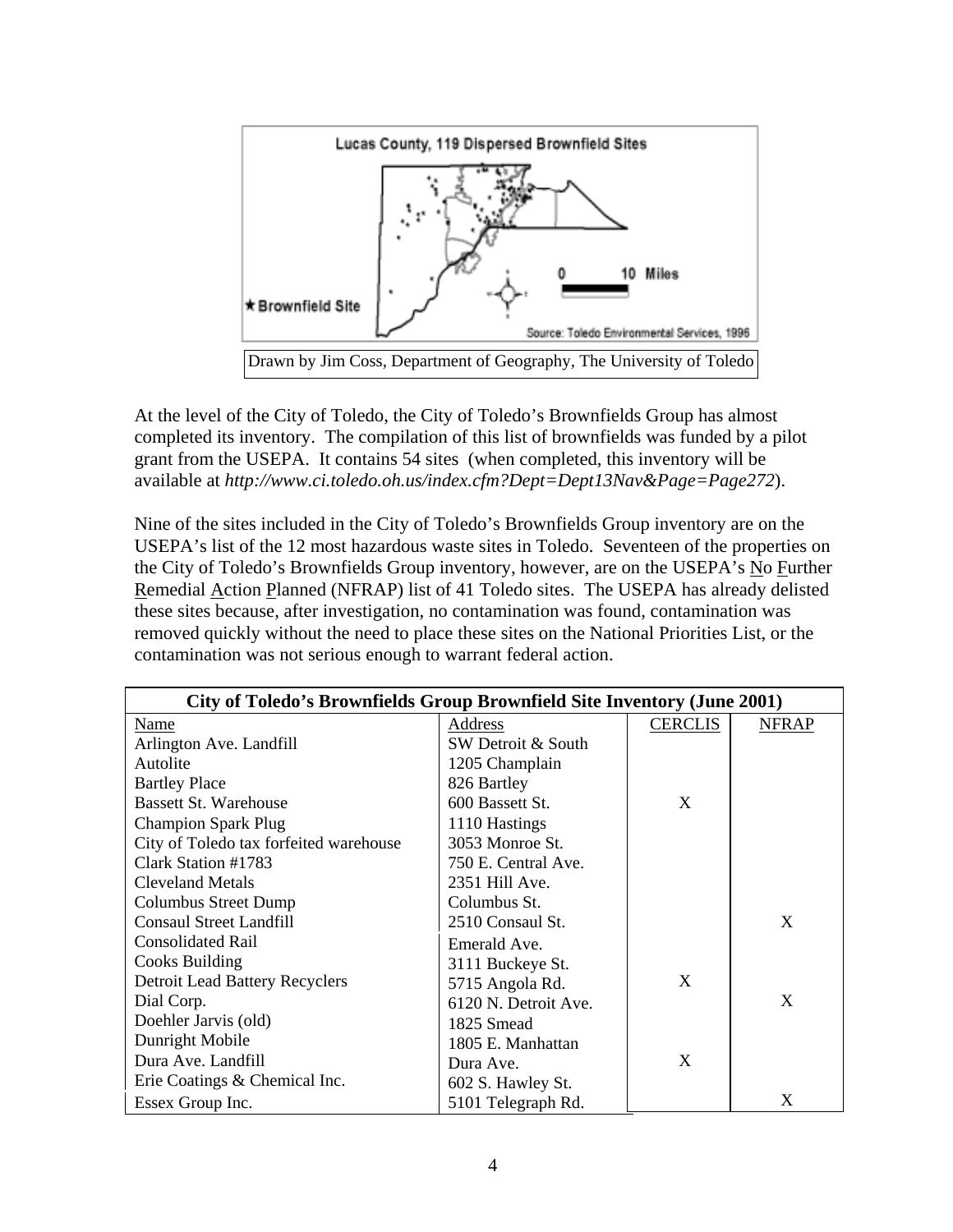| <b>Name</b>                                 | Address                | <b>CERCLIS</b> | <b>NFRAP</b>              |
|---------------------------------------------|------------------------|----------------|---------------------------|
| Garrison                                    | 1515 W. Bancroft       |                |                           |
| Gulf Oil Refinery (Chevron)                 | 2935 Front             |                | X                         |
| <b>Bobby Howard</b>                         | 37-39 Blucher          |                |                           |
| <b>Impact Stamping</b>                      | 5511 Telegraph Rd.     | X              |                           |
| Jennison-Wright Corp                        | 2332 Broadway Ave.     |                |                           |
| Koppers Co. a.k.a. Beazer East              | 2563 Front             |                | $\boldsymbol{\mathrm{X}}$ |
| Libbey-Owens-Ford Plts 4 & 8                | 1701 Broadway          |                |                           |
| Manhattan Dump                              | 2020 Manhattan Blvd.   | X              |                           |
| Matlack Trucking Co.                        | 1728 Drouillard Rd.    |                | $\boldsymbol{\mathrm{X}}$ |
| Middlegrounds [Owens Corning HQ]            | Washington & Ottawa    |                |                           |
| Mulberry Street Landfill                    | 1100 Elm St.           |                |                           |
| NL Ind./Doehler-Jarvis a.k.a. Farley Metals | 5400 N. Detroit Ave.   |                | $\mathbf X$               |
| NL Ind. Inc. Bearings Div.                  | 715 Spencer            |                | $\mathbf X$               |
| North American Car Corp                     | 4545 Hoffman           |                | X                         |
| North Cove Landfill                         | Drexel Dr./I-75 & Cove |                | $\mathbf X$               |
| <b>Oberly Ray Disposal</b>                  | 3812 Twining St.       |                | X                         |
| <b>Old Chevrolet Transmission Plant</b>     | 900 W. Central         |                |                           |
| Penn Central Transport a.k.a.               | 435 Emerald Ave.       |                |                           |
| Phillips Petroleum Property                 | 275 Millard Ave.       |                | $\mathbf X$               |
| Plaskon                                     | 2829 Glendale Ave.     |                |                           |
| Royster Co. a.k.a. Stickney West Ind. Park  | 4401 Creekside Ave.    |                | X                         |
| Sheller-Globe                               | Dorr E. of Westwood    |                |                           |
| Sheller-Globe Corp. Armored Plastics        | Lint & Dura Ave.       |                |                           |
| Stickney Ave. Landfill                      | 3900 Stickney Ave.     | X              |                           |
| Texileather Corp.                           | 3729 Twining           |                | X                         |
| Toledo Coal Gas Plant Columbia Gas          | S. Erie St.            |                |                           |
| Toledo Edison Co. Acme Gen. Station         | 1401 Front St.         |                | X                         |
| Toledo Edison Fly Ash Ponds                 | Longdale & Seaman      |                |                           |
| <b>Toledo Powdered Metal</b>                | Cross St.              |                | X                         |
| Treasure Island/Manhattan Dump              | 2020 Manhattan Blvd.   | X              |                           |
| <b>Tyler Street Dump</b>                    | Tyler St.              | X              |                           |
| Unitcast                                    | E. Broadway            |                |                           |
| West South Ave. Dump                        | South & Kuhlman        |                |                           |
| <b>Westbrand Corp</b>                       | 526 Hamilton St.       |                | X                         |
| XXKEM Co. Inc.                              | 3903 Stickney Ave.     | $\mathbf X$    |                           |

The lack of complete correspondence between the inventories of brownfields that have been compiled by the USEPA and the City of Toledo's Brownfields Group reinforces the fact that no list of sites can be exhaustive or even completely up-to-date. Discrepancies will occur because of incomplete knowledge about contamination at some properties. More sites will be delisted after investigation and cleanup. Additional ones will be added as further old industrial properties fall out of use and information comes to light about other sites.

Certainly, it is important for governments at all levels to maintain inventories of sites and to achieve database integration between different sources. This kind of accurate and up-to-date information can help the public sector to promote the redevelopment of these sites by allowing developers to find suitable sites for remediation and reuse. The next section of this report examines the public and private benefits of brownfield redevelopment.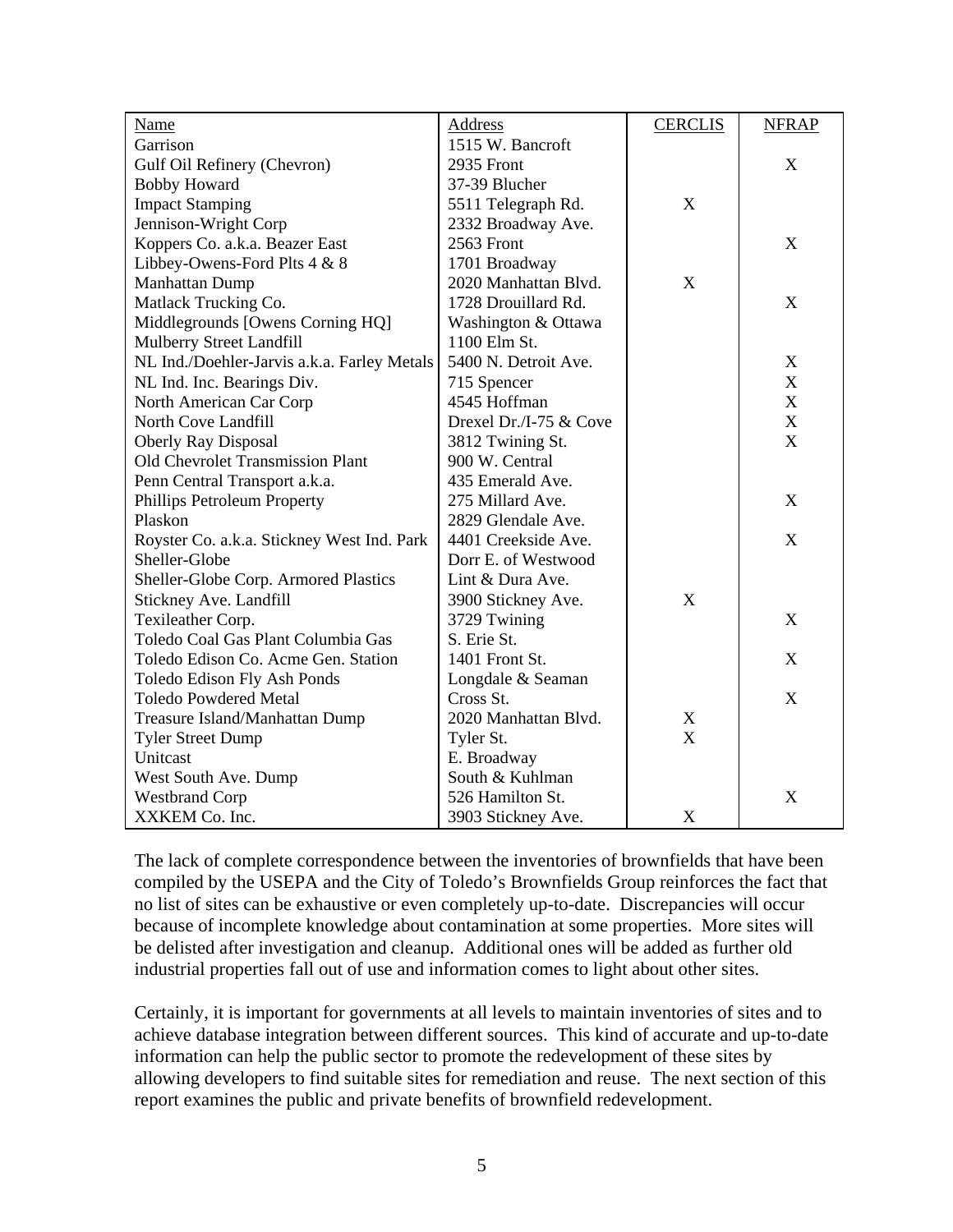### **3. The Benefits of Remediation and Redevelopment**

Brownfields represent a large untapped resource for land development in already established communities (Bartsch & Collaton 1997; Black 1994; Gibbons *et al*. 1998; Lerner 1996; Meyer & van Landringham 2000; Simons 1998). The redevelopment of these sites creates opportunities for both the public and the private sectors.

Brownfield remediation and reuse can provide numerous benefits for the public sector and community by promoting:

- increased private-sector investment at the site itself and in the immediate area of the site;
- higher tax revenues from the increased economic activity at the site and its immediate area;
- job creation in the firms that remediate the site, in the new businesses that are then established at the site, and in those organizations providing goods and services to the new companies;
- better environmental quality—of the land, water, and air—after the site has been remediated;
- better public health when contaminated sites are remediated;
- improved public safety when vacant and derelict sites are redeveloped;
- neighborhood revitalization from the activities of people and businesses at or near the site;
- renewal and reuse of existing, often underutilized, municipal infrastructure and services; and
- reduced urban sprawl at the edge of the built-up area because of more central city redevelopment—reducing automobile use and traffic congestion with benefits for environmental quality and economic development in the region, while helping to preserve "greenfields" of farmland, woodland, and wetlands at the urban periphery that would otherwise be developed.

For the private sector, brownfields offer redevelopment opportunities due to the:

- new business activity for the real estate community associated with redeveloping sites that are strategically located within central parts of the urban area;
- new business potential for lending institutions;
- financial returns on properties that have been dormant;
- proximity to the downtown business district and its service, supply, and distribution firms;
- access to untapped consumer markets—HUD (2001) estimates conservatively that the annual retail purchasing power of central city residents is \$665 billion, with as much as \$85 billion annually being accounted for by the households in the most economically distressed neighborhoods;
- convenience to a large, moderately priced labor force in the immediate area and to a regional labor pool that depends on a well-developed public transportation system; and
- availability of public incentives for site assessment, remediation, and redevelopment.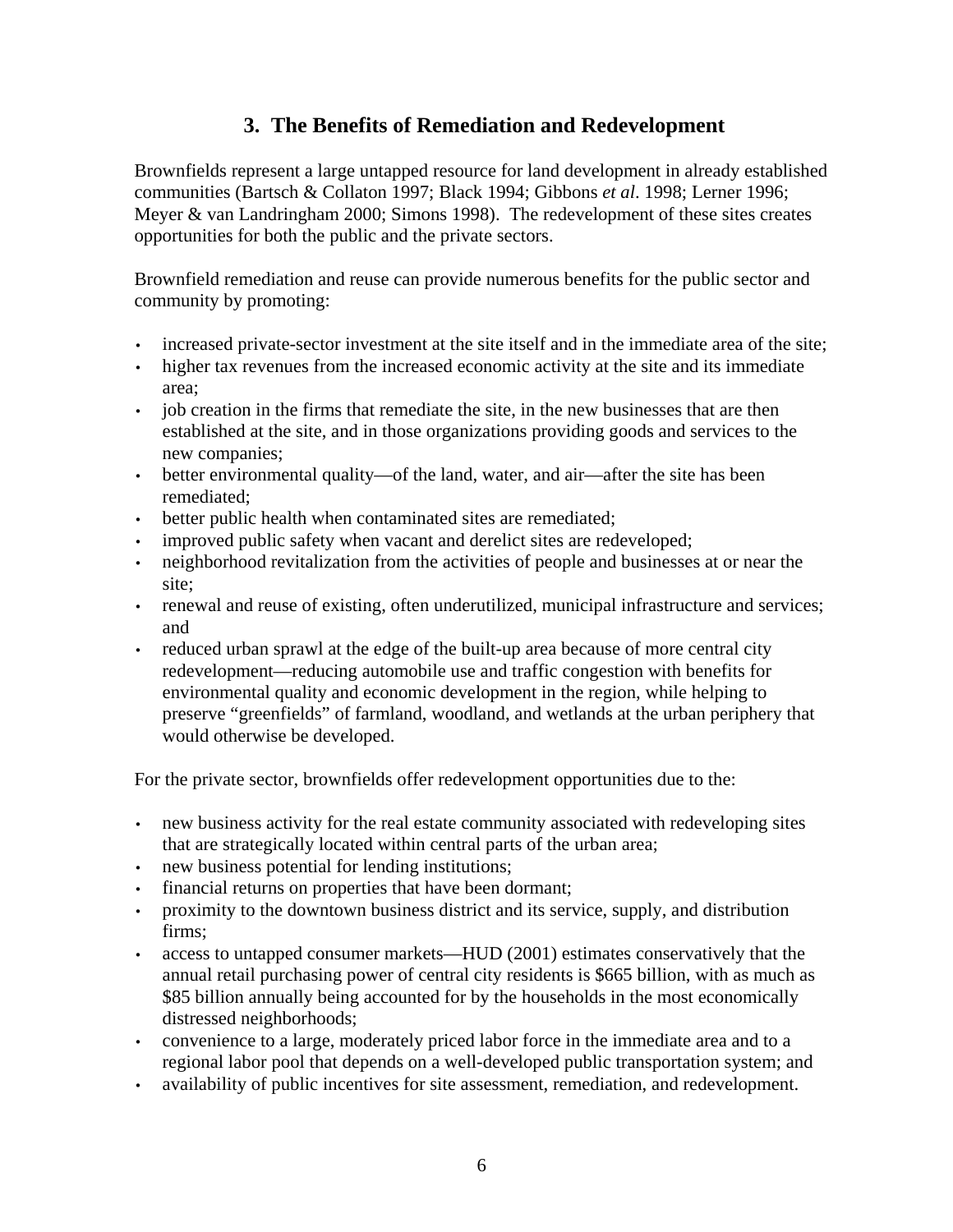#### **Owens Corning World Headquarters — former Middlegrounds site**

This old railroad yard was the City of Toledo's first major brownfield project—it contained a roundhouse for the engines, abandoned buildings, and underground storage tanks. An oily sheen was discovered during excavations for a condominium development in 1988. Remediation and redevelopment in 1994 involved demolishing the roundhouse and abandoned buildings, relocating the condominiums, and removing two diesel tanks and a heating oil tank. Now, as the Owens Corning world headquarters, this site provides economic benefits for the City, its workers, and residents.

Source: City of Toledo (1996) *Lucas County Contaminated Sites Directory*.

Success stories like the Owens Corning world headquarters site drive home the message that brownfields that remain idle represent a loss of economic activity, jobs, and tax revenues for the local and regional community. The next section of this report describes the seven-stage process for returning brownfields to productive uses.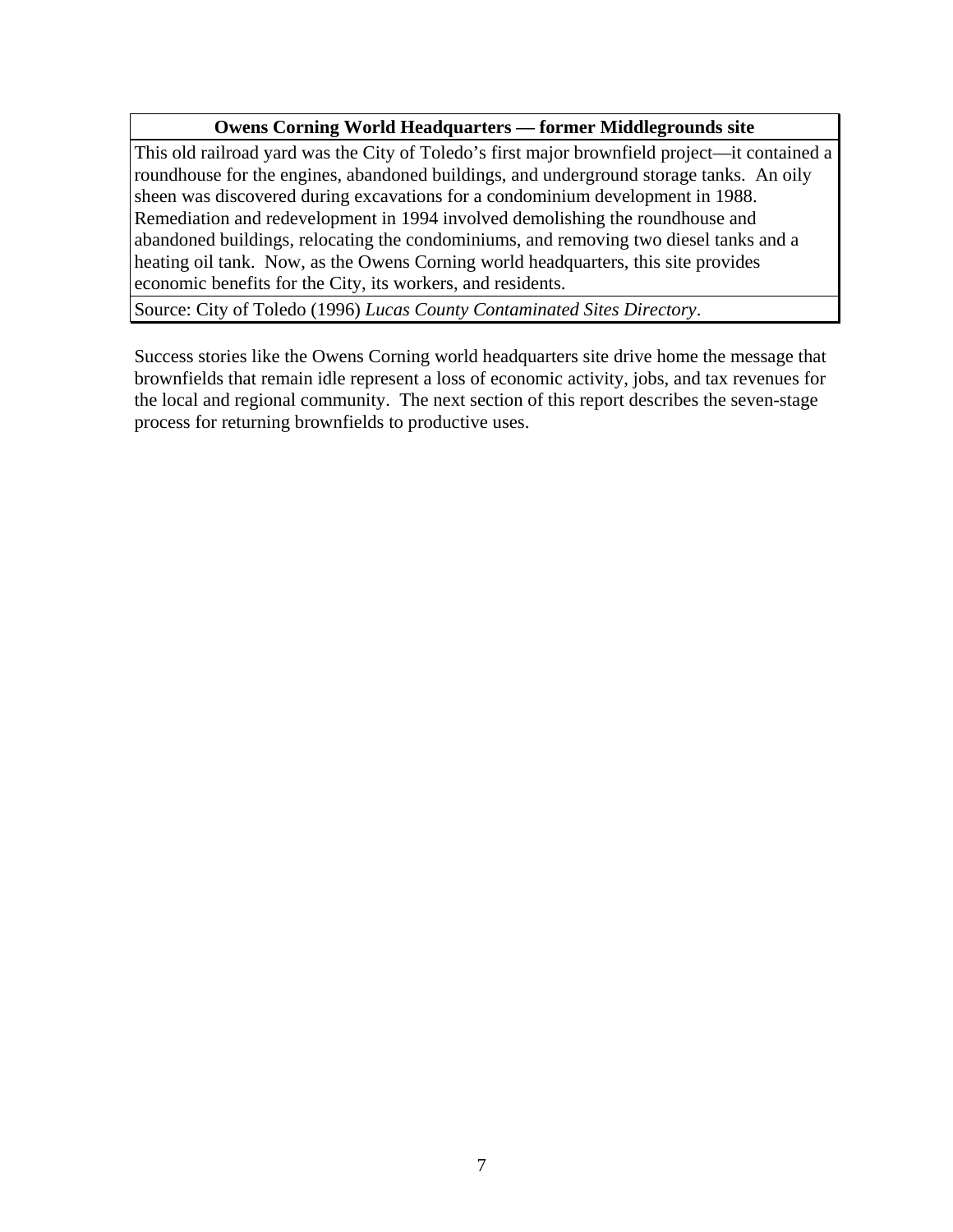# **4. Seven-Stage Process for Brownfield Redevelopment**

Achieving the redevelopment of brownfields involves a seven-stage process (USEPA 2001).

1) Site Identification: Develop and maintain a registry of sites, advertise and market abandoned properties, and help developers to find suitable sites.

2) Initial Site Assessment (Phase 1 Investigation): Review public records, physical surroundings, and other readily available data for the site.

3) Economic Assessment: Evaluate site characteristics and compare to Phase 1 Assessment to see if the site is currently viable (the private market is already working towards

redevelopment without public assistance), potentially viable (redevelopment requires some public assistance), or non-viable (redevelopment requires substantial public assistance).

4) Detailed Site Assessment (Phase 2 Investigation) (if needed): Environmental engineering investigation, sampling, and chemical analysis of the site.

5) Project Development and Finance: Perform financial feasibility studies, develop financing plan for cleanup and redevelopment, and arrange financing—involves meetings with lenders, insurers, realtors, project partners, and nearby communities.

6) Cleanup Planning and Execution: Select and implement a cleanup approach—can involve high capital costs of remediation, public notices, and reports for regulators.

7) Site Redevelopment: Clearance/demolition, new construction, alteration/reuse to suit the new use for which the property is being redeveloped.

This seven-stage process requires the active involvement of a range of participants from public, private, and nonprofit bodies, as well as from the community. Successfully negotiating this seven-stage redevelopment process, however, involves very profound challenges presented by the poor redevelopment prospects of some sites. This issue is outlined in the next section of this report.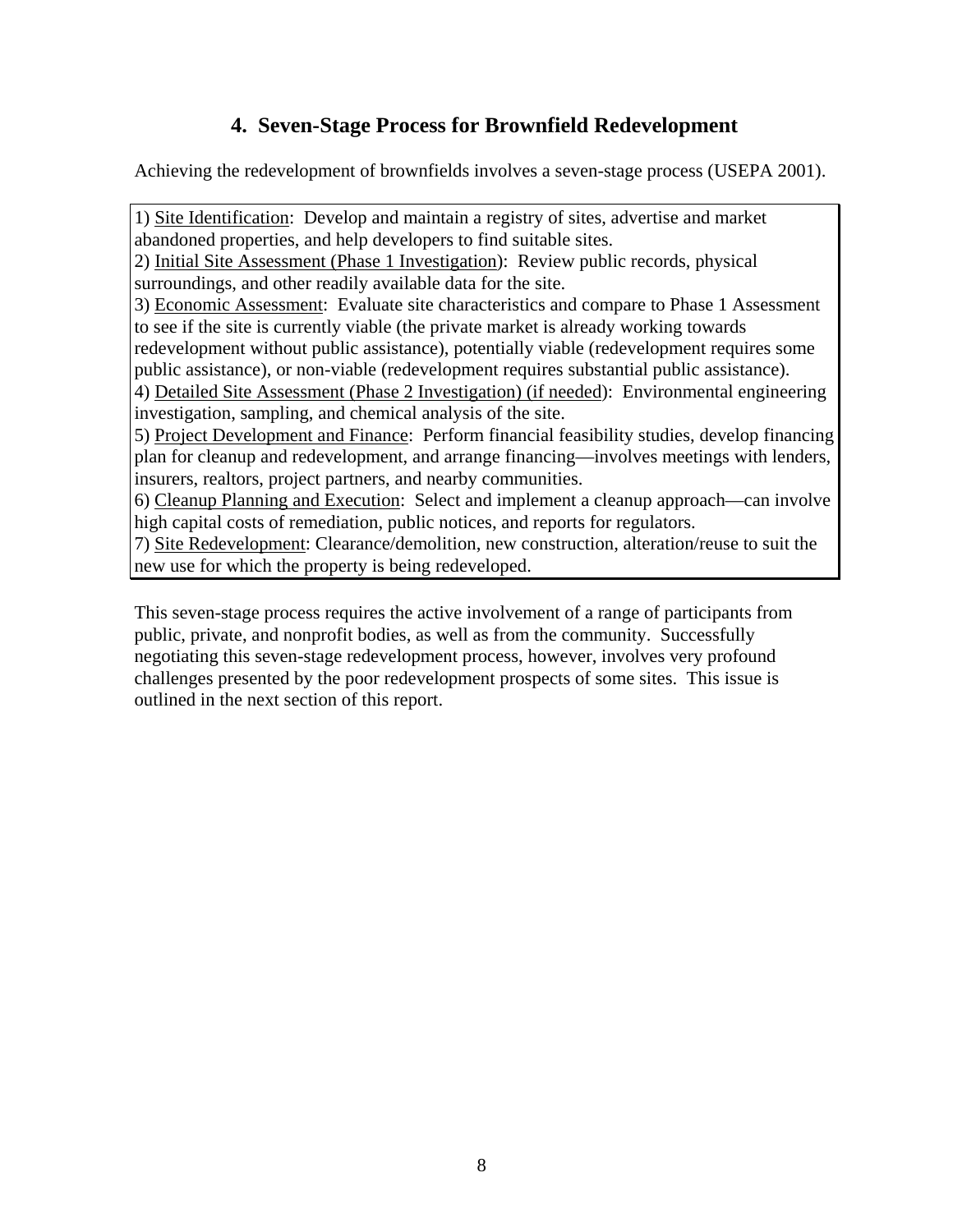## **5. Redevelopment Prospects**

Aside from whether a brownfield is badly contaminated or not, some of these properties have weak redevelopment prospects because of their site characteristics (Bartsch & Collaton 1997; Gibbons *et* al. 1998; Hanley 1995).

- Brownfields are often small. Many are less than the average of three to five acres needed for modern industrial sites (Simons 1998). Assembly of adjacent parcels can be expensive and time-consuming for a private company.
- The relative utility of the existing buildings on a site can raise problems in terms of the cost and time of removing obsolete structures and completing site improvements.
- While brownfields offer a central location, access to some sites can be limited. Modern industrial facilities need to be on a truck route that connects to an interstate highway interchange that is less than half a mile or five minutes away. Commercial activities, like retail establishments, need to be near the intersection of two major streets (Simons 1998).
- A high tax burden on the property or site activities can impede redevelopment.
- Tax delinquent sites with little or no market value can be low on government lists of marketable sites, yet nearby communities would benefit greatly from cleanup and reuse.
- A negative image due to the actual and perceived quality of the immediate area especially in terms of criminal activity—can be an obstacle to redevelopment.
- The availability and cost of insurance can be a problem. Crime, property, and liability insurance before, during, and after redevelopment can be costly and difficult to obtain.

In addition to having weak development prospects due to site characteristics like small size or poor location, many sites remain idle because of concerns about legal liability for environmental contamination and damage. Legal liability issues are addressed in the next section of this report.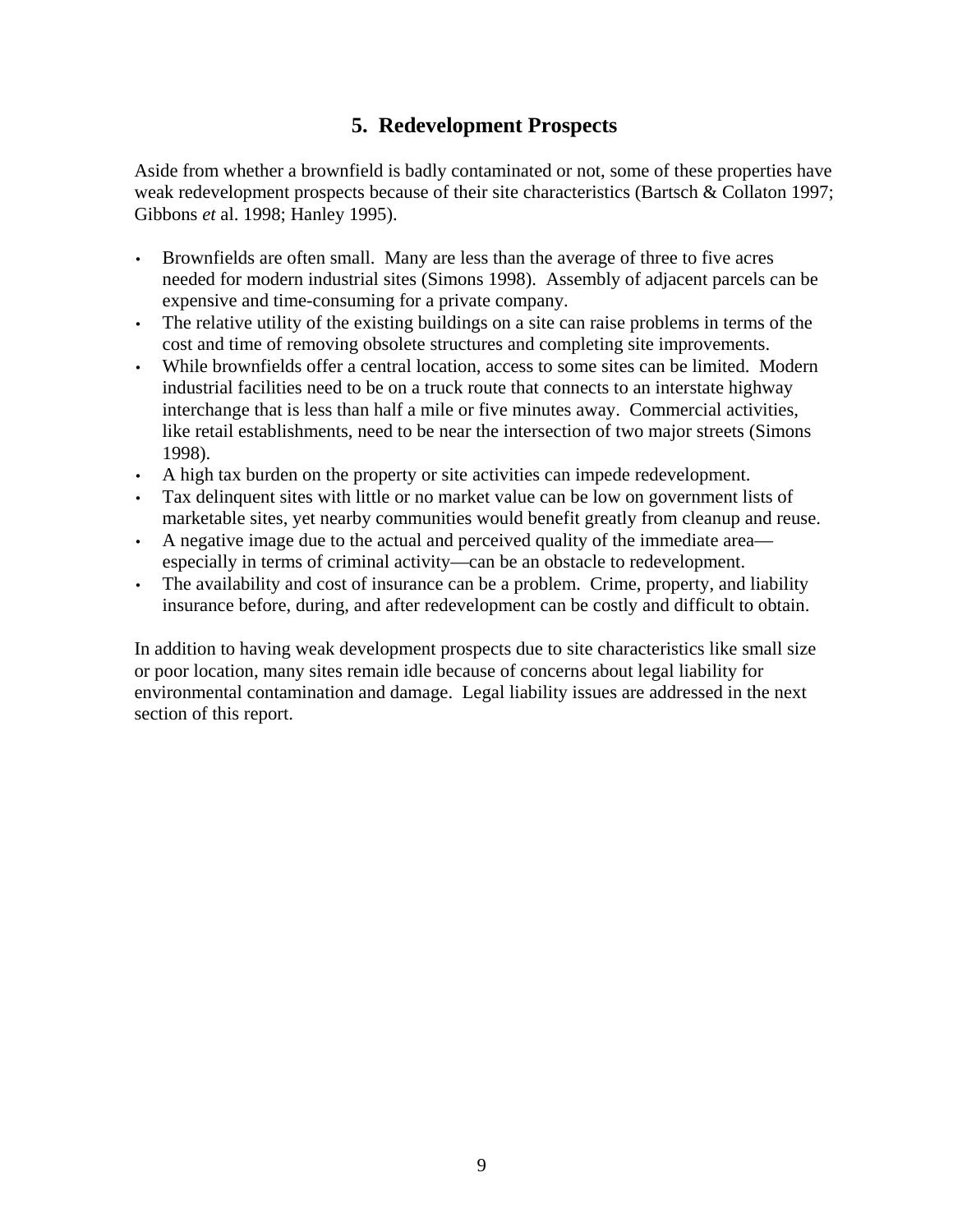### **6. Legal Liability**

Concern about legal liability can be a major impediment to brownfield redevelopment (Bartsch & Collaton 1997; Black 1994; Greene 1996; Hanley 1995; Lerner 1996; Simons 1998). This relates to uncertainties about whether environmental contamination exists at a site, and if so, to what extent non-responsible parties, such as potential developers and lenders, may be liable for cleanup and environmental damage to the federal and state governments, or to a private third party involved in the cleanup and redevelopment activities at the site, or to someone that may be harmed by contamination from the site. Much of this section of the report addresses the issue of legal liability for cleanup and damage under federal and state laws. This section concludes by briefly addressing the general issues of liability for third-party claims, and the option of environmental risk insurance.

### **Legal liability under federal laws**

Four federal laws, in particular, directly impact brownfields and their redevelopment. These are 1) the Comprehensive Environmental Response, Compensation, and Liability Act, 2) the Resource Conservation and Recovery Act, 3) the Toxic Substances Control Act, and 4) the Oil Pollution Act. Liability may be imposed under these laws even if a party, such as a person or firm who just bought the property, was not at fault for any of the environmental releases or spills at the site. Following a description of each these four federal laws, a fifth section outlines some recent changes in federal laws and policies in order to show how the national government is attempting to address liability concerns that represent a barrier to brownfield redevelopment.

1) The Superfund program: The Comprehensive Environmental Response, Compensation, and Liability Act (CERCLA)

This 1980 federal law, popularly known as the Superfund program, governs liability for, and cleanup of, badly contaminated sites. The federal Superfund program was enacted to tackle the worst hazardous waste sites, where contamination poses serious environmental and health risks to the surrounding community (USEPA 2001).

| <b>Hazardous Waste</b>                        | <b>Ordinary Waste</b>                          |
|-----------------------------------------------|------------------------------------------------|
| Hazardous waste is ignitable, corrosive, or   | Ordinary waste is not specifically classified  |
| reactive (explosive). Waste that exceeds      | as hazardous. Ordinary waste is defined by     |
| certain amounts of toxic chemicals is         | the USEPA as any garbage, refuse, or sludge    |
| considered hazardous. The USEPA defined       | from a wastewater treatment plant, water       |
| 500 specific wastes as hazardous. These       | supply treatment plant, or air pollution       |
| include heavy metals like lead and mercury,   | control facility, and other discarded material |
| radioactive substances including highly toxic | including solid, liquid, semi-solid, or        |
| radionuclides like plutonium-239, or organic  | contained gaseous material from industrial,    |
| chemicals with toxic properties, like the     | commercial, mining, and agricultural           |
| heavily chlorinated hydrocarbon DDT.          | operations, and from community activities.     |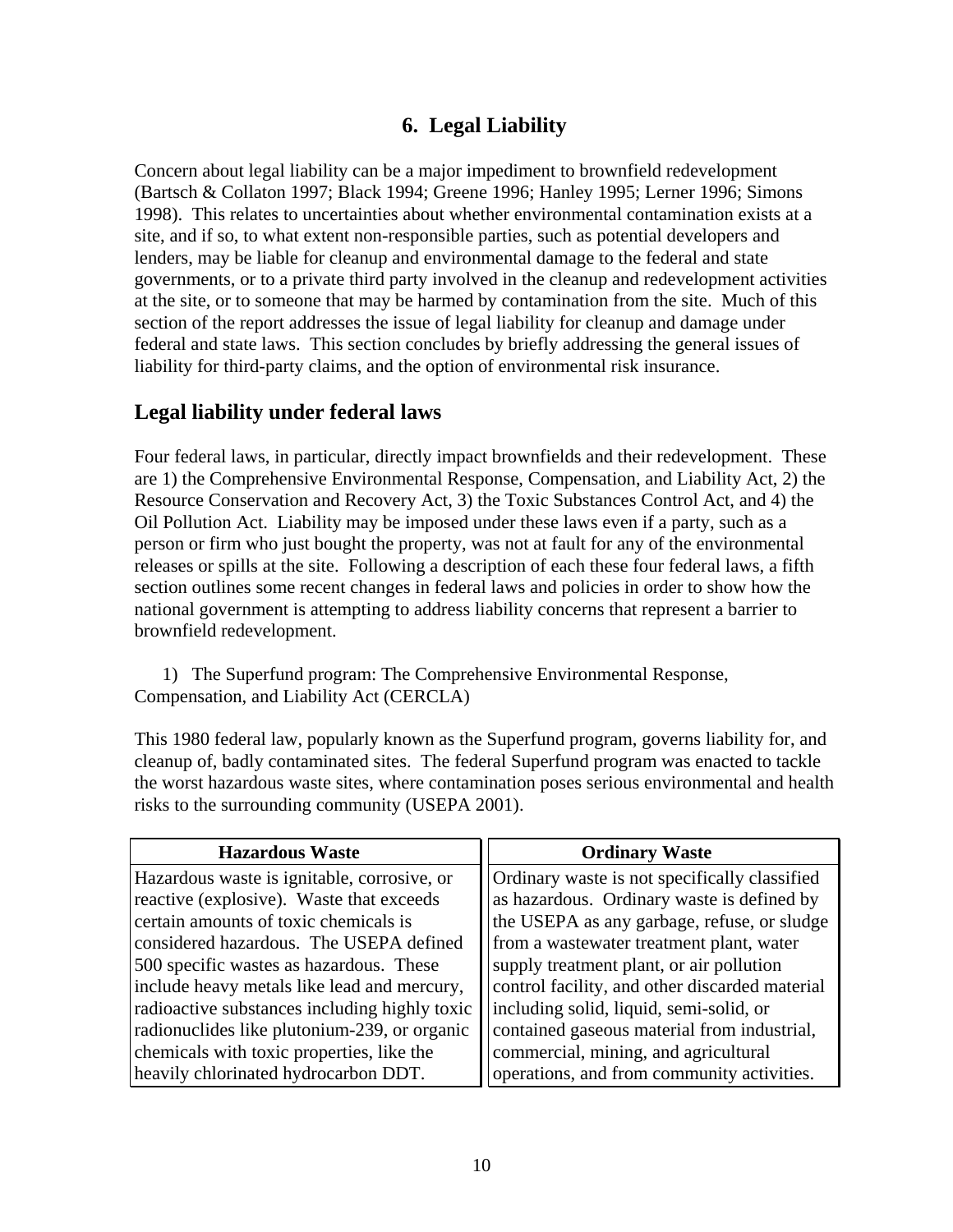The National Oil and Hazardous Substances Pollution Contingency Plan established the National Priorities List—currently about 1,300 of the most contaminated Superfund sites nationally, including 31 properties in Ohio, that have the highest priority for cleanup.

The identification of a site for the National Priorities List is intended primarily to guide the USEPA in:

- determining which sites warrant further investigation to assess the extent of the human health and environmental risks;
- identifying what Superfund-financed remedial actions may be appropriate;
- notifying the public about sites that warrant further investigation; and
- serving notice to potentially responsible parties that the USEPA may initiate Superfundfinanced remedial action.

The USEPA's Superfund site tracking system is the Comprehensive Environmental Response, Compensation and Liability Information System (CERCLIS). In addition to the National Priorities List sites, CERCLIS includes an inventory of about 11,300 hazardous waste sites nationally that are possible candidates for the National Priorities List. These CERCLIS sites include the 258 worst hazardous waste sites in Ohio.

The Comprehensive Environmental Response, Compensation, and Liability Act enabled the 1982 revision of the National Oil and Hazardous Substances Pollution Contingency Plan. This Plan implements the federal Superfund program by providing the guidelines and procedures needed to respond to releases and threatened releases of hazardous substances, pollutants, or contaminants. Two kinds of response actions are authorized:

- 1) short-term removals where actions to address releases or threatened releases require a prompt response; and
- 2) long-term remedial response actions at National Priorities List sites that permanently and significantly reduce the dangers associated with releases or threatened releases of hazardous substances that are serious, but not immediately life-threatening.

The Comprehensive Environmental Response, Compensation, and Liability Act established:

- prohibitions and requirements for closed and abandoned hazardous waste sites;
- a trust fund for cleanup, the Hazardous Substances Response Fund, when no potentially responsible party could be identified. \$1.6 billion (raised from a tax on the chemical and petroleum industries) was authorized initially over five years to respond to releases or threatened releases of hazardous substances endangering public health or the environment; and
- liability for parties responsible for releases of hazardous waste.

The Comprehensive Environmental Response, Compensation, and Liability Act imposes liability when there is a release or threatened release of hazardous substances. Its "strict" liability provisions mean that wrong-doing does not have to be demonstrated. Even if the actual contamination was legal when it happened, a party may still be liable later for the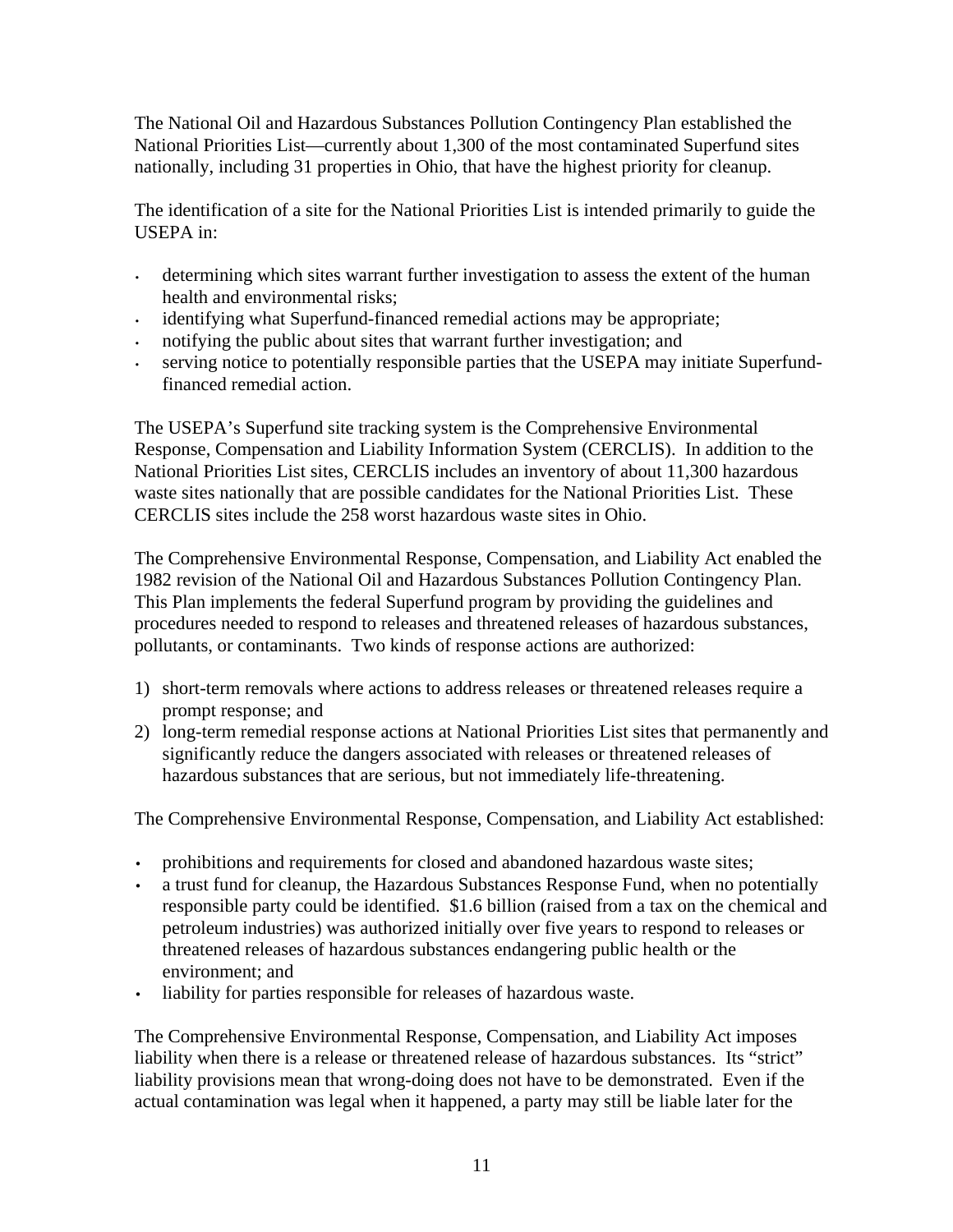costs of cleanup and environmental damage. Liability is also "retroactive"—a party may be liable even if the pollution happened before the Comprehensive Environmental Response, Compensation, and Liability Act was enacted in 1980. This Act also assigns broad liability to ensure that all parties responsible for polluting are held accountable. "Joint and several" liability applies when there are a number of potentially responsible parties who may be responsible for all or part of the contamination (Bartsch & Collaton 1997; Page 1997; Page & Rabinowitz 1994). Potentially responsible parties include:

- present owners and operators of Superfund sites, even if they did not contaminate the property;
- past owners and operators of a facility where hazardous substances were disposed of improperly;
- parties who arranged for the treatment, disposal, or transportation for treatment or disposal of hazardous substances at a site; and
- parties who transported hazardous substances to disposal or treatment facilities that they selected.

The Comprehensive Environmental Response, Compensation, and Liability Act has been successful in addressing the worst environmental "hotspots" (USEPA 2001). It has:

- identified potentially responsible parties;
- facilitated more than 280 National Priority List cleanups; and
- coordinated about 2,000 emergency removals to address releases or threatened releases requiring a prompt response.

Yet the Comprehensive Environmental Response, Compensation, and Liability Act has discouraged environmental assessment and redevelopment at many sites, some of which have only low or even no contamination. This is because the federal law makes the current owners of sites potentially liable even if they were not responsible for the contamination. And while most brownfields will not be included in the National Priorities List and be subject to federal Superfund investigation and cleanup, the potential liability drives away developers, buyers, and lenders. Because there can never be absolute certainty about the amount of contamination at any site, every brownfield is a potential Superfund site with federal Superfund liability (Gibbons *et al*. 1998; Hanley 1995; Page 1997; USEPA 2001).

Historically, the USEPA maintained information about all sites reported as potential Superfund candidates. Sites were left on the CERCLIS inventory even when it was determined that no further federal Superfund interest was warranted. This added to the challenges of redeveloping these sites—they were "brownlined," automatically considered as risky propositions by lending institutions (Collaton & Bartsch 1996).

In the 1990s, in an effort to encourage brownfield redevelopment, the USEPA investigated and identified about 27,200 sites at the federal level as inappropriate for listing in CERCLIS. Designated as properties where there is No Further Remedial Action Planned, the information for these sites was archived. This archive contains those sites where no contamination was found, contamination was removed quickly without the need to place the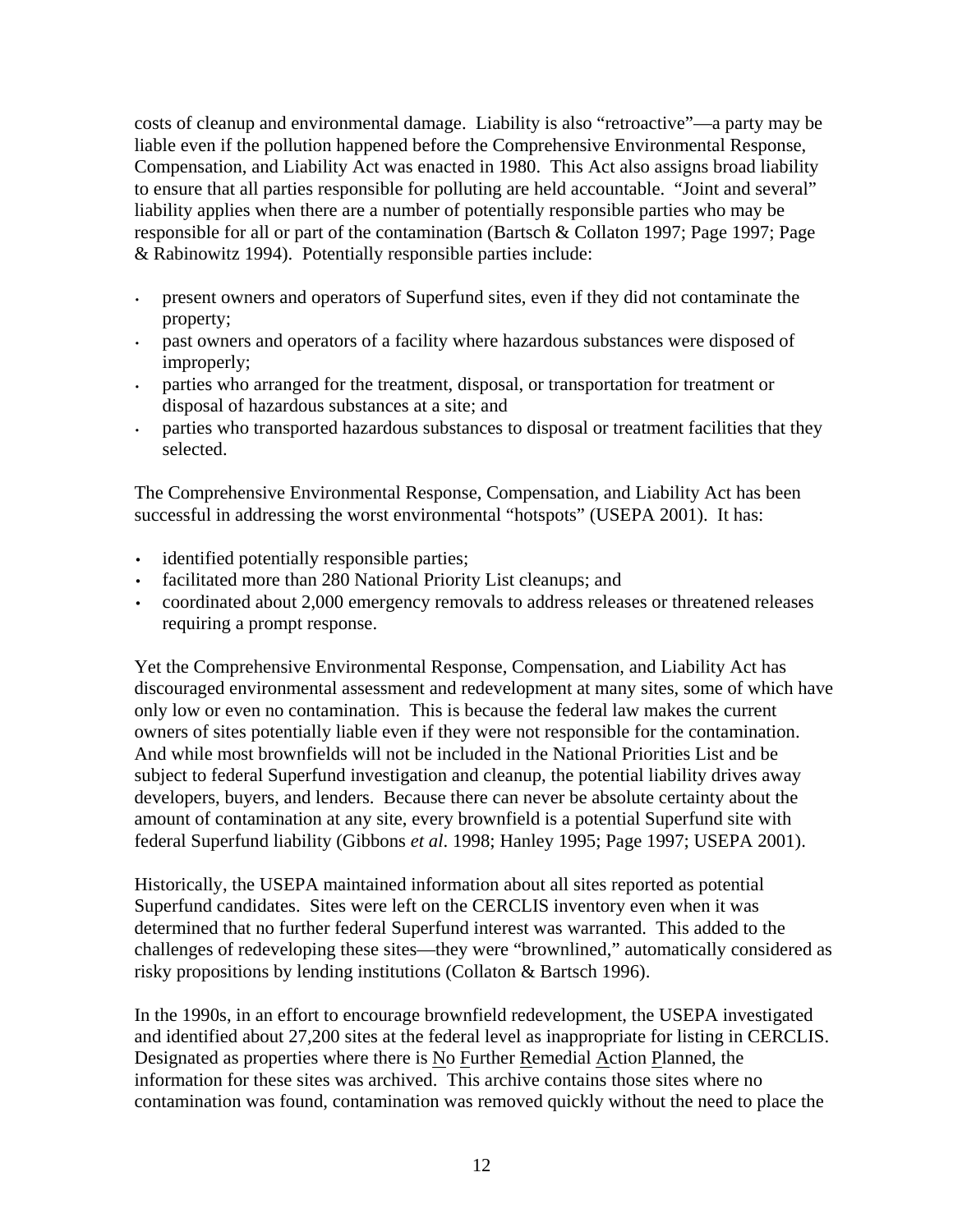site on the National Priorities List, or the contamination was not serious enough to warrant federal action.

At the state level in Ohio, the USEPA archived 1,134 CERCLIS hazardous waste sites to its No Further Remedial Action Planned (NFRAP) list (*http://www.epa.gov/superfund/sites/ arcsites/oharclst.htm*). The Toledo metropolitan region in Ohio contains 57 of these delisted sites, of which 41 are found in Toledo and 16 are located in adjacent parts of Lucas County (*http://www.epa.gov/superfund/sites/arcsites/ohacnty.htm#lucas*).

| <b>USEPA CERCLIS Archive of NFRAP Hazardous Waste Sites in Lucas County</b> |                            |        |  |  |
|-----------------------------------------------------------------------------|----------------------------|--------|--|--|
| (June 2001)                                                                 |                            |        |  |  |
| 4243 South Ave.<br>Toledo<br>Acme/Borden                                    |                            |        |  |  |
| <b>Allen Charles Waste Removal</b><br>Address unreported                    |                            | Toledo |  |  |
| Ashland Oil Terminal (former)                                               | 3147 Jessie St.            | Toledo |  |  |
| <b>Bay View Water Reclamation Plant</b>                                     | <b>Bay View Park</b>       | Toledo |  |  |
| <b>Consaul Street Landfill</b>                                              | 2510 Consaul St.           | Toledo |  |  |
| <b>Cousins Waste Management</b>                                             | 2611 West Central          | Toledo |  |  |
| <b>Delaware Operations Center</b>                                           | 1001 W Delaware Ave.       | Toledo |  |  |
| Dial Corporation                                                            | 6120 N Detroit Ave.        | Toledo |  |  |
| Dupont E. I DeNemours a.k.a. Perstorp                                       | Matzinger Rd. PO Box 6568  | Toledo |  |  |
| <b>Environmental Purification Industries</b>                                | 2111 Champlain St.         | Toledo |  |  |
| <b>Essex Group Incorporated</b>                                             | 5101 Telegraph Rd.         | Toledo |  |  |
| <b>GMC Hydramatic Divivision</b>                                            | 1455 W. Alexis Rd.         | Toledo |  |  |
| Gulf Oil Co. Toledo Refinery (Chevron)                                      | 2935 Front St.             | Toledo |  |  |
| <b>Gulf Oil Toledo Terminal</b>                                             | 2774 Front St.             | Toledo |  |  |
| Herbert E. Orr Co.                                                          | 3751 Lagrange St.          | Toledo |  |  |
| Joe E. Brown Park Landfill                                                  | East side of Blanchard St. | Toledo |  |  |
| King Rd./Lucas Co. San. Landfill                                            | 3535 King Rd.              | Toledo |  |  |
| Koppers Co. a.k.a. Beazer East                                              | 2563 Front St.             | Toledo |  |  |
| Matlack Trucking Co.                                                        | 1728 Drouillard Rd.        | Toledo |  |  |
| Midland Ross Corporation                                                    | 2375 Dorr St.              | Toledo |  |  |
| NL Ind./Doehler-Jarvis a.k.a. Farley Metals                                 | 5400 N Detroit Ave.        | Toledo |  |  |
| NL Ind. Inc. Bearings Division                                              | 715 Spencer St.            | Toledo |  |  |
| North American Car Corporation                                              | 4545 Hoffman Rd.           | Toledo |  |  |
| North Cove Landfill                                                         | Drexel Dr./I-75 and Cove   | Toledo |  |  |
| <b>Oberly Ray Disposal</b>                                                  | 3812 Twining St.           | Toledo |  |  |
| <b>Owens-Illinois Tech Center</b>                                           | 1700 N Westwood Ave.       | Toledo |  |  |
| Owens-Illinois Hilfinger                                                    | 1800 N Westwood Ave.       | Toledo |  |  |
| Phillips Petroleum Property                                                 | 275 Millard Ave.           | Toledo |  |  |
| Royster Co. Inc./Stickney West Ind. Park                                    | 4401 Creekside Ave.        | Toledo |  |  |
| Sheller-Globe Corp. Auto Stamping                                           | Lint and Dura Aves.        | Toledo |  |  |
| South Cove Landfill                                                         | South Cove Blvd.           | Toledo |  |  |
| Swan Creek Landfill                                                         | Glendale Ave.              | Toledo |  |  |
| Tag Chemicals Inc.                                                          | 100 Edwin St.              | Toledo |  |  |
| <b>Textileather Corpporation</b>                                            | 3729 Twinning St.          | Toledo |  |  |
| Toledo Blade Co.                                                            | 541 N Superior St.         | Toledo |  |  |
| Toledo Edison Co. Acme Generating Station                                   | 1401 Front St.             | Toledo |  |  |
| Toledo Edison Co. Coke Oven Gas Line                                        | Front and Cherry St.       | Toledo |  |  |
| <b>Toledo Powdered Metal</b>                                                | Cross St.                  | Toledo |  |  |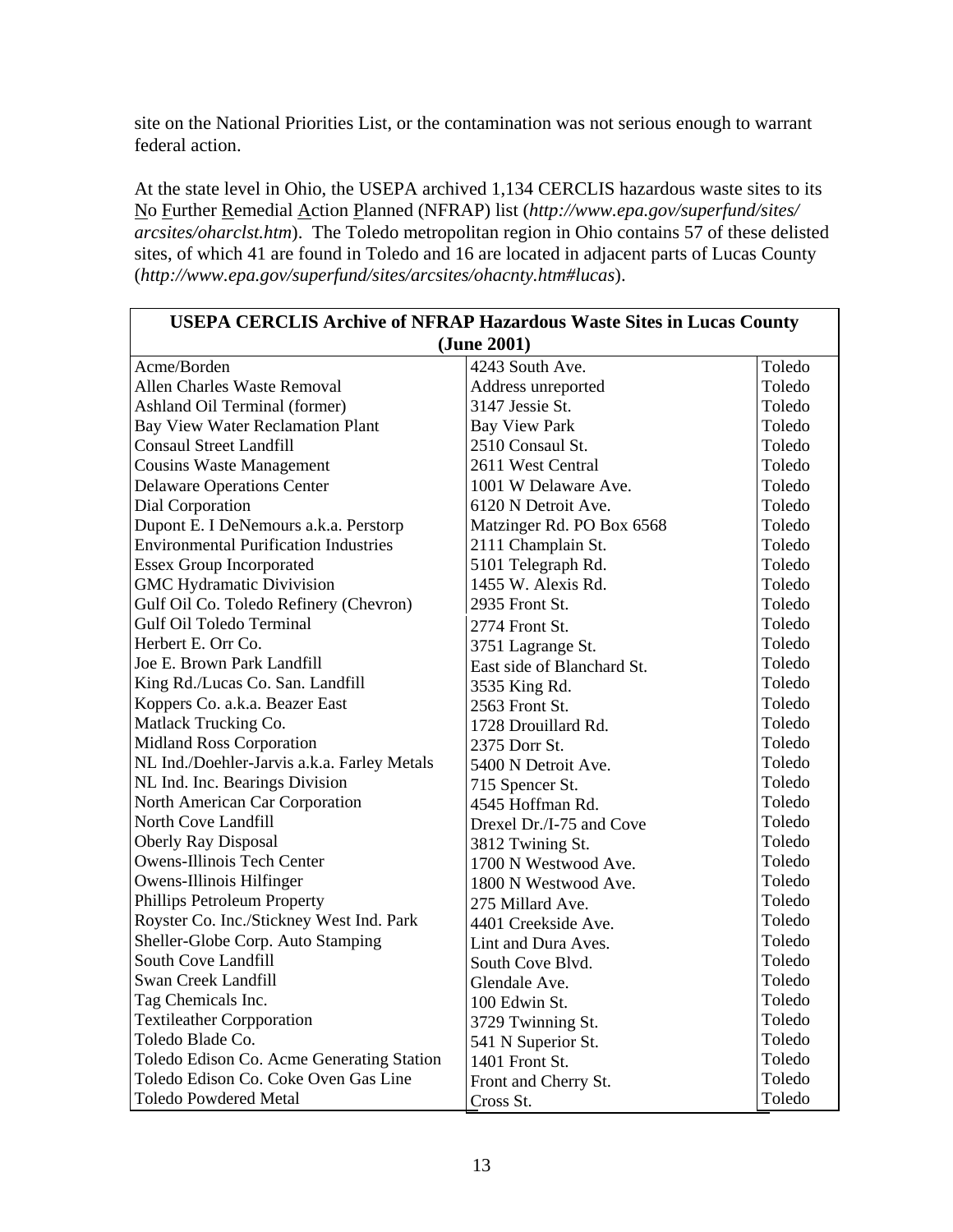| <b>Webstrand Corporation</b>             | 525 Hamilton St.                | Toledo     |
|------------------------------------------|---------------------------------|------------|
| West South Ave. Dump                     | South and Kuhlman               | Toledo     |
| Willy's Park Landfill                    | North Cove Blvd.                | Toledo     |
| Andersons                                | 439 Illinois Ave.               | Maumee     |
| Coulton Chem. Corporation                | 1400 Otter Creek Rd.            | Oregon     |
| <b>Fondessy Enterprises</b>              | 876 Otter Creek Rd.             | Oregon     |
| Gradel Landfill                          | Otter Creek Rd./Cedar Point Rd. | Oregon     |
| <b>Heist Cleaning Services</b>           | 3804 Cedar Point Rd.            | Oregon     |
| M. Petty & Sons                          | Bayshore Rd.                    | Oregon     |
| Safety-Kleen Corporation                 | 161 Lallendorf St.              | Oregon     |
| Standard Oil Co. (Ohio)                  | Lallendorf and Cedar Point Rd.  | Oregon     |
| Sun oil Co. of Penn.                     | 1819 Woodville Rd.              | Oregon     |
| Toledo Edison Co. Bay Shore Gen. Station | 4701 Bay Shore Rd.              | Oregon     |
| Union Oil Co. Toledo Ref.                | 1840 Otter Creek Rd.            | Oregon     |
| Westover Corp. San Landfill              | 820-920 Otter Creek Rd.         | Oregon     |
| Schiller Mats & Reinforcements           | 6050 River Rd.                  | Waterville |
| Borden Chemical Print Ink Division       | 6725 Gilead St.                 | Whitehouse |
| <b>Maston Septic Services</b>            | 7202 Providence                 | Whitehouse |
| <b>Sherman Drilling</b>                  | Yale Rd.                        | Yale       |

#### **2) Resource Conservation and Recovery Act (RCRA) (1970)**

The Resource Conservation and Recovery Act may require a party who owns or operates a current or former hazardous waste treatment, storage, or disposal facility, or a facility containing underground storage tanks, to investigate and clean up contamination at that facility.

Congress amended Subtitle I of the Resource Conservation and Recovery Act in 1986—it wanted owners and operators of underground storage tanks to show that they have the financial resources to clean up a site if a release occurs, to correct environmental damage, and to compensate third parties for personal or property injury. The amount of coverage required for sites with underground storage tanks depends on the type and size of the business. Owners and operators have several options. They can:

- obtain commercial environmental impairment liability insurance;
- demonstrate self-insurance:
- obtain guarantees, surety bonds, or letters of credit;
- place the required amount into a trust fund that is administered by a third party; or
- rely on coverage provided by a state financial assurance fund—most states generate funds from tank registration and petroleum fees.

Subtitle I of the Resource Conservation and Recovery Act allows state underground storage tank programs that have been approved by the USEPA to operate in lieu of the federal program. Currently, 28 states have state program approval; none of the six states in USEPA Region 5 (which comprises Ohio, as well as Illinois, Indiana, Michigan, Minnesota, and Wisconsin) have such approval.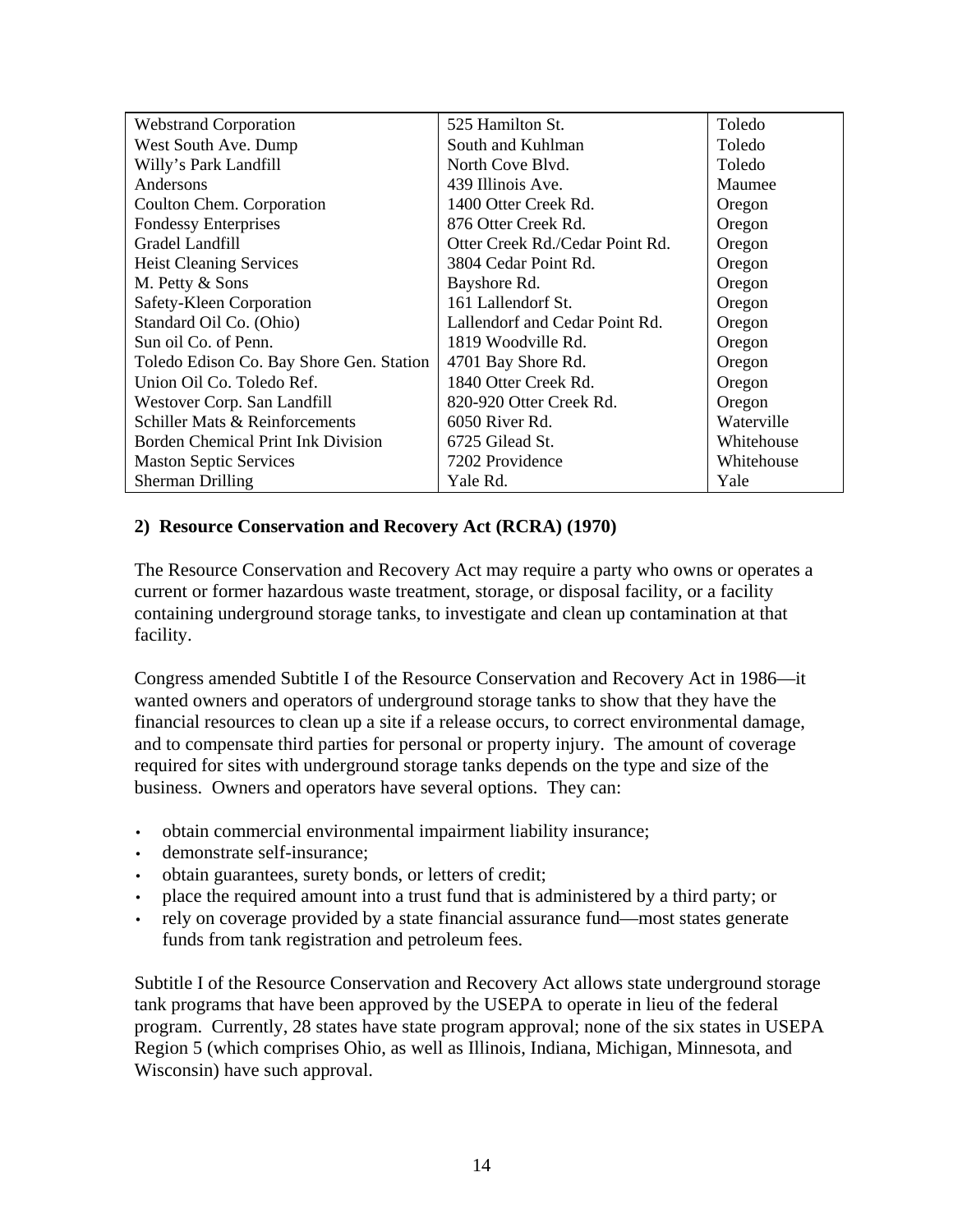#### **3) Toxic Substances Control Act (TSCA) (1976)**

The Toxic Substances Control Act regulates toxic chemicals—including PCBs and asbestos—that are used in commerce but are not adequately covered by the Comprehensive Environmental Response, Compensation, and Liability Act or the Resource Conservation and Recovery Act.

#### **PCBs (Polychlorinated Biphenyls)**

PCBs are regulated chemical substances under the Toxic Substances Control Act that were used widely as heat-transfer agents in electrical equipment until the USEPA banned their manufacture in 1979. PCBs tend not to be very soluble and so they generally do not migrate or become dissolved, for example, in water. Because they are so persistent, many exposure routes must be considered: dermal exposure; ingesting contaminated soil; and inhaling contaminated air. Cleanup using excavation can create short-term exposure for workers and nearby communities from inhaling dust emissions. Chronic exposure of animals to PCBs can cause disrupted hormone balances, reproductive failures, teratomas, or carcinomas. The incomplete combustion of PCBs in thermal treatment processes can lead to polychlorinated dibenzofuran emissions—these have toxicological and lethal effects on laboratory animals. Source: *http://copa.org/whoswho/pcbov.htm* (accurately catalogued June 2001)

#### **4) Oil Pollution Act (OPA) (1990)**

The owner or operator of a property from which there is an actual or threatened discharge of petroleum may be liable for cleanup under the Oil Pollution Act.

#### **5) Recent changes in federal laws and policies**

The U.S. Congress and the USEPA have made changes in federal laws and policies in an attempt to address liability concerns that deter private parties from becoming involved in brownfield reuse.

a) The U.S. Congress has enacted legislative changes to existing laws and enacted new laws.

i) The U.S. Congress enacted legislative changes to the Comprehensive Environmental Response, Compensation, and Liability Act and to the Resource Conservation and Recovery Act to clarify liability concerning a party's involvement with a brownfield.

ii) The U.S. Congress enacted the Asset Conservation, Lender Liability, and Deposit Insurance Protection Act in 1996. This Act established new federal statutory requirements that can insulate financial institutions and governmental entities from liability at contaminated properties. The Act defines the activities that lenders and governmental entities can undertake at contaminated properties without being liable under the Comprehensive Environmental Response, Compensation, and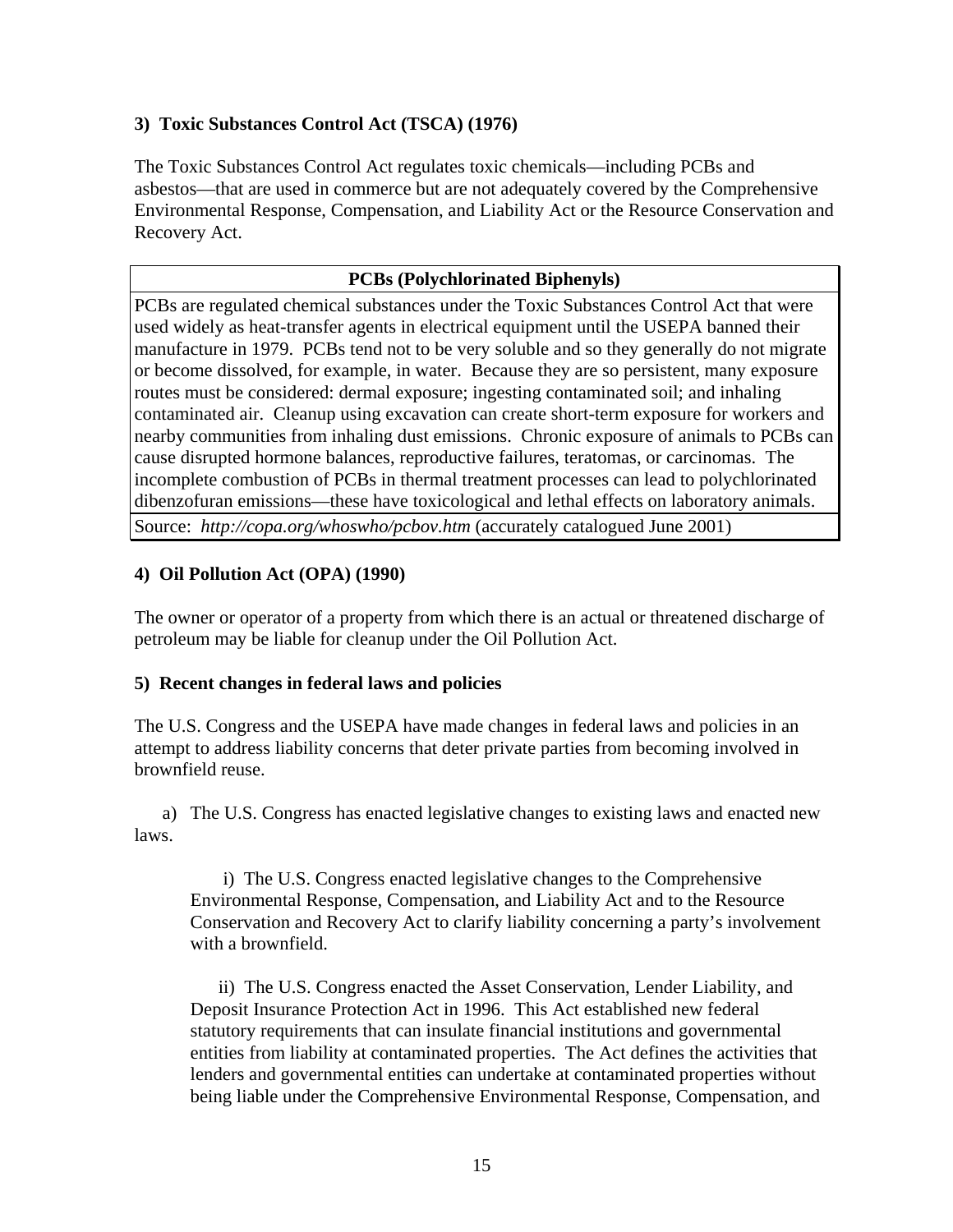Liability Act or the Resource Conservation and Recovery Act. Creditors who merely hold a security interest in a contaminated property, and governmental entities that foreclose on tax delinquent or demolition liens, are exempt from liability unless they become active managers of a property.

b) The USEPA has also acted under current laws to revise its policies in an effort to address the liability concerns of parties concerning previously-used sites. The USEPA has revised its policies in certain situations where federal and state standards do not correspond. The USEPA has worked with states and municipalities to revise its policies to provide, under specified circumstances, assurances that federal Superfund liability will not be a concern for prospective purchasers, lenders, and property owners involved in previously used properties. These revisions clarify liability concerning a party's association with and activities at a site, and declare the USEPA's decision not to use its enforcement discretion to pursue a non-responsible party for cleanup and damages at a site.

- i) The USEPA revised its policies and outlined situations in which it may enter into an agreement not to file a lawsuit against a prospective purchaser of a property that was contaminated prior to purchase. A party who is interested in purchasing a contaminated property that is or may be subject to a cleanup action under the Comprehensive Environmental Response, Compensation, and Liability Act may be eligible to enter into a Prospective Purchaser Agreement with the USEPA. Under a Prospective Purchaser Agreement, the USEPA grants the prospective purchaser of a contaminated property a legally binding promise or Covenant Not To Sue (CNTS) for federal Superfund liability arising from contamination existing at the property prior to the date of purchase.
- ii) The USEPA adopted a policy on the issuance of Comfort/Status (No Further Action) Letters. The USEPA wants to provide some level of "comfort" to parties that if they purchase, develop, or operate a contaminated property, the USEPA will take no further action—specifically, the USEPA will not pursue them for the costs of remediating contamination that resulted from a previous use. Most concerns can be addressed by providing information on the "status" of a particular property and an explanation of its relevance to the USEPA. This policy provides the USEPA's criteria for issuing No Further Action letters and contains four sample letter types:
	- No Previous Federal Superfund Interest Letter—can be provided to parties when there is no historical evidence of federal Superfund involvement at a property;
	- No Current Federal Superfund Interest Letter—can be provided when a property has been removed from the CERCLIS inventory of sites, deleted from the National Priorities List, or does not fall within the boundaries of a CERCLIS site;
	- Federal Interest Letter—informs the recipient of the current status of federal involvement and highlights applicable federal Superfund policy or regulations;
	- State Action Letter—can provide information about a site where the USEPA has deferred action to the state.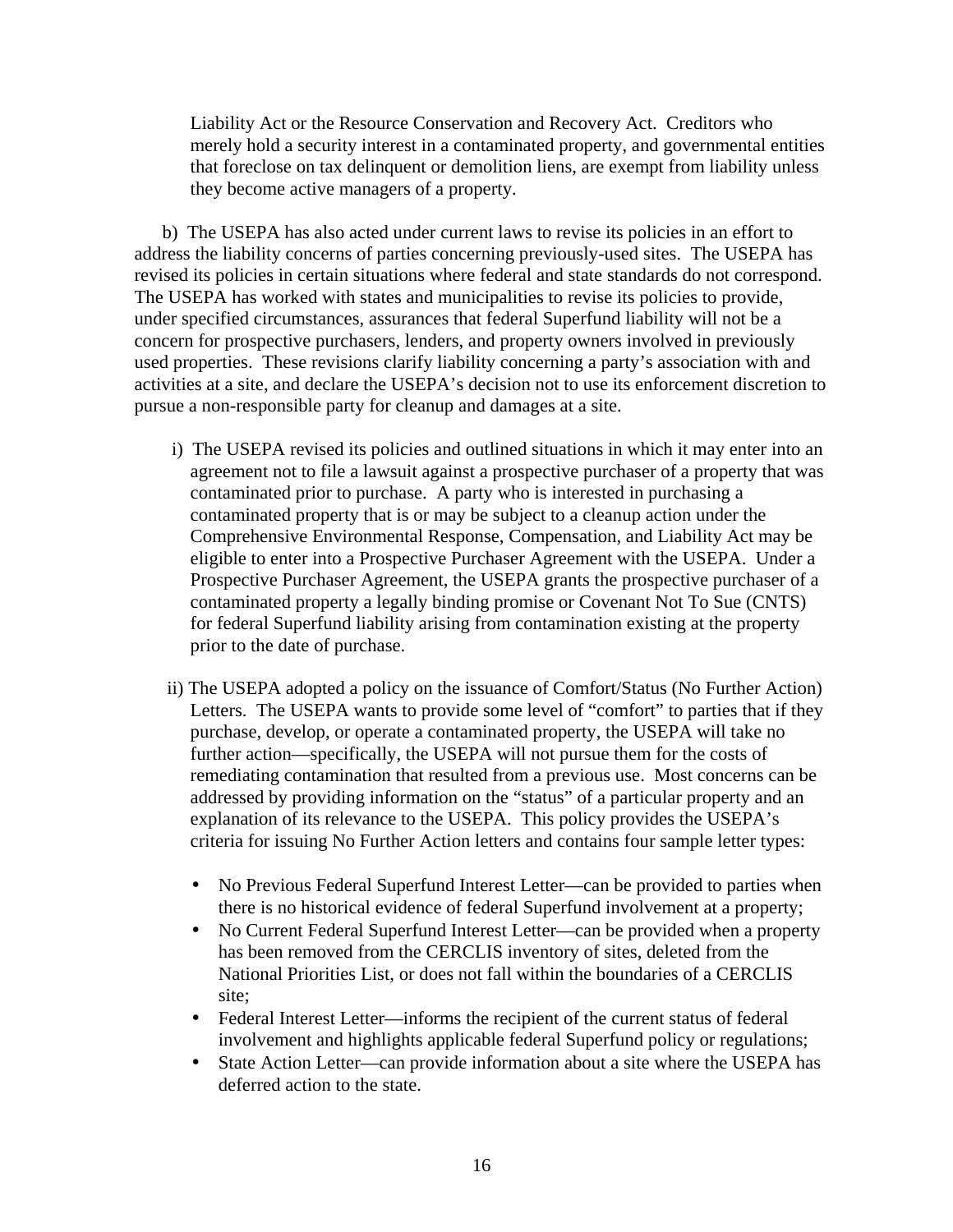- iii) The USEPA revised its policy towards owners of properties containing contaminated aquifers in 1995. The USEPA will agree not to sue property owners for groundwater contamination of an aquifer underlying their property if the owners did not cause or contribute to the contamination. In addition, the USEPA will consider providing protection to such property owners from third party lawsuits through a settlement that affords contribution protection.
- iv) The USEPA's 1995 Underground Storage Tank Lender Liability Rule clarifies when a lender may be exempt from underground storage tank liability.

### **Legal liability under state laws**

Federal laws and policies, and toxic Superfund sites like Love Canal in upstate New York, have garnered enormous national attention. Yet it is the states, rather than the federal government, that have responsibility for the vast majority of brownfields. This is because most sites are not contaminated enough to be listed on the National Priorities List or to warrant USEPA Superfund action.

Due to the fact that the Toledo metropolitan region of Ohio contains no National Priorities List sites, the investigation and cleanup of brownfields in this region is administered by the Ohio state office of the EPA (OEPA). Brownfields that are the responsibility of the OEPA in the Toledo metropolitan area include the 14 CERCLIS Worst Hazardous Waste Sites (listed on page 3 of this report). At the same time, however, state cleanups of contaminated sites (whether on the National Priorities List or not) are still governed by federal Superfund regulations (Bartsch & Collaton 1997; Hanley 1995; Ruben 1995).

The individual states vary in how they address the liability concerns of non-responsible parties (Gibbons *et al*. 1998; Greene 1996). The most common state responses, whether by recent legislative action or administrative interpretation of existing laws, are:

- Comfort Letters (No Further Action (NFA) letters);
- Certificates of Completion; or
- Administrative Orders or Agreements that include a Covenant Not To Sue.

The states traditionally focused their efforts on the most contaminated sites. Less contaminated sites that needed investigation and remediation had to wait. Without direct oversight from the state, no one could undertake a cleanup project at these less contaminated sites and be assured it would meet state environmental standards. State Voluntary Action (Cleanup) Programs (VAPs) were introduced so that private parties that wanted to redevelop a brownfield could voluntarily agree to investigate and clean up the contaminated site and receive some protection from future state enforcement action (Bartsch & Collaton 1997; USEPA 2001). More than 40 states, including Ohio, have a Voluntary Action Program.

But the Voluntary Action Programs only address potential liability for cleanup under state law—potential federal liability may remain at a site that has been investigated or cleaned up under a state Voluntary Action Program. The federal government, through the USEPA,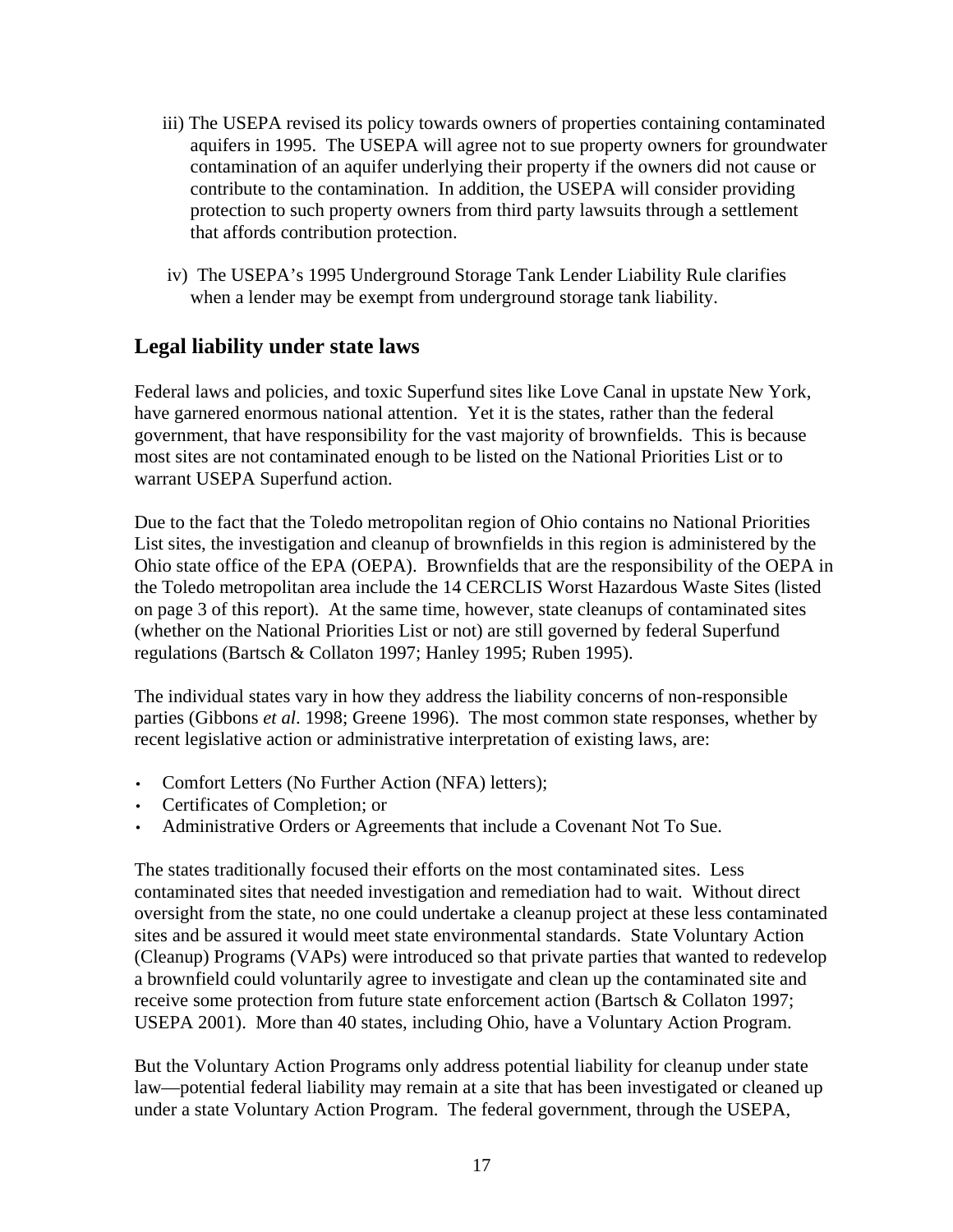retains jurisdiction and authority to act and respond to actual or threatened releases of hazardous substances under the Comprehensive Environmental Response, Compensation, and Liability Act or the Resource Conservation and Recovery Act. Thus, it is possible for a party to receive a Covenant Not To Sue from the state and be released from state civil liability, and still be subject to federal liability!

The USEPA does seek to allay fears that the government will bring a federal action against someone who appropriately investigates and remediates a property under a state Voluntary Action Program. To date, the USEPA has entered into Superfund Memoranda of Agreement (SMOAs) with individual states including Ohio, Illinois, Indiana, Michigan, Wisconsin, and Minnesota. At sites covered by state Voluntary Action Programs, the USEPA's Superfund Memorandum of Agreement signals that it does not anticipate a federal Superfund response action unless there is an imminent and substantial endangerment situation (Simons 1998; USEPA 2001).

The USEPA has also recently entered into a Resource Conservation and Recovery Act/ Toxic Substances Control Act Memorandum of Understanding (MOU) with Illinois that provides assurances similar to those in the Superfund Memoranda of Agreement but within the context of liability under the Resource Conservation and Recovery Act and the Toxic Substances Control Act. The USEPA is currently in discussions with other states to develop similar Resource Conservation and Recovery Act and Toxic Substances Control Act Memoranda of Understanding.

#### **Ohio's Voluntary Action Program (VAP)**

Ohio Senate Bill 221, 1994, created a program for voluntary cleanup and reuse—the Voluntary Action Program. The final rules allowing property owners, lenders, and developers to voluntarily investigate and remediate contaminated properties became effective in December 1996. Ineligible sites include those on the Superfund National Priorities List. Potentially responsible parties and non-potentially responsible parties, as well as prospective purchasers, are eligible.

Upon completion of the investigation and remediation according to the Voluntary Action Program rules, a private state certified site professional who worked on the site can submit a No Further Action letter on behalf of the owner to the OEPA. The No Further Action letter outlines the investigation and cleanup activities that were performed at the site. If the cleanup was done in accordance with the standards set out by the Voluntary Action Program rules, and following agency review and approval of the No Further Action letter, the OEPA will issue a Covenant Not To Sue, which releases current and future owners of the property from state civil liability.

The OEPA lists only four properties in Lucas County where a Voluntary Action Program No Further Action (NFA) letter has been issued and a Covenant Not To Sue (CNTS) is either pending or has been issued (see *http://www.epa.state.oh.us/derr/vap/nfa/nfa.html*).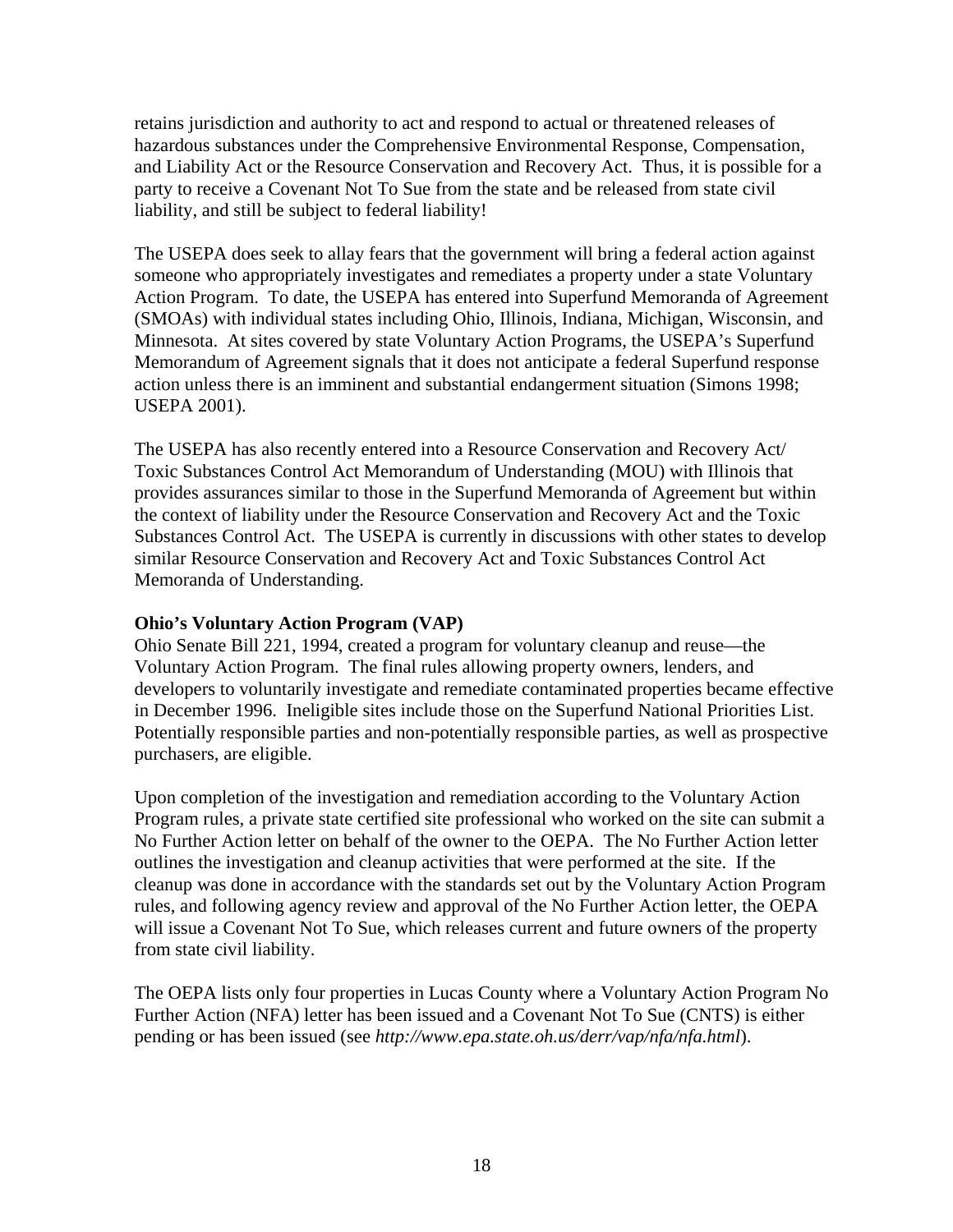| <b>OEPA Voluntary Action Program (VAP) Sites in Lucas County (June 2001)</b> |                          |        |            |                    |
|------------------------------------------------------------------------------|--------------------------|--------|------------|--------------------|
| Property                                                                     | Address                  | City   | NFA issued | <b>CNTS</b> issued |
| City of Toledo-Goose Hill Site                                               | I-280 & S Ketcham Toledo |        | April 1997 | Pending            |
| Close Security Prison (Goose Hill)                                           | 2001 E Central Av        | Toledo | April 1999 | Pending            |
| Lagrange Street/Herbert E. Orr                                               | 3751 Lagrange St.        | Toledo | June 2000  | Pending            |
| Chevron                                                                      | 1200 York St.            | Oregon | Dec. 1997  | Dec. 1998          |

#### **3751 Lagrange Street—a.k.a. Herbert E. Orr Company Site**

Originally occupied by DeVilbiss Manufacturing, this site was purchased by Herbert E. Orr Co. in 1985 and operated as an electrophoretic paint deposition facility that processed metal stampings and forgings for the auto industry. The OEPA investigated in 1990 and found gross lead contamination of the soil in a relatively small area. Soil samples were collected in 1991 in preparation for a regulatory closure plan. Remediation included removal of a storage tank and surrounding contaminated soil. The OEPA site reinvestigation and soil samples in 1993 identified no immediately threatening environmental concerns. Occupied by Precision Cut-Off of Toledo, the site is on the USEPA's No Further Remedial Action Planned List and the City of Toledo Brownfields Group site inventory. A state Voluntary Action Program No Further Action letter was issued in June 2000, with a Covenant Not To Sue pending.

Source: City of Toledo (1996) *Lucas County Contaminated Sites Directory*.

The USEPA and the OEPA completed a Superfund Memorandum of Agreement (SMOA) in July 2001. Based on Ohio Revised Code (ORC) Chapter 3746 and Ohio Administrative Code (OAC) Chapter 3745-300, this agreement established a Superfund Memorandum of Agreement track in addition to the existing Ohio Voluntary Action Program track (described above).

The Superfund Memorandum of Agreement track is based on the existing Voluntary Action program track. It requires the property owner to following the existing procedures for Voluntary Action Program sites and to conduct several additional steps. A private state certified site professional is still used to follow the existing Voluntary Action Program procedures, including preparing the No Further Action letter. In the Superfund Memorandum of Agreement track, however, investigation and cleanup activities are overseen directly by OEPA personnel. It requires more OEPA involvement, such as notice of entry into the program and approval of certain documents and works plans. Sites taken through the Superfund Memorandum of Agreement track are, therefore, subject to more OEPA administrative review. There are also greater opportunities for public review of, and comment on, the documents pertaining to each site than in the existing Voluntary Action Program.

The Superfund Memorandum of Agreement track offers property owners the peace of mind of knowing that, once they are in receipt of a Covenant Not To Sue from the OEPA, the USEPA acknowledges that it will not bring a federal action against them if they have appropriately investigated and remediated a property under Ohio's Voluntary Action Program Superfund Memorandum of Agreement track. For the cleanup work on brownfields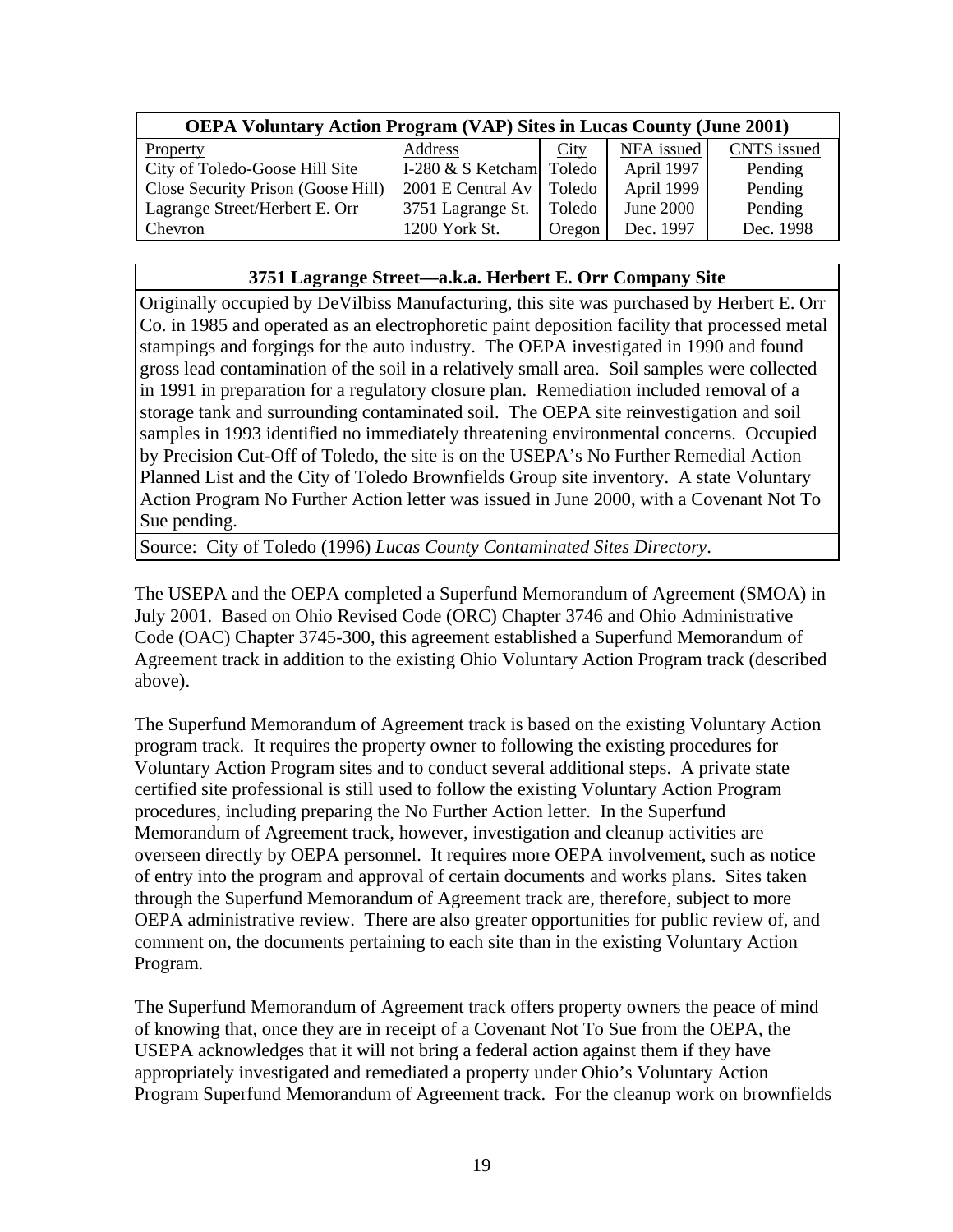that is conducted under this State Memorandum of Agreement track of Ohio's Voluntary Action Program, the USEPA acknowledges that it does not anticipate taking removal or remedial action under the Comprehensive Environmental Response, Compensation and Liability Act of 1980 unless either the site poses an imminent and substantial endangerment to human health and the environment, or in cases where the OEPA finds it necessary to revoke the Covenant Not To Sue for a site.

## **Legal liability for third-party claims in the United States**

One type of liability poses a particular concern for owners and prospective purchasers. At present, there is no legal mechanism at the federal or state level that completely insulates parties with an active participation in a brownfield redevelopment from potential liability for third parties who claim to have been injured by contaminants that originated at the site. Injured third parties can exercise legal rights under the federal Superfund or applicable state laws and seek damages or other remedies against the owner (Gibbons *et al*. 1998; Simons 1998).

# **Environmental risk insurance to address legal liability in the United States**

There are three main kinds of environmental risk (Russ 2000):

- remediation-based risks associated with cleaning a site to meet federal and state laws and regulations;
- personal injury risks associated with contamination at the site; and
- property value impairment risks associated with contamination at the site that lowers the value of adjacent properties.

Environmental insurance can reduce the financial risk associated with brownfield properties (Bartsch & Collaton 1997; Gibbons *et al*. 1998; Meyer & van Landringham 2000; Russ 2000). Its utility, however, depends on the cost and scope of coverage. There are several kinds of environmental insurance that an owner, developer, or operator can purchase on the private insurance market:

- Environmental liability insurance: protects against third-party claims for off-site injuries, property value loss, property damage, and cleanup costs. This insurance covers, for example, the cost of cleaning up an adjacent aquifer that became polluted by contaminants that migrated off the site and into the water.
- Stop loss or cost cap insurance: protects against unexpected cleanup cost overruns by providing up to 200 percent of the initially estimated cleanup cost in insurance coverage. The insurance will cover the costs above some projected figure that has been established for each site. If the cleanup costs exceed this figure, the extra cost is paid for by the insurance company.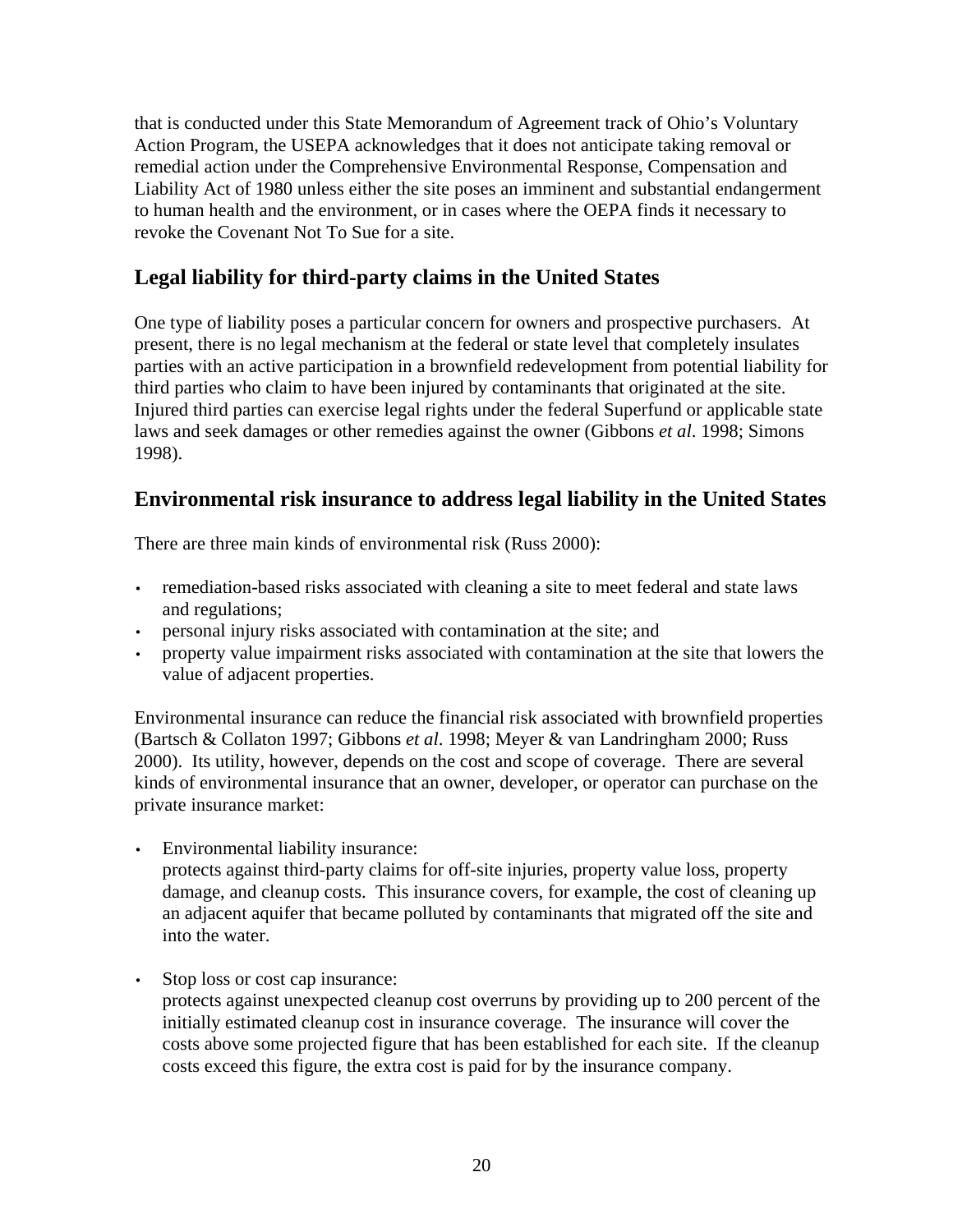• Prospective liability and reopener insurance:

protects against the cleanup cost of previously unknown contamination, for example, after receipt of a No Further Action letter. This insurance also protects owners or developers who have cleaned up a site to existing environmental regulation standards, but who find out later that they must remediate the site to even higher cleanup standards because of subsequent changes to federal or state environmental regulations.

• Owner-controlled insurance:

protects against costs associated with the actions of others involved in a cleanup project. This insurance can protect an owner from liability for the medical and other costs for someone living nearby who suffers bodily harm and becomes sick as a result of being exposed to contaminants that migrated off the site and into the local drinking water as a result of the remediation activities of the environmental cleanup company.

The federal and state governments have made progress in addressing concerns about legal liability for cleanup and damage that can present barriers to brownfield reuse. In addition, environmental insurance is increasingly available on the private insurance market. In general, however, both legitimate and unfounded concerns about liability remain the greatest impediment to brownfield redevelopment in Toledo and other metropolitan regions in Ohio and the United States (Bartsch & Collaton 1997; Black 1994; Greene 1996; Hanley 1995; Lerner 1996; Simons 1998). This situation is not helped by the additional obstacles to brownfield redevelopment created by unnecessarily complicated and time-consuming public regulatory and institutional arrangements. This issue is addressed in the next section of this report.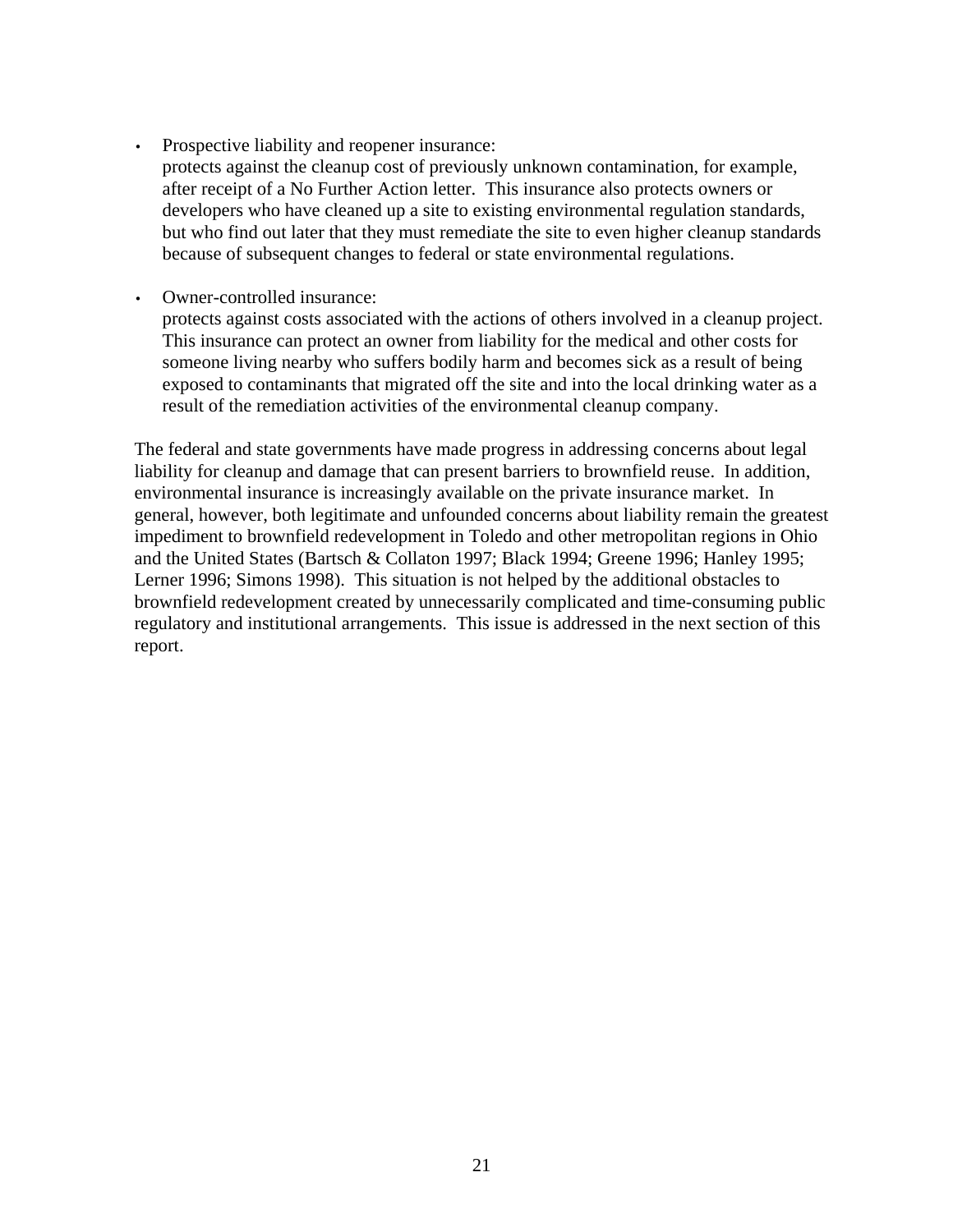### **7. Regulatory and Institutional Issues**

Government regulatory and institutional arrangements can create obstacles for brownfield redevelopment. Complying with regulatory agency processes, at federal, state, and local levels, can involve substantial financial and time costs for developers and investors—for rezoning and other administrative reviews, approvals and entitlements, and other requirements by environmental and land use regulators.

Institutional issues that can make brownfield reuse difficult relate to the public provision of adequate information, such as on the extent of contamination or the availability of government funding for remediation and redevelopment. Public funding has been devoted to establishing local and state inventories of brownfields. Some of these databases, however, are not complete or accurate because ongoing financial resources are not available to keep them up-to-date. There can also be a lack of database integration between different sources.

Governments at all levels are attempting to coordinate their activities. The USEPA's Superfund Memoranda of Agreement are designed to harmonize federal and state cleanup and liability regulations. In 1996, the Federal Interagency Working Group on Brownfields was established as a forum for federal agencies to exchange information on brownfield activities and to develop a coordinated national approach to brownfield redevelopment. In addition, individual federal agencies, such as HUD's Office of Community Planning and Development and the U.S. Army Corps of Engineers, have entered into a memorandum of understanding (MOU) to coordinate their activities in support of brownfield redevelopment. The U.S. Conference Mayors (2000) survey of 231 cities indicated that 57 percent had citystate partnerships to address brownfield redevelopment, up from 51 percent in 1999.

An integrated and collaborative approach is seen increasingly as necessary for successful brownfield redevelopment. This involves local and regional public, private, and nonprofit/community organizations and individuals acting together, and working with state and federal governments. Because of the significant financial investment needed for assessment, cleanup, and redevelopment, many businesses have developed strategic alliances and partnerships—in addition to working with local, state, and federal governments, companies join forces with financial institutions and insurance firms.

Public participation in the agency review process is guaranteed in many states. Ohio Senate Bill 221, 1994, that established the state's Voluntary Action Program, requires public notice and hearings for proposed regulatory waivers so that community positions and concerns can be expressed. A public notice is published in the local newspaper to alert residents that a Covenant Not To Sue has been issued for a property. The public has the right to request any cleanup documentation from the OEPA. The private state certified site professionals who worked on a brownfield are required to retain documents pertaining to the cleanup for at least ten years (OEPA 2001).

Increasingly, active community involvement is seen as an asset in local and state efforts to redevelop brownfields. The residents in the immediate vicinity of these sites may be inherently qualified to make a valuable contribution to the redevelopment process. Adjacent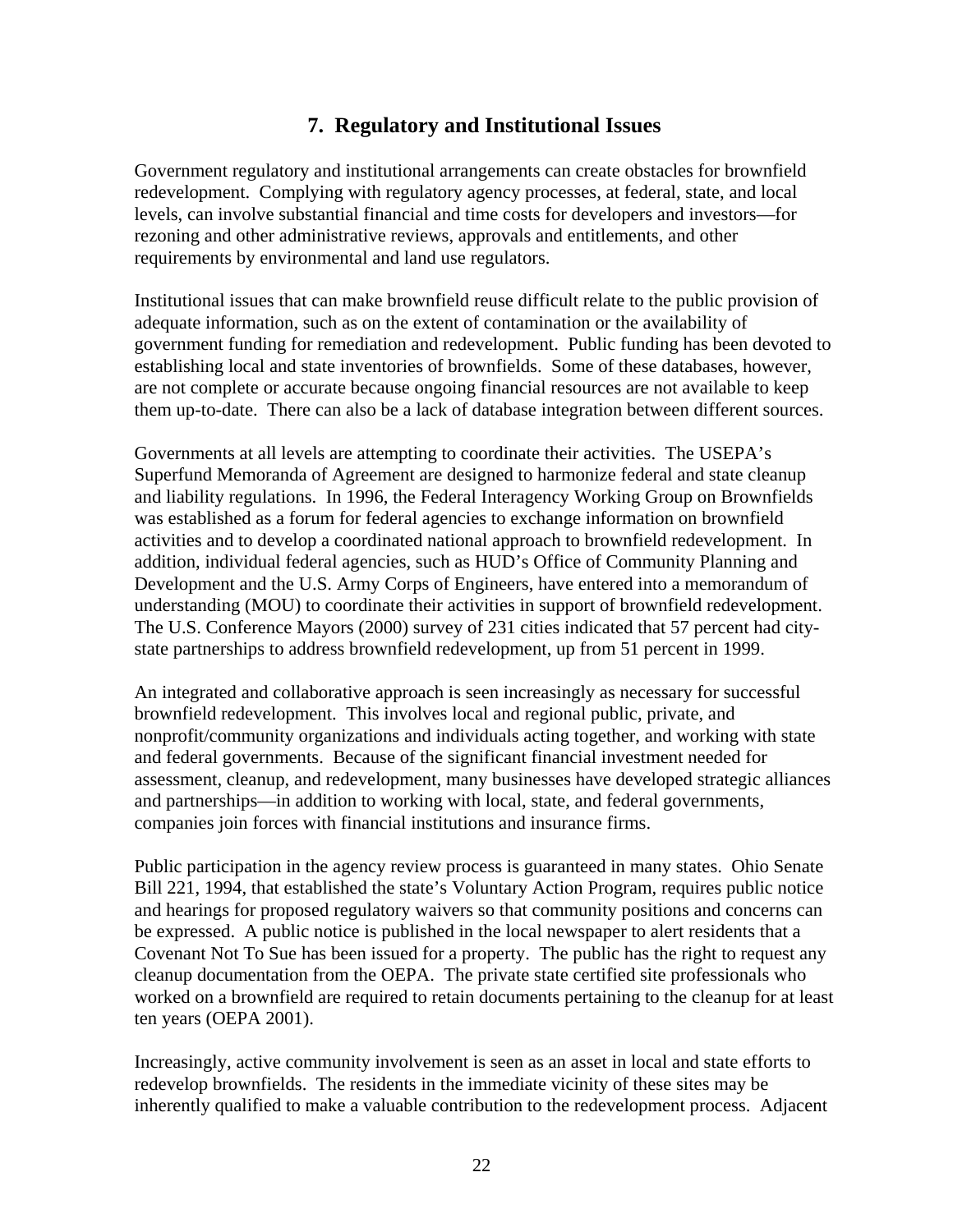residents can contribute site-specific knowledge in the site assessment, workers trained for cleanup through government-sponsored programs, ideas for reuse, employees for the new businesses, and, depending on the reuse activity, a market for products and services (Bartsch & Collaton 1997; Greene 1996).

Moreover, nearby residents should be directly involved in decisions about the cleanup and reuse of a site because they have been most directly affected by its environmental and economic problems and will be impacted during and after site cleanup. The next section of this report addresses environmental contamination and the remediation of brownfields.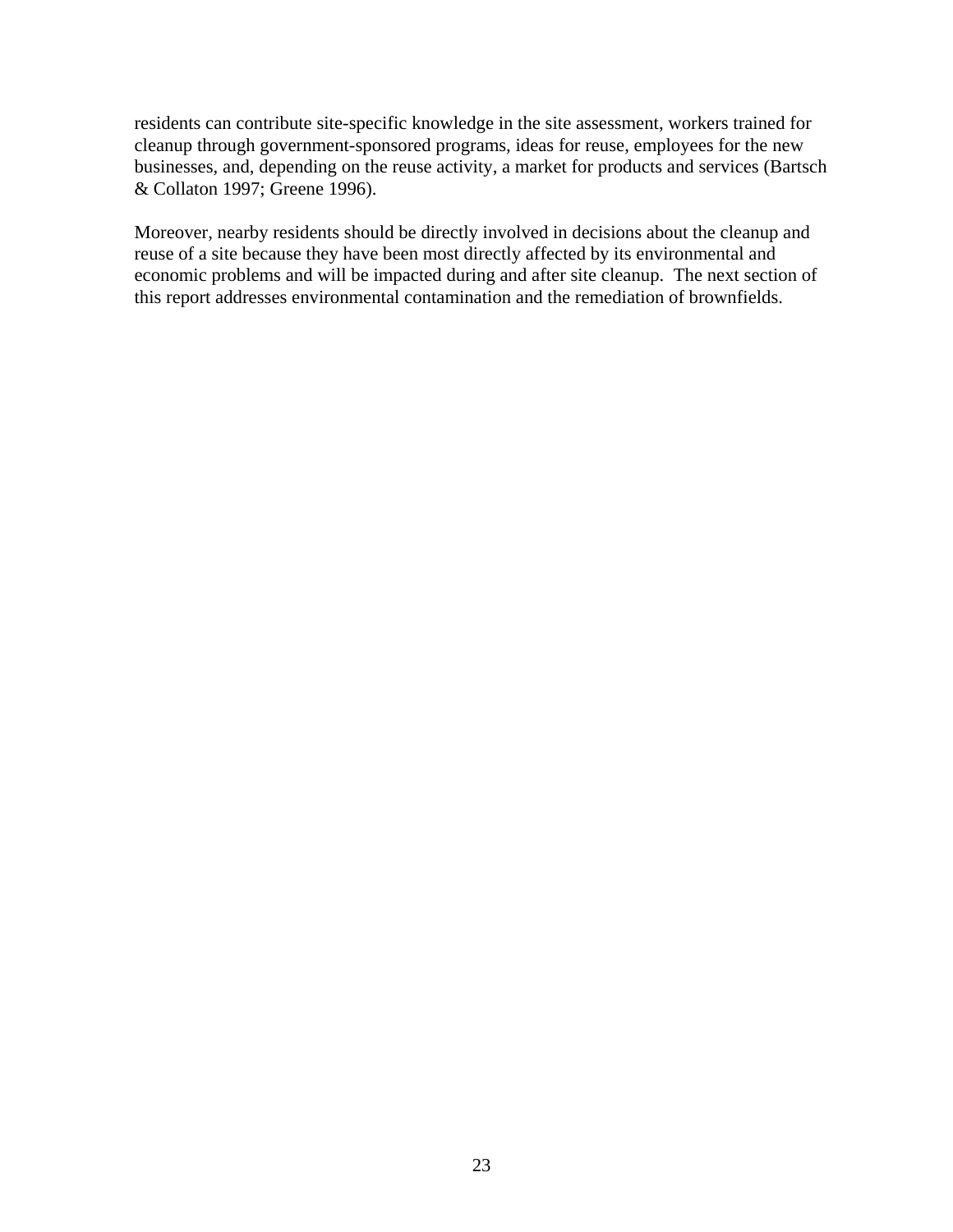### **8. Environmental Contamination and Remediation**

Many members of the private-sector commercial real estate industry do not view the redevelopment of contaminated sites as likely to return a satisfactory profit on their capital investment. Assessing the type and extent of environmental contamination, determining cleanup standards, and undertaking remediation are time-consuming—and time is money for developers. The process involves uncertainty—it can be difficult to gauge accurately in advance if remediation is necessary or the final cost of cleanup. There can be fears about escalating costs due to unforeseen cleanup expenses or changing environmental regulations (Bartsch & Collaton 1997; Black 1994; Gibbons *et al*. 1998; Greene 1996; Hanley 1995; Lerner 1996; Simons 1998).

For each site, the extent of contamination has to be assessed, cleanup standards need to be identified, and the remediation must be carried out.

### **Assessment of contamination**

#### **Environmental Remedial Investigation/Feasibility Study (RI/FS)**

There are two phases in the Remedial Investigation/Feasibility Study for a potentially contaminated site. The Initial Site Assessment to identify suspected contamination can often be performed at relatively low cost using existing records, historical data, interviews with knowledgeable people, a site reconnaissance, and other readily available sources (Gibbons *et al*. 1998; Greene 1996; Page & Rabinowitz 1994; Russ 2000).

#### **Initial Site Assessment (Phase 1 Investigation)**

The Initial Site Assessment involves:

• examining historical data to review old uses and applicable federal and state reports about hazardous substances on the property;

• researching the chain of title and zoning history (to ascertain information about past owners, licensed activities, etc.);

• inspecting similar information for neighboring sites;

• looking for prior environmental audits and assessments, such as Occupational Safety and Health Administration (OSHA) safety reports, etc;

• reviewing insurance policies for coverage of potentially-hazardous chemicals on site; and • checking with local revenue departments to ascertain whether hazardous substances fees or

taxes were paid (indicating the potential use of hazardous chemicals on the site).

The Initial Site Assessment may indicate potential contamination. At this stage, some developers decide not to go ahead with a Detailed Site Assessment (Phase 2 Investigation) to determine the extent of contamination. This is because, depending on the severity of contamination and state regulations, a Detailed Site Assessment can be a more expensive investigation than the Initial Site Assessment. The public sector may need to become involved at this stage and provide financial incentives or actual assistance so that a Detailed Site Assessment is carried out (Greene 1996; Page & Rabinowitz 1994; Russ 2000).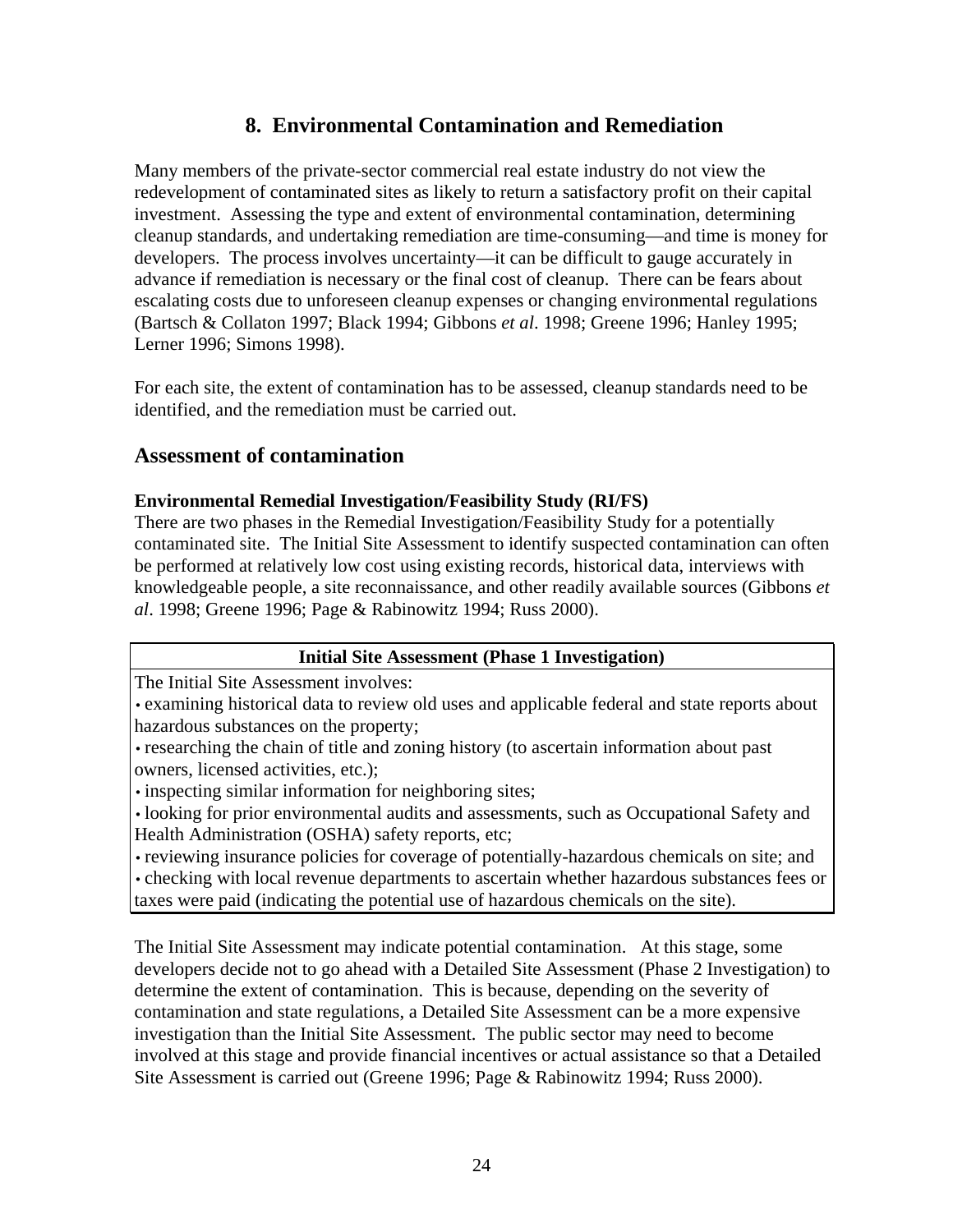#### **Detailed Site Assessment (Phase 2 Investigation)**

The Detailed Site Assessment involves two steps:

a) On-site assessment of the potential contamination of soil and structures using:

- environmental engineering (e.g. geophysical methods to find buried features like underground storage tanks);
- sampling; and
- chemical analysis.

b) Depending on the intended land use, a number of environmental and other conditions

may need to be evaluated, such as:

- air quality and transportation congestion;
- likelihood of obtaining required permits;
- surface water quality;
- likelihood of obtaining direct discharge permits, and the pretreatment cost, if discharge into a public sewerage system is planned;
- drinking water quality;
- availability and cost of land filling demolition debris;
- availability, quality, and cost of water needed for industrial purposes;
- availability and cost of solid waste and hazardous waste disposal; and
- ambient noise and noise standards.

### **Cleanup standards**

Determining the cleanup standards for a site is not straightforward. State standards may not correspond with federal Superfund standards, and standards differ from state to state. The broad discretion of state regulators under the Comprehensive Environmental Response, Compensation, and Liability Act means that the cleanup standards required for any site may not be immediately clear. The extent and cost of cleanup can be uncertain because state regulators have the power to require a cleanup to pre-contamination levels, or in some cases, to permit deviations from state-determined minimum levels. There is also the issue that, because of the overlap of federal and state laws, the USEPA can second-guess a cleanup conducted and approved by a state without a Superfund Memorandum of Agreement (Gibbons *et al*. 1998; Hanley 1995; Page 1997).

#### **Federal cleanup standards**

Contaminated sites that are remediated under the federal Superfund program must meet preestablished uniform generic concentrations known as "applicable or relevant and appropriate requirements" (ARARs) for the most common chemicals at contaminated sites. The Comprehensive Environmental Response, Compensation, and Liability Act includes a strong preference that the remediation actively eliminates or reduces the contaminants to the fixed corrective action level specified in the applicable or relevant and appropriate requirements (USEPA 2001).

These stringent federal Superfund standards may be appropriate for remediating heavily contaminated sites on the National Priorities List that are near residential areas where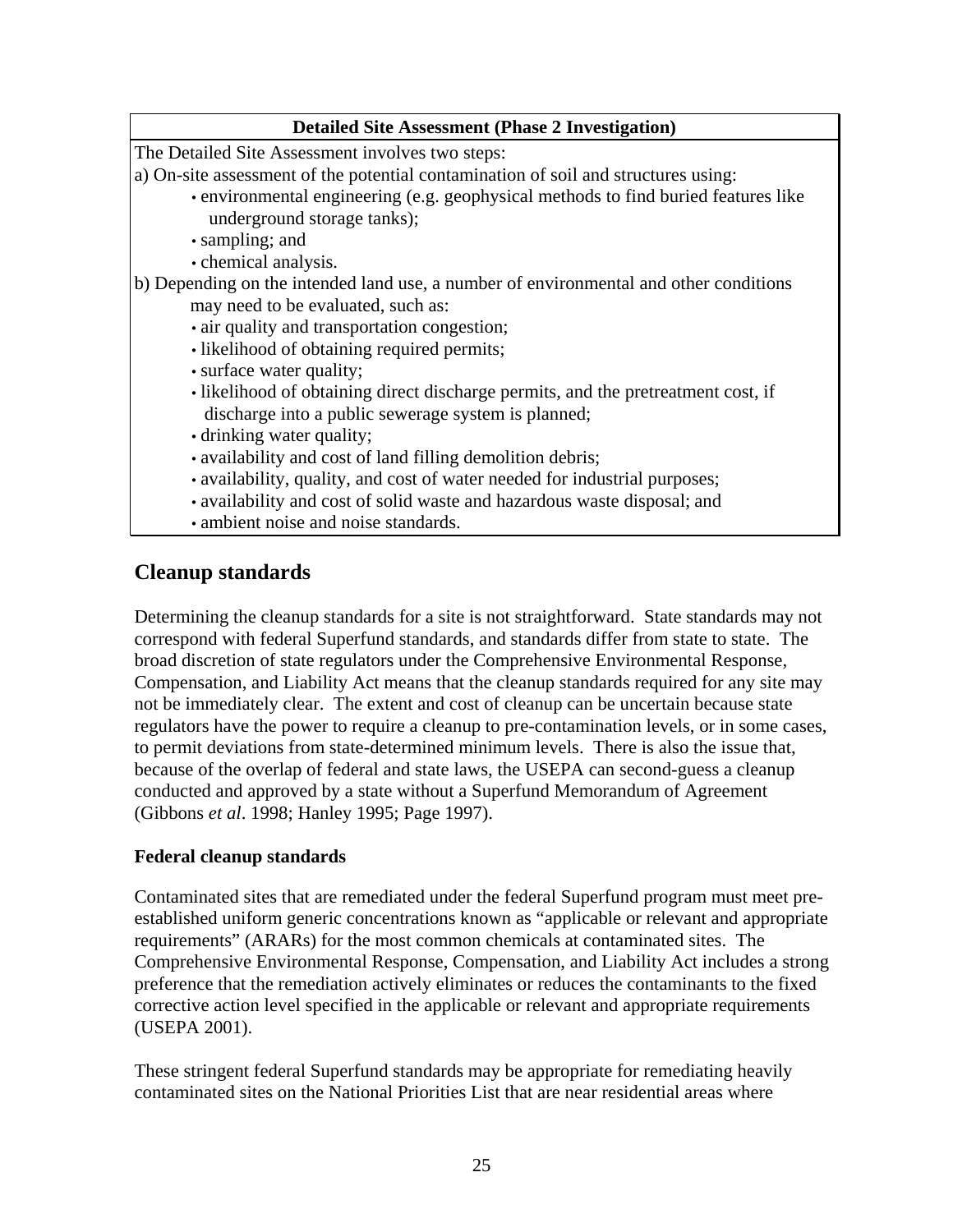uncontrolled human exposure is likely. But these standards may be unnecessary for the many brownfields that are not, or may not be, severely contaminated, or where human and environmental exposure can be limited by various means. But the Comprehensive Environmental Response, Compensation, and Liability Act provides little flexibility in these kinds of cases, and so a moderately contaminated site must be remediated to the same standard for a future intended use as a chemical factory as for a residential neighborhood (Hanley 1995; USEPA 2001).

#### **State cleanup standards**

In an effort to facilitate the remediation of contaminated sites—to help make cleanup more cost-effective for brownfields that are not on the National Priorities List—the USEPA published guidance documents covering risk-based corrective action (RBCA, pronounced "Rebecca") standards. The USEPA recognizes that, as long as human health and the environment are protected, there are advantages to allowing regulatory flexibility so that a developer can choose between proceeding immediately to meet *generic* risk-based concentrations (RBCs) or to undertake the more lengthy process of determining *site-specific* protective risk-based standards (Bartsch & Collaton 1997; Russ 2000).

1) Pre-established, generic, state-wide risk-based concentrations are deemed to be universally protective for industrial or residential conditions. These are based on conservative assumptions about those factors that may influence human and environmental exposure. Use of these cleanup standards can expedite cleanup because they minimize the necessity for site-specific data collection and analysis. The generic risk-based concentrations for some well-known chemicals are provided in the table below.

| <b>Generic Risk-Based Concentrations (RBCs) for Selected Chemicals</b> |                                |                                                     |                        |           |  |
|------------------------------------------------------------------------|--------------------------------|-----------------------------------------------------|------------------------|-----------|--|
| <b>Tap Water</b>                                                       |                                |                                                     | Soil-Residential       |           |  |
| <b>Soil—Industrial Chemical</b>                                        |                                |                                                     | $\mu$ g/L              | mg/kg     |  |
|                                                                        |                                | mg/kg                                               | (micrograms per liter) |           |  |
|                                                                        |                                | (milligrams per kilogram) (milligrams per kilogram) |                        |           |  |
| <b>DDT</b>                                                             | 0.200                          | 1.90                                                |                        | 17.0      |  |
| Benzene                                                                | 0.360                          | 22.00                                               |                        | 200.0     |  |
| Beryllium                                                              | 73.000                         | 160.00                                              |                        | 4,100.0   |  |
| Chlorine                                                               | 610.000                        | 7,800.00                                            |                        | 200,000.0 |  |
|                                                                        | Source: Russ 2000; USEPA 2001. |                                                     |                        |           |  |

1) Site-specific cleanup standards may be preferable for some sites where it may be more cost-effective to collect and analyze site-specific data and establish site-specific cleanup levels based on the particular exposure and risk at that site.

The USEPA uses the American Society for Testing and Materials (ASTM) risk-based corrective action process as a model framework for states that are establishing site-specific risk-based cleanup programs. The American Society for Testing and Materials risk-based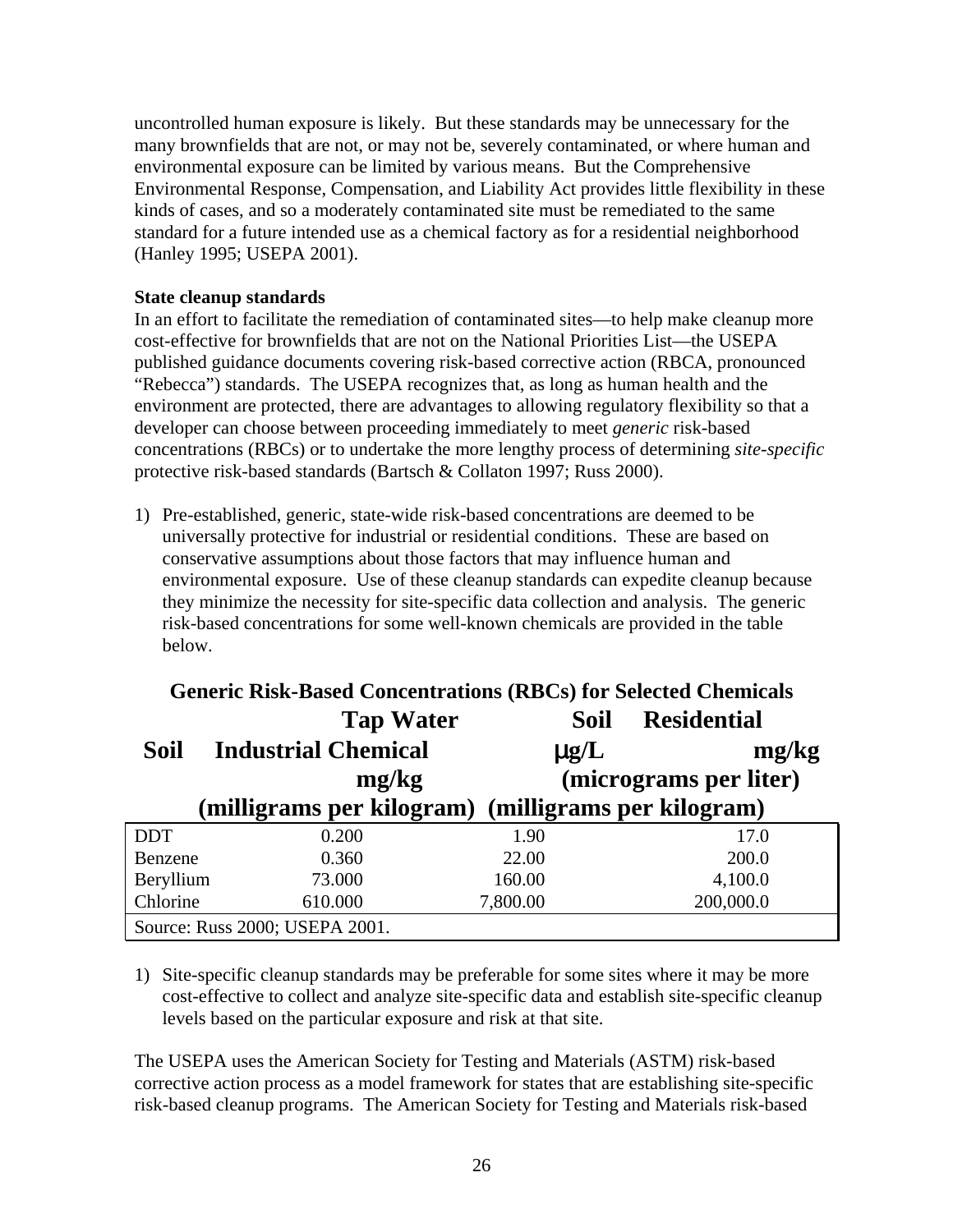corrective action framework provides an assessment approach in which the necessary protective cleanup standards for each site are determined by the level of risk of developing cancer or other health problems. Human exposure is assessed based on the quantity of contaminants likely to reach the population at or near the contaminated site, and on toxicity based on the contaminant intake level that could impair health (Bartsch & Collaton 1997; Greene 1996; Page 1997; Russ 2000).

Where appropriate, the risk-based corrective action assessment approach can:

- substitute, for prior, conservative default, assumptions based on data that characterize the specific soil, geologic, and hydrologic conditions of a site;
- consider the probable fate and transport of the contaminants at the site relative to the probable pathways by which the public would be exposed to these contaminants; and
- take account of the probable future use of the site.

Use of the risk-based corrective action approach allows the Remedial Investigation/ Feasibility Study to be focused on developing practicable and cost-effective remediation activities that are consistent with the level of risk and the reasonably anticipated future land use on a site-specific basis—for example, less stringent for industrial reuse versus residential reuse.

#### OHIO Voluntary Action Program (VAP):

The Ohio Voluntary Action Program establishes that cleanup must protect public health and the environment. Generic numerical cleanup standards apply based on whether the future use of the site will be industrial, commercial, or residential. There are numerical standards for soil and unrestricted potable (drinkable) groundwater.

Some sites have contamination for which no standards have been established or where a private state certified site professional determines that the cleanup can be better carried out using site-specific cleanup standards. In these cases, risk-based corrective action can be used based on reasonable distinctions among the levels of risk at each site depending on the severity of contamination and the likelihood of human or environmental exposure to contamination.

The OEPA developed corrective rules that include a Site Feature Scoring System (SFSS) and risk-based action levels. The risk-based approach uses four tiers of risk assessment. The complexity of risk assessment increases from Tier I through Tier IV. The process initially uses conservative scenarios and assumptions. Less conservative assumptions are introduced later as additional site-specific data are provided to justify their use.

Tier I is the Site Feature Scoring System action level. Based on data collected during an initial site assessment, the responsible party completes a Site Feature Scoring System form, which determines whether additional corrective actions are necessary. If contamination is at or below the action level, further remediation is not required. If the action levels are exceeded, additional corrective actions are necessary (OEPA 2001).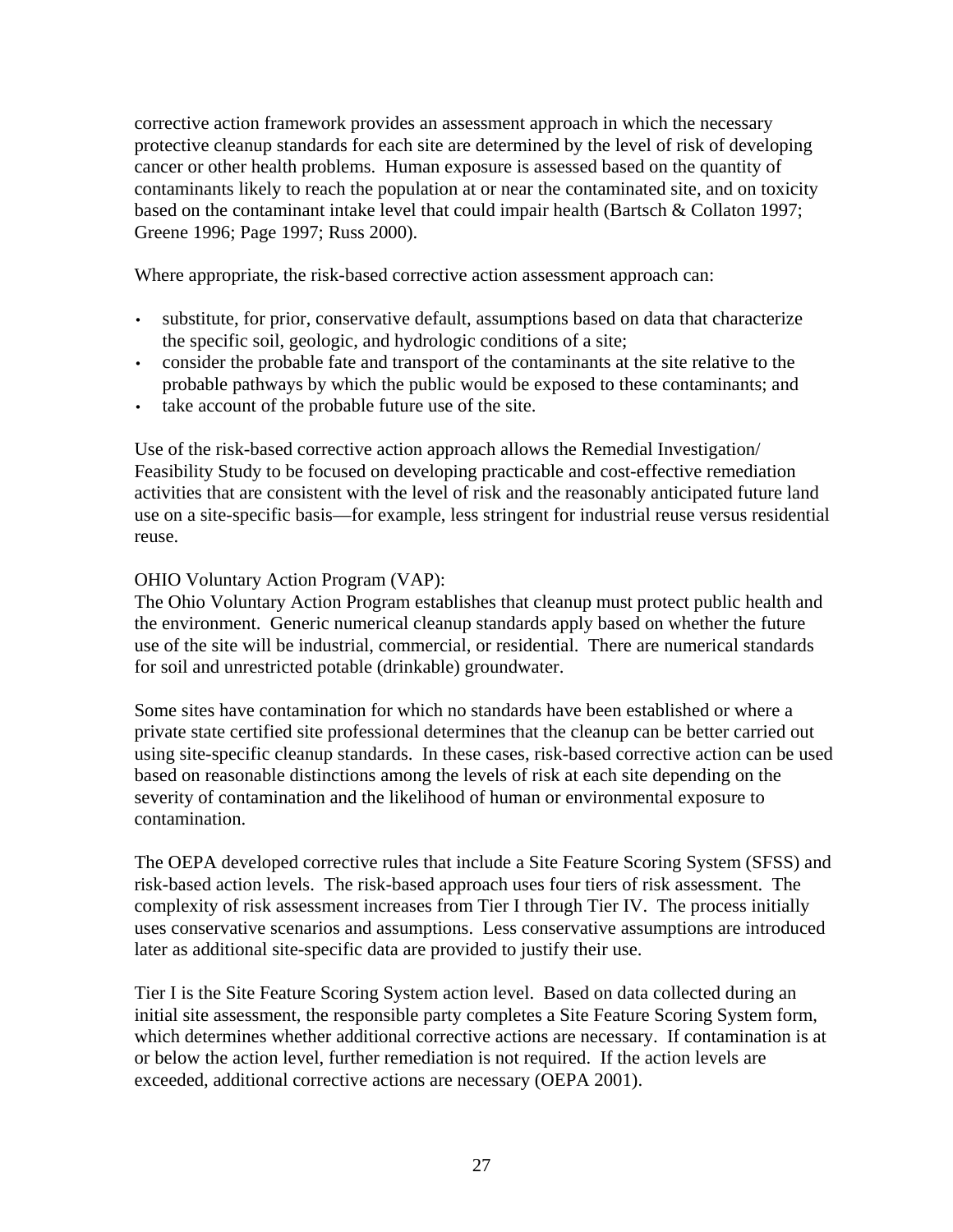As an alternative to Tier I (the Site Feature Scoring System action level), the OEPA allows owners and operators to conduct risk assessments to determine whether cleanup is necessary and to develop site-specific cleanup levels. Tier II, a baseline risk assessment, uses conservative assumptions about contamination pathways and chemicals.

Tier III is a more detailed risk assessment and, if sufficient data exist, specific contamination pathways (such as groundwater ingestion) may be eliminated in this tier.

Tier IV consists of a risk assessment with Monte Carlo sensitivity analysis. In contrast to risk assessment methods that express health risks as single numerical values with little information about uncertainty and variability surrounding the risk estimate, Monte Carlo simulation produces multiple risk descriptors that provide more complete information about the likelihood of various risk levels as well as multiple risk-based cleanup goals. Tier IV requires additional site-specific information to justify less conservative assumptions about contamination pathways and chemicals (USEPA 2001).

Of course, the OEPA will also accept cleanup to background levels.

Ohio's Voluntary Action Program Urban Setting Designation (USD):

Under Ohio's Voluntary Action Program, groundwater cleanup is required where contaminated groundwater poses a risk to the community or the environment. An Urban Setting Designation may be requested for a property participating in the Voluntary Action Program when there is no current or anticipated future use of the groundwater by local residents for drinking, showering, bathing, or cooking. An Urban Setting Designation can lower the cost of cleanup while still protecting public health and safety. A private state certified site professional must prepare and submit the request. The OEPA makes a decision on an Urban Setting Designation based on a demonstration by the applicant that a thorough evaluation of existing and future uses of groundwater in the area has been conducted. The OEPA also holds public meetings to obtain community input on requests for Urban Setting Designations for properties with groundwater contamination.

The OEPA issued an Urban Setting Designation to the Toledo-Lucas County Port Authority for areas located in the cities of Toledo and Oregon in 1998—comprising 5,014 acres in Toledo and 1,343 acres in Oregon. Once the cleanup requirements for the individual brownfields within the Urban Setting Designation area are determined, and these properties are remediated, the Port Authority can request a Covenant Not To Sue from the OEPA.

### **Cleanup process**

Depending on the type and extent of contamination, the risk-based corrective action standards can allow a number of active technical cleanup procedures or environmental controls to protect human health, safety, and the environment, that have different cost and time requirements (Page 1997; Russ 2000). The various methods of remediation include:

• off-site remediation—extraction techniques that physically remove contaminated soil, groundwater, or surface water, and treats or confines it at another location;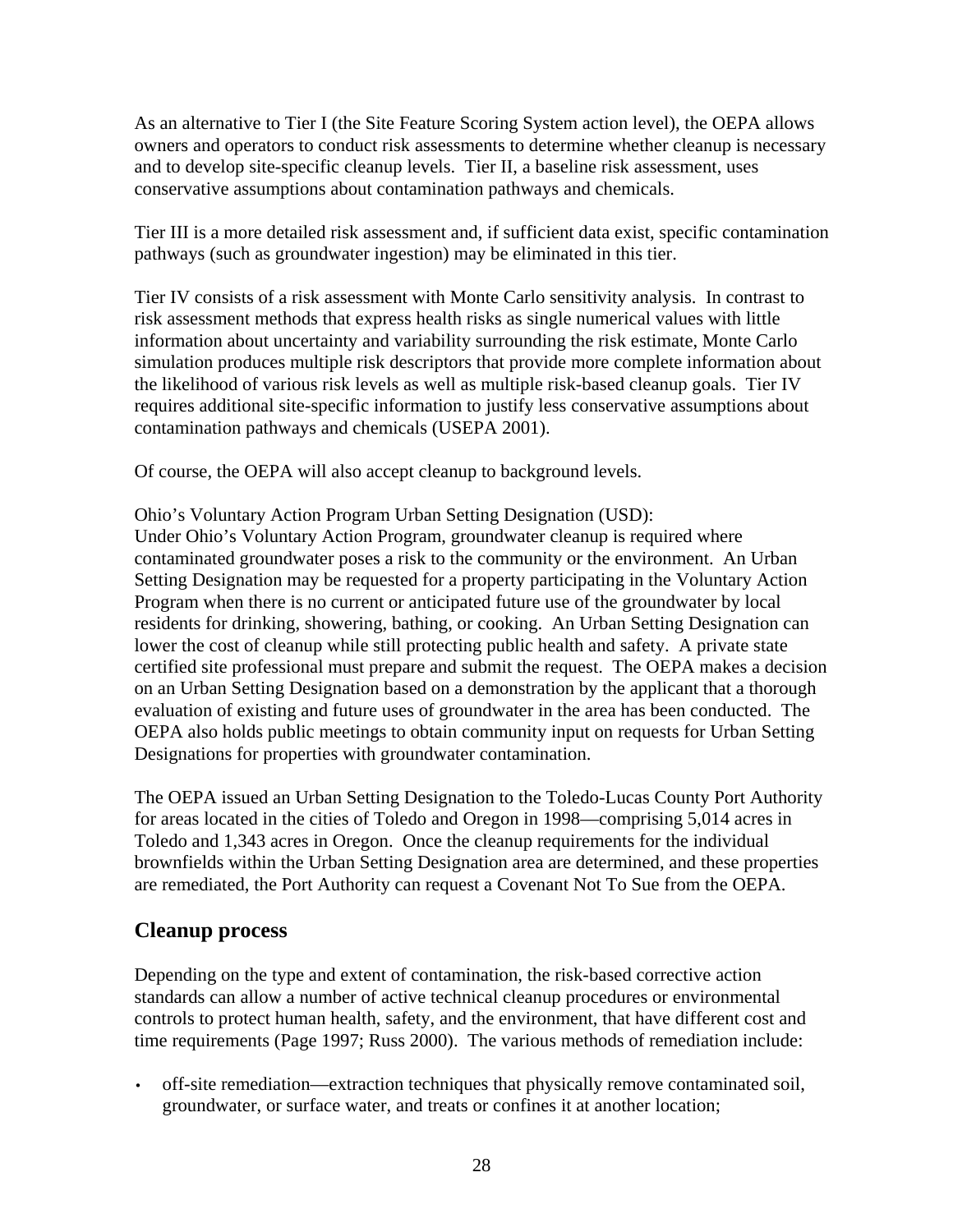- on-site remediation—avoids handling and transportation—for contaminated soil, volatile organic compounds (VOCs) can be: absorbed or fixed by phytoremediation (bioremediation) using genetically altered plant species; removed by thermal desorption treatment; or destroyed by incineration;
- avoidance—of expensive remediation—such as by locating impermeable surfaces like parking lots over areas of marginal contamination;
- institutional controls—documented limitations, such as deed restrictions on land or water use, that restrict access and eliminate or decrease exposure to hazardous substances; and
- engineering controls—design features, such as cap systems, that prevent or reduce human or environmental exposure to hazardous substances emanating from a site.

### **Stickney West Site**

This 68 acre site runs along Tyler Street and Creekside Avenue. Hemisphere Corp. responded to a City of Toledo Request for Proposals, purchased the site, and signed a development agreement for a 100-150 acre industrial park to support the new Daimler-Chrysler Jeep Assembly Plant, less than a mile to the east. The site—containing the former Royster fertilizer manufacturing facility, a.k.a. Gorney Site, 2 acre wastewater retention impoundment, and unlicensed salvage yard operated by Toledo Recycling—had 200,000 tires, 50,000 railroad ties, asbestos-containing materials, 212 abandoned drums with unspecified materials, automobile engines and fuel tanks, wooden pallets, partially degraded wetlands, contaminated soil and groundwater, and fertilizer waste piles. The City secured grants for cleanup—asbestos removal, decommissioning tanks, site earthwork, tire management, and disposal of materials that the City purchased from Hemisphere for capping the adjacent Dura Avenue landfill. An unnamed tributary of the Ottawa River, with some of highest PCB-contaminated sediments on the Great Lakes, was remediated as a wetland area. As part of the area-wide Urban Setting Designation, cleanup requirements were lowered because the future use of the groundwater by residents does not include drinking, showering, bathing, or cooking. The site is a USEPA No Further Remedial Action Planned site. It is bordered by three closed landfills: 1) 41 acre Tyler landfill whose modified cap allows redevelopment after monitoring—Hemisphere Corp. has development rights; 2) 50 acre Stickney landfill; and 3) 55 acre Dura Avenue landfill.

Source: City of Toledo (1996) *Lucas County Contaminated Sites Directory*.

The cleanup costs for a site like Stickney West can be expensive. There can also be significant transaction costs, such as legal and regulatory fees. Even after remediation, there are substantial costs involved in redeveloping the site for its new use. The next section of this report addresses financing remediation and redevelopment.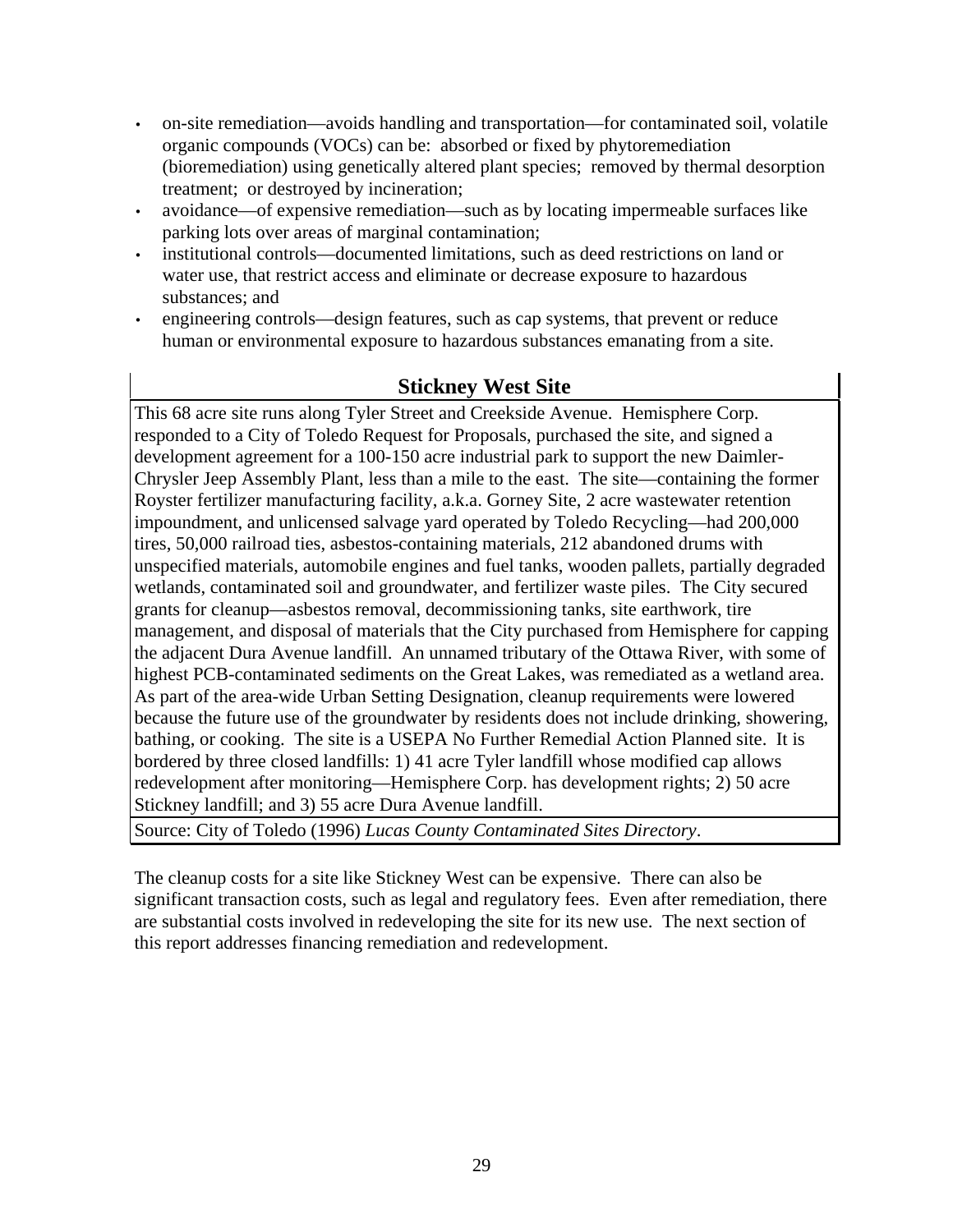### **9. Financing Remediation and Redevelopment**

Traditionally, uncertainty about the costs of environmental assessment and remediation delayed brownfield redevelopment. Private lender concerns about credit and investment risks resulted in a lack of capital to fund redevelopment before and after remediation. Private lending institutions were unwilling to provide loans for sites that might be contaminated. Aside from the lender's liability, there were concerns about the impaired collateral value of a site if was contaminated, and the owner's ability to repay the loan if major cleanup costs arose (Bartsch & Collaton 1997; Page 1997). Owners of brownfields have also been leery of using public financial incentives because of concerns about the process and timing of obtaining government assistance.

During the last decade, however, there has been a steady increase in the availability and use of public (federal, state, and local) incentives and private finance for assessment, remediation, and redevelopment. The following is a list of important potential funding sources for brownfield redevelopment with web site addresses for further information.

### **Federal incentives**

#### **Brownfields Assessment Demonstration Pilots (USEPA)**

*http://www.epa.gov/swerosps/bf/pilot.htm#pilot* (accurately catalogued June 2001) Since 1995, the USEPA has awarded Brownfields Assessment Demonstration Pilot Grants of \$200,000 over two years—to states, cities, towns, counties, and tribes—to test redevelopment models, direct efforts towards removing regulatory barriers without sacrificing protection, and facilitate coordinated redevelopment among all government levels and the private sector.

The City of Toledo's Brownfields Assessment Demonstration Pilot:

The Toledo Brownfields Group was set up in the early 1990s as the Mayor's Environmental Advisory Board. It comprises individuals from government, community development corporations (CDCs), environmental consulting firms, financial institutions, developers, property owners, and universities. It promotes brownfield redevelopment by exploring creative mechanisms to encourage reuse and eliminate obstacles to redevelopment. The Toledo Brownfields Group assumed an active role in the 1998 Pilot Grant, to:

- collect and disseminate information on brownfields via an inventory of sites;
- identify and promote the redevelopment of the most marketable sites;
- investigate available local, state, and federal tools that promote redevelopment (including technical assistance, guidance for cleanup; and available funding);
- seek funding for brownfield cleanup and redevelopment; and
- solicit input and support from targeted communities.

The two-year period of the Pilot Grant has expired, but the Toledo Brownfields Group has received a six month extension to finish the site inventory. It continues to be active in promoting brownfield remediation and redevelopment.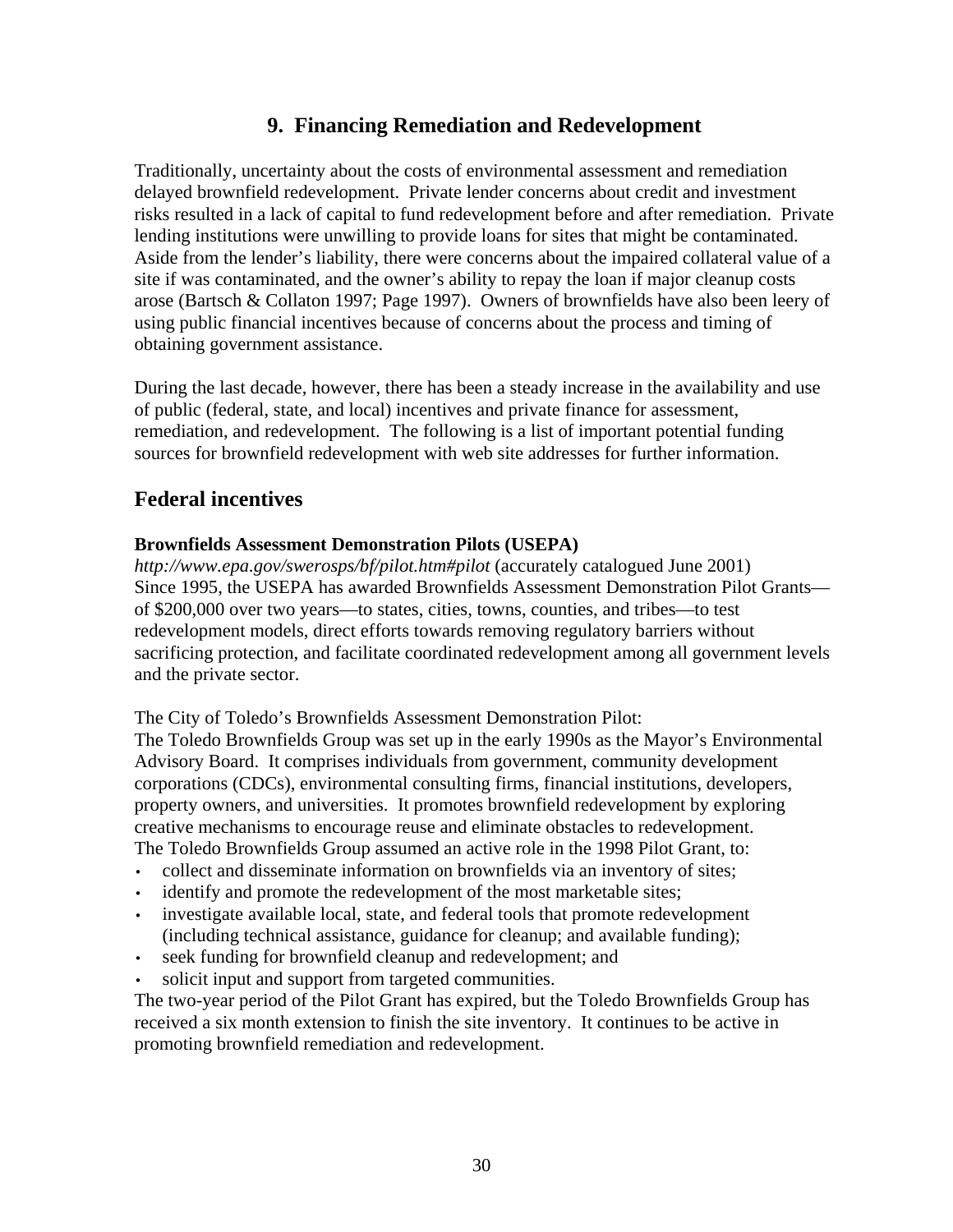#### **Supplemental Assistance for Brownfields Assessment Demonstration Pilots (USEPA)**

*http://www.epa.gov/brownfields/html-doc/supfinal.htm* (accurately catalogued June 2001) Brownfields Assessment Demonstration Pilot communities can apply for supplemental funding of up to \$150,000 to continue and expand their brownfield assessment efforts. An additional \$50,000 may be awarded to carry out assessments at brownfields that will be used for greenspace purposes like parks.

The City of Toledo has a pending application.

#### **Brownfields Showcase Communities (USEPA)**

*http://www.epa.gov/swerosps/bf/showcase.htm* (accurately catalogued June 2001) The Brownfields National Partnership brings together more than 15 federal agencies to demonstrate the benefits of coordinated and collaborative approaches to brownfield remediation and redevelopment at over two dozen Brownfields Showcase Communities. A wide range of support is leveraged depending on the particular needs of each of these communities.

Ohio does not have a designated Brownfields Showcase Community. The Brownfields Showcase Communities that are located nearest to the Toledo metropolitan region are Chicago, IL, Milwaukee, WI, and the Niagara Region, NY.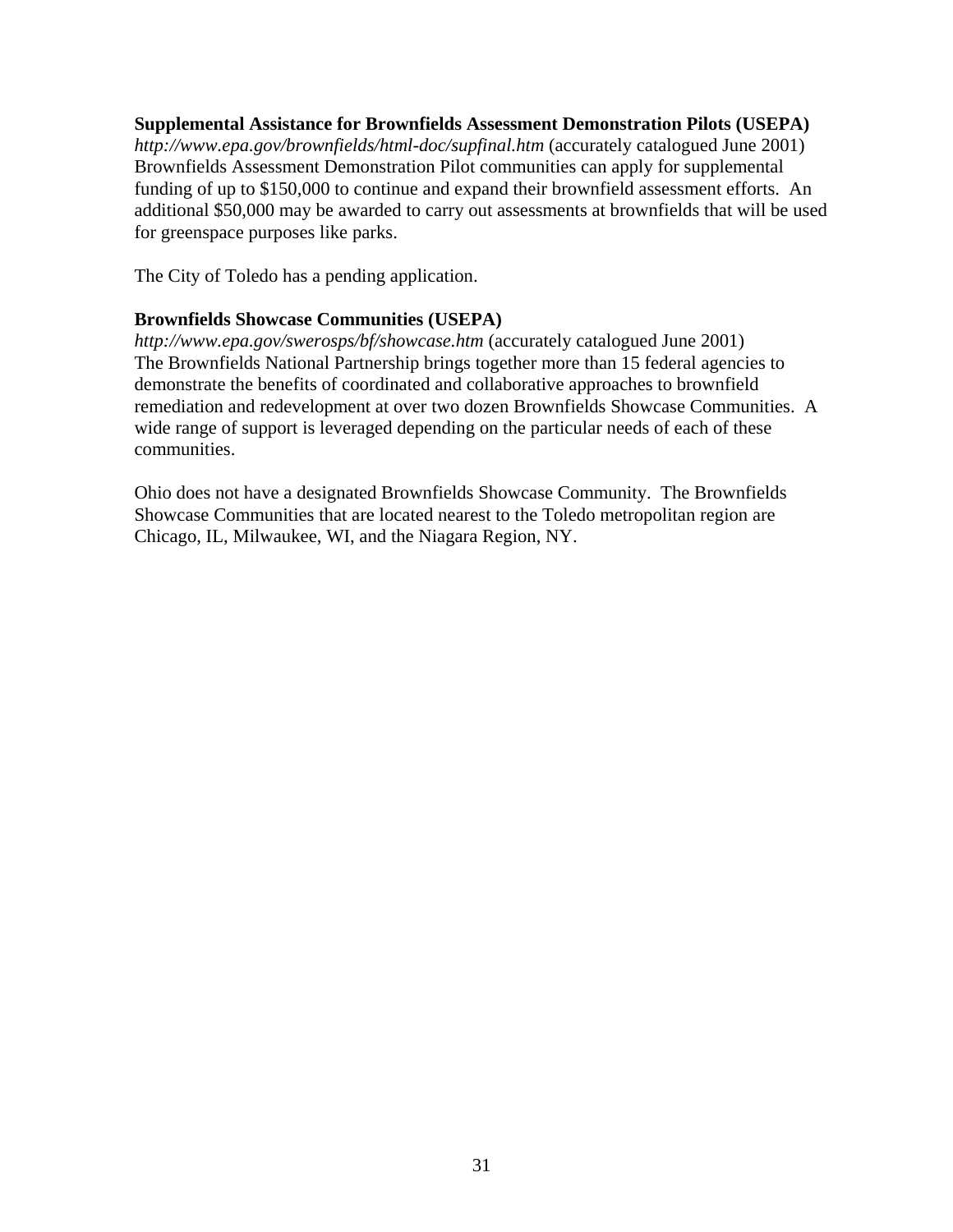#### **Brownfield Job Development and Training Pilots (USEPA)**

*http://www.epa.gov/swerosps/bf/pilot.htm#job* (accurately catalogued June 2001) Beginning in 1998, the USEPA provided \$200,000 over two years to states, political subdivisions, tribes, and nonprofit educational or training centers at or near Brownfields Assessment Demonstration Pilot communities. The goal is to facilitate cleanup of hazardous waste sites and training for residents in communities impacted by brownfields in order to prepare them for future employment in the environmental field.

City of Toledo Brownfield Job Development and Training Pilot:

\$200,000 was awarded in 2000 to train about 100 residents who are minorities or single mothers for careers in testing and cleaning hazardous waste sites. Students receive six to eight weeks of training through Owens Community College and then seek jobs averaging \$18,000 to \$20,000 annual salaries at Toledo engineering and environmental cleanup firms.

#### **Targeted Brownfields Assessments (TBA) Program (USEPA)**

*http://www.epa.gov/swerosps/bf/html-doc/tba.htm* (accurately catalogued June 2001) The Targeted Brownfields Assessment program, targeted at public entities—especially those without USEPA Brownfields Assessment Demonstration Pilots— provides funding and technical assistance for Phase 1 and 2 environmental assessments at hazardous waste sites, and for establishing cleanup options and cost estimates based on future uses and redevelopment plans.

#### **Resource Conservation and Recovery Act/Brownfields Prevention Pilots (USEPA)**

*http://www.epa.gov/swerosps/bf/html-doc/bfrcra4p.htm* (accurately catalogued June 2001) Resource Conservation and Recovery Act/Brownfields Prevention Pilot projects have been awarded to a small number of communities (not including Toledo) where cleanup approaches are tested that better integrate reuse considerations into the corrective action cleanup process, and that address concerns that the application of Resource Conservation and Recovery Act to cleanup is slowing down the process. The USEPA wants to test a variety of innovative approaches that expedite cleanups, and use the information gathered to improve the administration of the Resource Conservation and Recovery Act program.

#### **Clean Water State Revolving Loan Fund (USEPA)**

http://www.epa.gov/brownfields/html-doc/cwsrf.htm (accurately catalogued June 2001) The Clean Water Act authorizes the USEPA to provide grants to states in order to capitalize revolving loan funds for low-interest loan programs. The water quality improvement funds can be used by public entities to address all forms of water contamination from brownfields, including the excavation and disposal of underground storage tanks, excavation, removal, and disposal of contaminated soil, and Phase 1 and 2 assessments.

#### **Superfund Technical Assistance Grants (TAGs) (USEPA)**

*http://www.epa.gov/seahome/resources/funding-details.htm#TAGs* (accurately catalogued June 2001)

Superfund Technical Assistance Grants of up to \$50,000 are available to communities affected by a National Priorities List site for use in obtaining technical assistance in interpreting information regarding the site.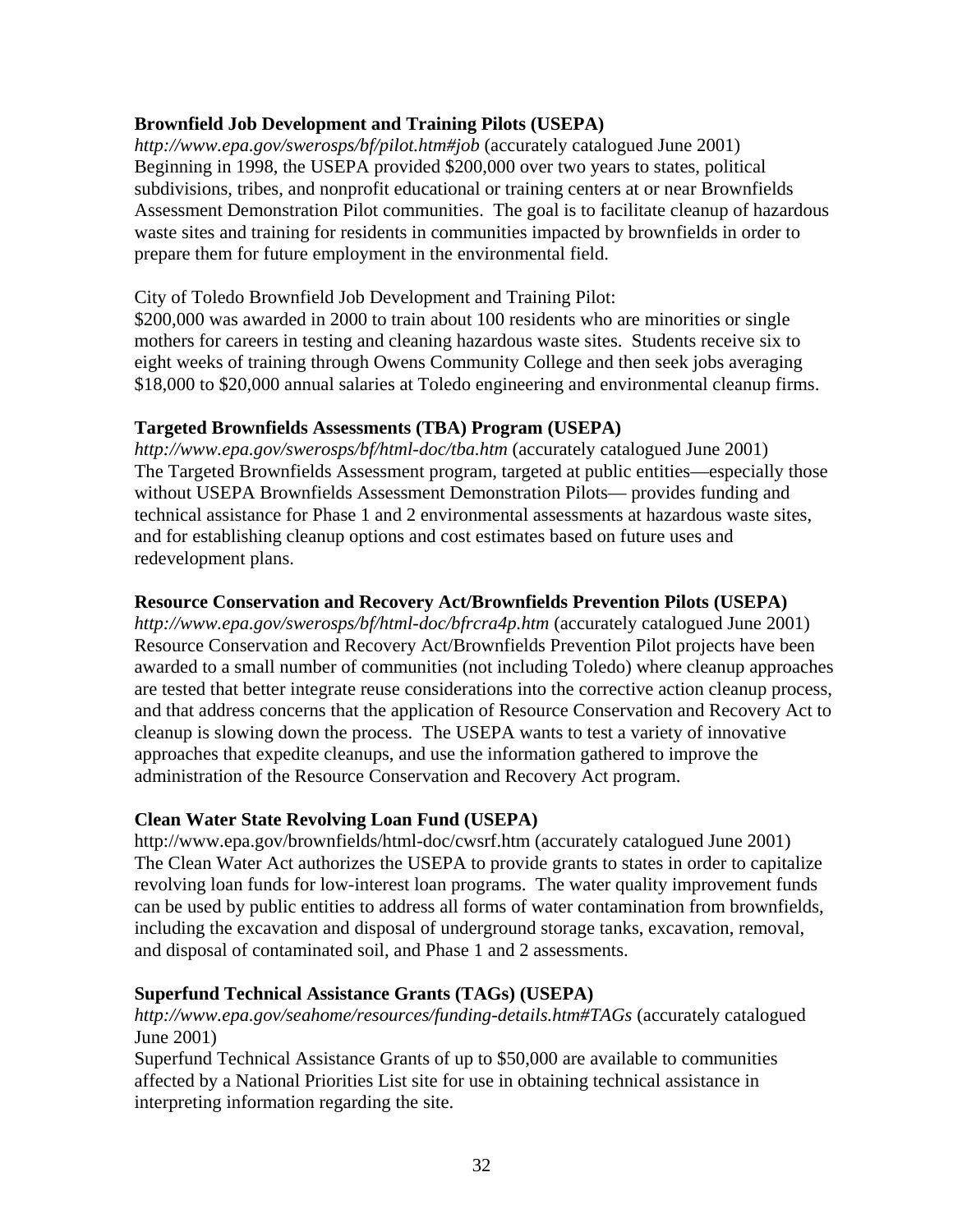#### **Leaking Underground Storage Tank Trust Fund (USEPA)**

*http://www.epa.gov/swerust1/ltffacts.htm* (accurately catalogued June 2001) Created by Congress in 1986 by amending Subtitle I of the Resource Conservation and Recovery Act, the Leaking Underground Tank Trust Fund is financed by a 0.1 cent tax on each gallon of motor fuel sold in the country. Over \$2.4 billion has been collected to provide funds for USEPA and state EPA programs for:

- 1) overseeing corrective action taken by a responsible party who is the owner or operator of a leaking underground storage tank; and
- 2) cleanups at underground storage tank sites where the owner or operator is unknown, unwilling, or unable to respond, or which require emergency action.

#### **Brownfield Tax Incentive (U.S. Department of Treasury)**

*http://www.epa.gov/swerosps/bf/html-doc/taxfs\_2.htm* (accurately catalogued June 2001) The 1997 Taxpayer Relief Act included a \$1.5 billion tax incentive that allows businesses in economically distressed urban and rural areas to "expense" brownfield cleanup costs. This is intended to leverage billions of dollars in private investment at thousands of contaminated, abandoned sites by reducing the private cost of remediation. It permits cleanup costs to be immediately deducted for tax purposes during the year the costs are incurred, rather than requiring the expense to be capitalized and deducted over some period of years on an amortized basis.

Eligible properties, which exclude National Priorities List sites, must have a release, threat of a release, or disposal of a hazardous substance.

Originally scheduled to expire after three years, it covered eligible costs from the date of enactment until January 1, 2001, and now has been extended to December 31, 2002, with its provisions expanded by the 2000 Community Tax Relief Act.

Eligibility has now been widened to include all properties where the owner can obtain certification from the appropriate state agency that the site has had a release, the threat of a release, or disposal of any hazardous substance.

Previously, the deduction was available for abatement or control of hazardous substances only at sites within targeted/qualified areas:

- the 76 USEPA Brownfields Pilots underway by early 1997 (Toledo's Pilot began 1998);
- Census tracts where 20 percent or more of the population was below the poverty level;
- Census tracts with a population under 2,000, 75 percent or more of the land zoned for industrial or commercial use, and adjacent to one or more census tracts with a poverty rate of 20 percent or more; and
- HUD Empowerment Zones (EZs) or Enterprise Communities (ECs) (Toledo does not have an Empowerment Zone or an Enterprise Community).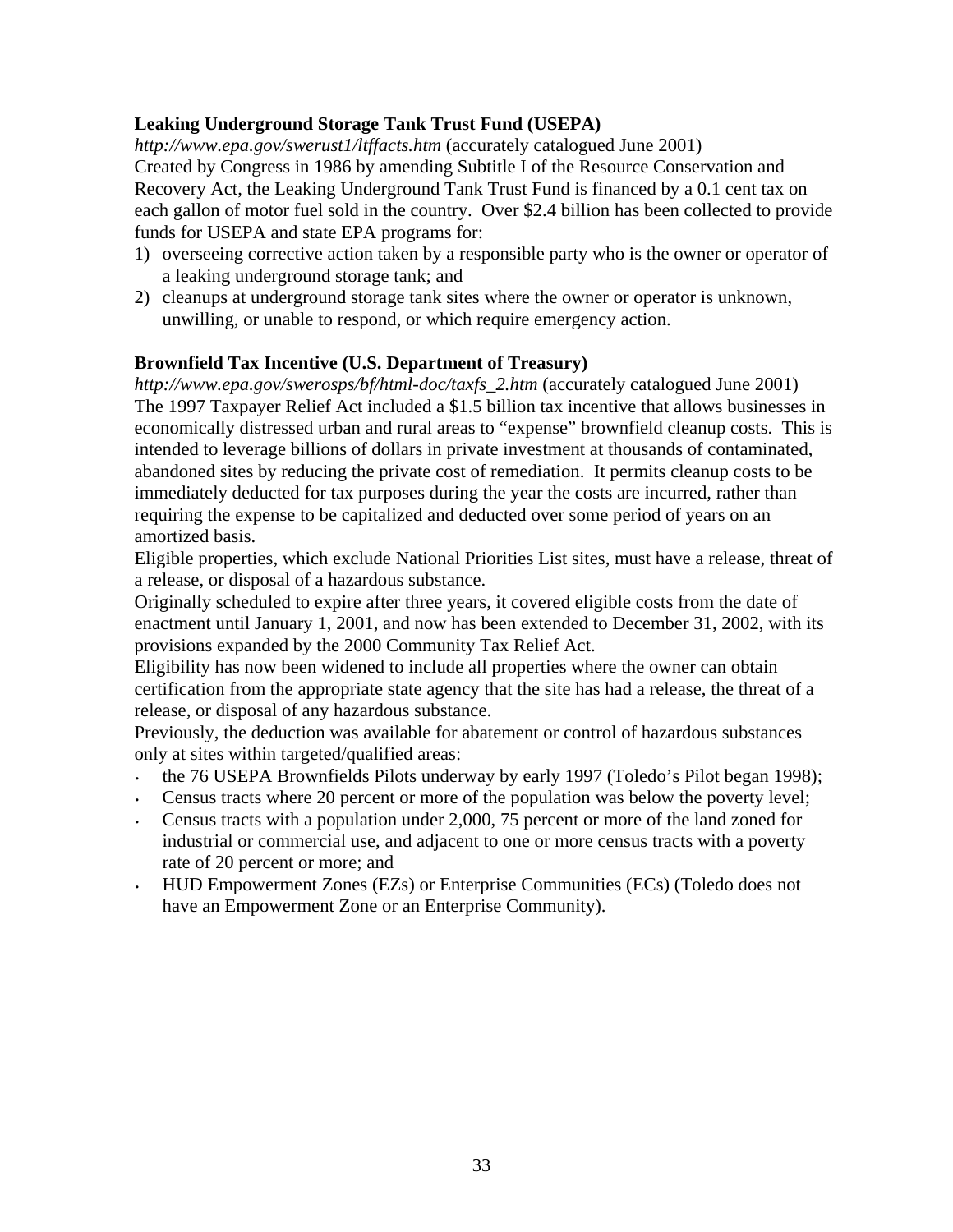

#### **Community Development Block Grant (CDBG) program (HUD)**

*http://www.hud.gov:80/progdesc/cdbgent.cfm* (accurately catalogued June 2001) The Community Development Block Grant program provides annual formula grant funds to metropolitan cities and urban counties (either directly or through the states) to carry out community and economic development activities that:

- benefit low and moderate income persons;
- prevent or eliminate slums or blight; or
- address conditions that present serious and immediate threats to the health and safety of a community.

Brownfield redevelopment activities are eligible uses for Community Development Block Grant funds. These funds can be used for:

- economic development—loans to developers for buildings;
- acquisition—of real property; and
- site improvement/public facilities—roads/water/sewers; demolition, clearance, and cleanup.

#### **Section 108 Loan Guarantee Program (HUD)**

*http://www.hud.gov:80/progdesc/cdbg-108.cfm* (accurately catalogued June 2001) Section 108, the loan guarantee provision of the Community Development Block Grant program, provides low interest loan guarantee authority. It allows local governments to transform a portion of their Community Development Block Grant funds into federallyguaranteed Section 108 loans large enough to pursue projects to renew entire neighborhoods—for economic development, housing rehabilitation, public facilities, and other eligible large scale physical redevelopment projects including brownfield redevelopment activities. The guaranteed amount must not exceed five times the amount of the most recent Community Development Block Grant allocation. The maximum loan term is 20 years. Local governments (and states, if applicable) must pledge their future years'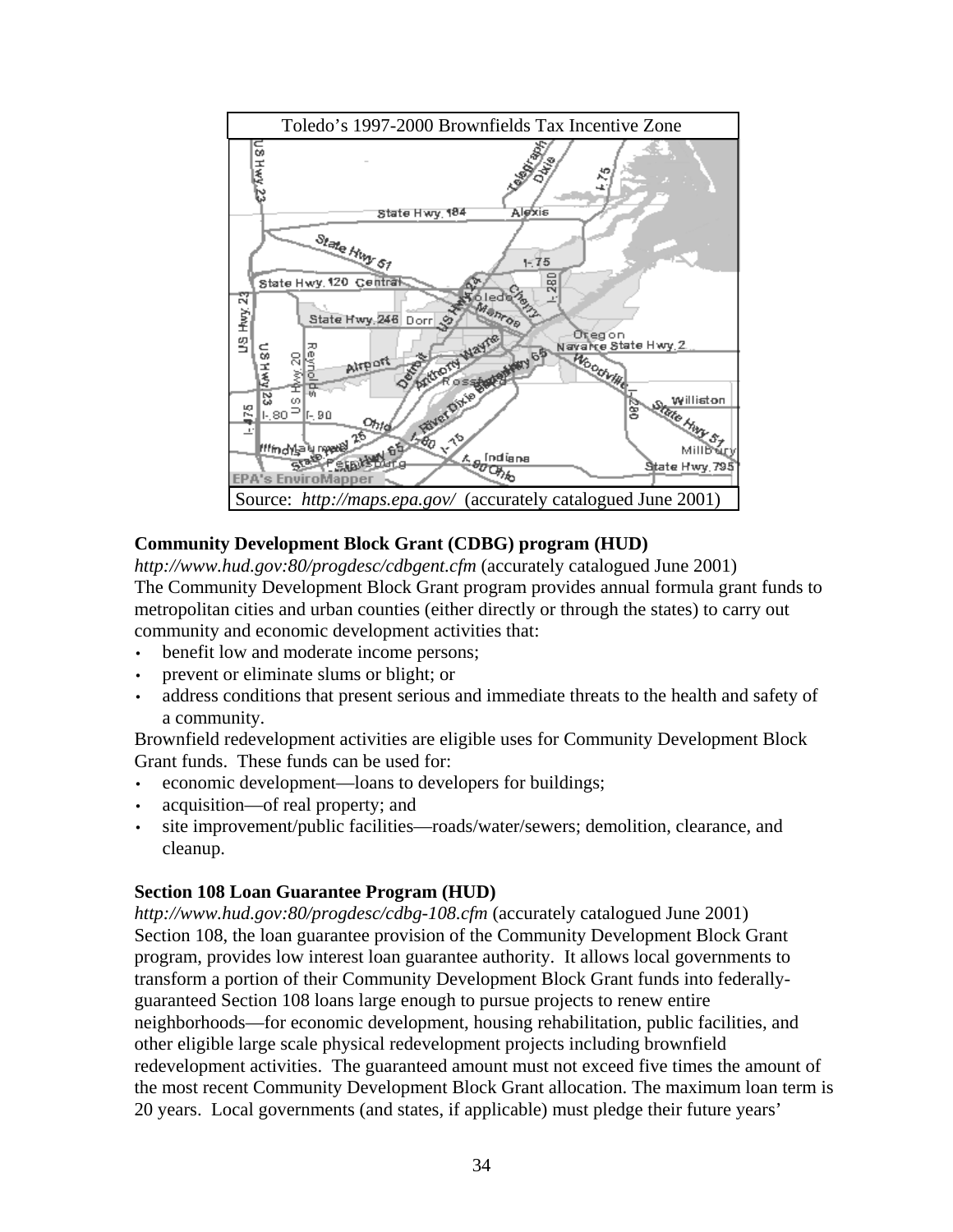Community Development Block Grant allocations (up to the loan amount) as security for the Section 108 loans guaranteed by HUD. The Section 108 program, however, does not require Community Development Block Grant funds to be escrowed for loan repayment. This means that a local government can continue to spend its existing allocation for other Community Development Block Grant purposes, unless it is needed for loan repayments.

#### **Brownfields Economic Development Initiative (BEDI) (HUD)**

*http://www.hud.gov/bedifact.cfm* (accurately catalogued June 2001)

Enacted in 1998, the Brownfields Economic Development Initiative has an annual budget of \$25 million for competitive awards for economic development grant assistance to public entities for use in redeveloping brownfields. These funds are often paired with a Section 108 guaranteed loan. The Brownfields Economic Development Initiative grants can be used to pay the predevelopment costs of a Section 108-funded project, as a loan loss reserve (in lieu of Community Development Block Grant funds), to write-down interest rates, or to establish a debt service reserve. Eligible applicants are units of general local government. Nonentitlement communities are eligible to apply for a Brownfields Economic Development Initiative award but need their state to pledge some HUD Community Development Block Grant funds as collateral for the Section 108 loan guarantee.

A public entity:

- may borrow up to five times its most recent annual HUD Community Development Block Grant allocation;
- pledges Community Development Block Grant funds as partial security for the loan guarantee for debt service if needed; and
- obtains the rest of the collateral usually out of security from the project that is assisted with the Section 108 funds (e.g. real property; liens on machinery and equipment; accounts receivable inventory; pledges of tax revenues from local governments; full faith and credit pledges from local governments; loan portfolios and continuing cash flow from portfolios (of local governments)).

The minimum leveraging ratio is one private dollar for each public dollar spent. Usually, however, each public dollar is expected to leverage more than one private dollar. The Brownfields Economic Development Initiative funds are used to motivate local governments and private-sector parties to begin or continue redevelopment efforts on brownfields where contamination is known or suspected and redevelopment plans exist. HUD does not encourage applications when the scope is limited only to land banking. HUD wants the Brownfields Economic Development Initiative and Section 108 funds to finance projects that provide short-term results and demonstrable economic benefits—such as job creation and increased local tax base. Finance is available for projects that include:

- Land Write-downs—Local governments may use Section 108 and Brownfields Economic Development Initiative funds to acquire a brownfield and re-convey it to a private developer at a discount to create an asset of enhanced value that can be used as collateral for other sources of funding to finance environmental remediation or other development costs. The idea is that the level of the Brownfields Economic Development Initiative assistance approximates the difference between the original cost of the site plus remediation, compared to the market value of the remediated property.
- Site Remediation Costs—Local governments may use the Brownfields Economic Development Initiative funds for site remediation costs. If the local government used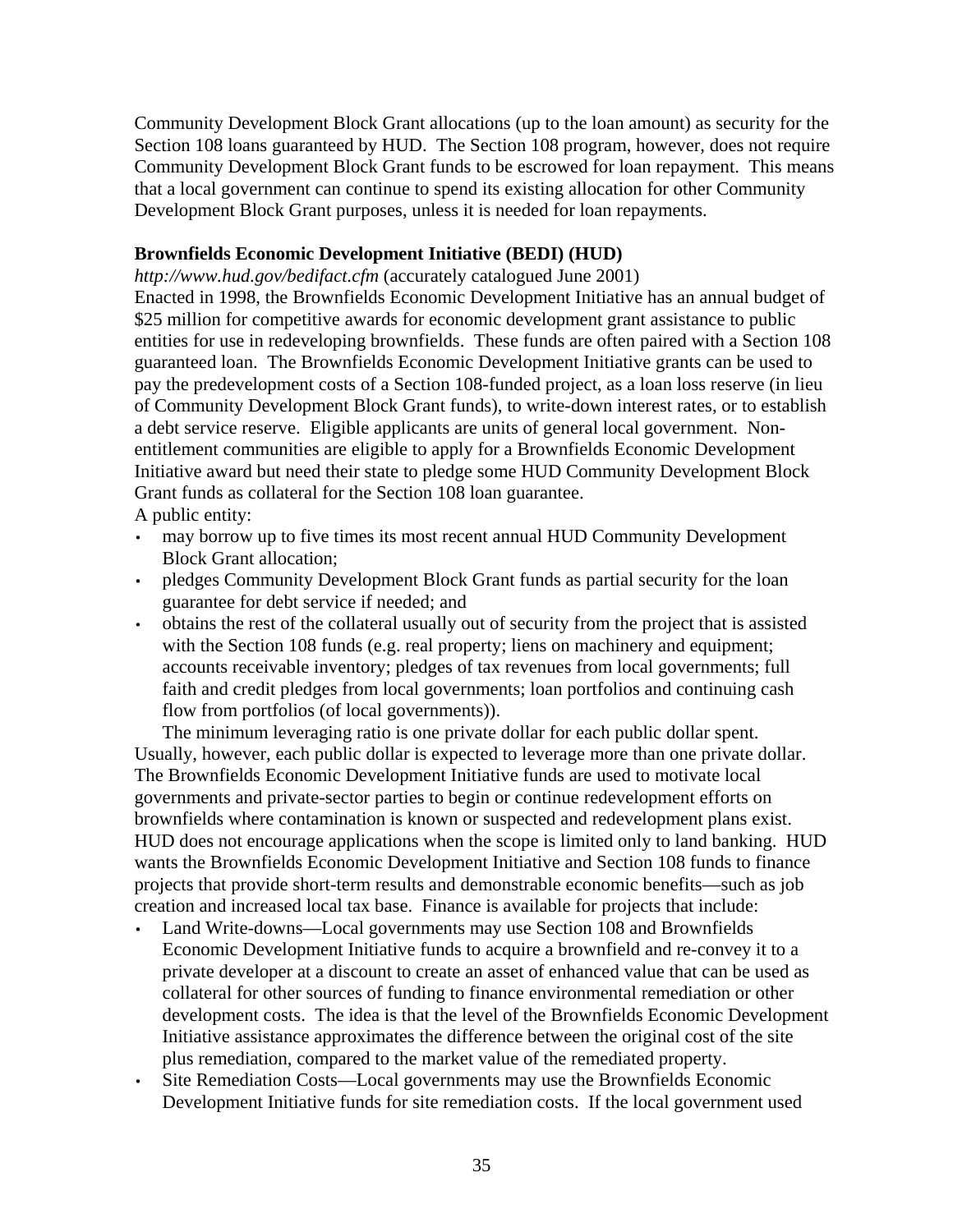Section 108 funds to acquire real property, the Brownfields Economic Development Initiative funds could be used to address assessment and site remediation costs as part of demolition, clearance, or site preparation activities. If the local government used Section 108 funds to make a loan to a developer, the Brownfields Economic Development Initiative funds could be granted to the developer for remediation costs as part of an economic development activity.

#### **Lead-Based Paint Hazard Control program (HUD)**

*http://www.hud.gov:80/offices/lead/index.cfm* (accurately catalogued June 2001) This program provides competitive grants to state and local governments to evaluate and reduce lead-based paint hazards in private housing that is rented or owned by low-income families.

#### **Economic Development Initiative (EDI) Grant Program (HUD)**

*http://www.hud.gov/progdesc/edi.cfm* (accurately catalogued June 2001) Enacted in 1994, with an annual budget of \$25 million, the Economic Development Initiative is intended to complement and enhance the Section 108 loan guarantee program to fund economic development projects, which can include brownfield redevelopment. Like the Brownfields Economic Development Initiative, the purpose of an Economic Development Initiative grant is to further minimize the potential loss of future Community Development Block Grant allocations by:

- strengthening the economic feasibility of projects financed with Section 108 funds;
- directly enhancing the security of the guaranteed loan; or
- by using a combination of these or other risk mitigation techniques.

#### **Empowerment Zone (EZ)/Enterprise Community (EC) Social Service Block Grant (SSBG) Initiative (HUD)**

*http://www5.hud.gov/urban/welcome/welcome.asp* (accurately catalogued June 2001) Adopted in 1994, targeted communities apply to and are designated as an Empowerment Zone or Enterprise Community by HUD. Many Empowerment Zones and Enterprise Communities identified brownfield redevelopment as a critical element in their local economic revitalization strategy. Empowerment Zones and Enterprise Communities offer significant economic incentives to private companies and individuals for use in brownfield cleanup and redevelopment. These incentives include:

- HUD Economic Development Initiative funds;
- HUD Section 108 loan guarantees;
- Health and Human Services Social Service Block Grants;
- the Brownfields Tax Incentive;
- Tax-exempt bond financing;
- Section 179 Expensing;
- the Work Opportunity Tax Credit; and
- the Welfare-to-Work Tax Credit.

Toledo does not have an Empowerment Zone or Enterprise Community.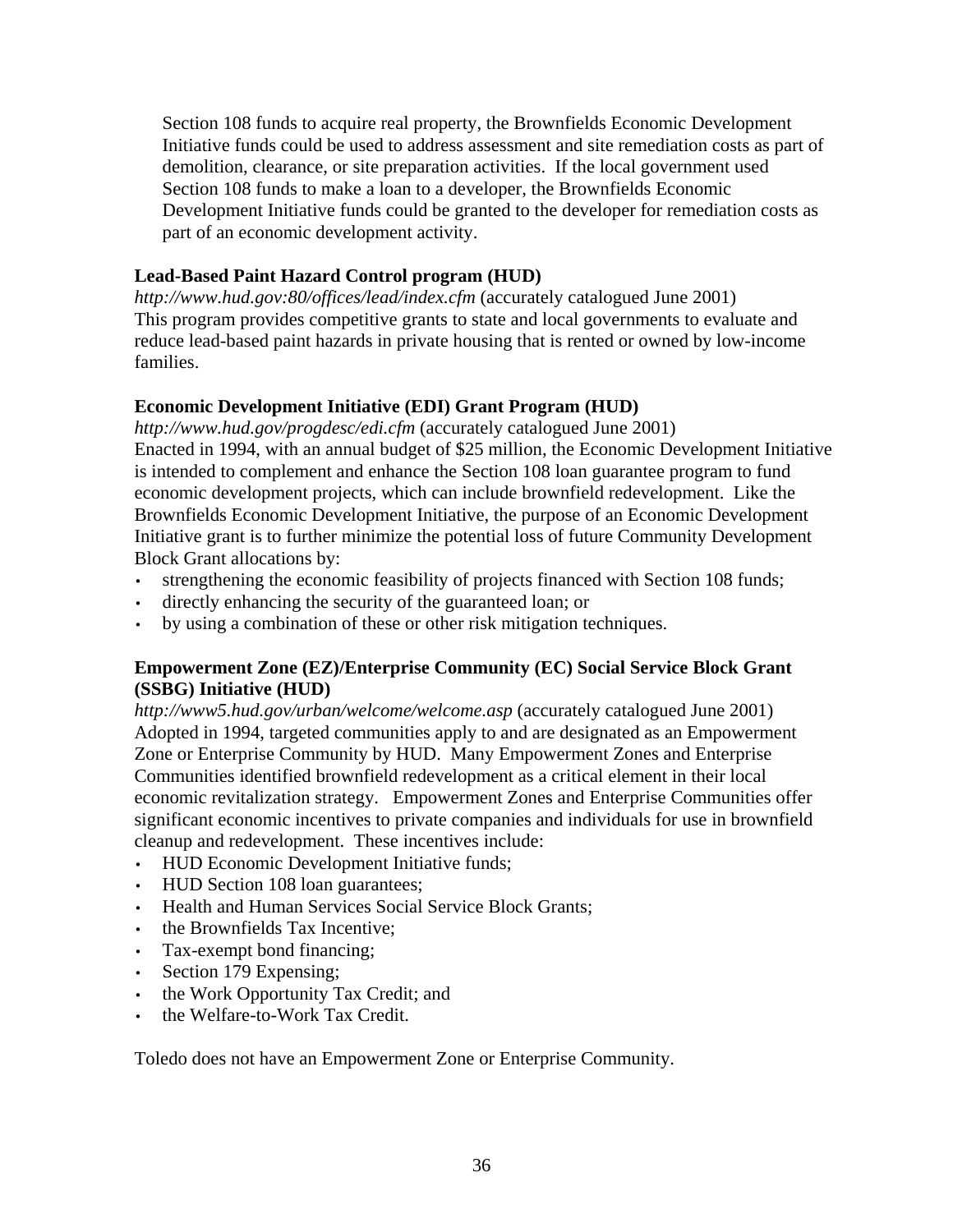#### **Public Works and Development Facilities Grant Program (Economic Development Administration (EDA), U.S. Department of Commerce)**

*http://www.doc.gov/eda/html/pwprog.htm* (accurately catalogued June 2001) These Economic Development Administration grants range from \$500,000 to \$1 million. The funds are available to public and private organizations in economically distressed counties. The project must help specific businesses and relate to economic development job growth or retention—for water, wastewater, road, and port projects, and can include brownfield cleanup projects.

### **Planning Program Grants (EDA)**

*http://www.doc.gov/eda/html/2c2\_econdevplng.htm* (accurately catalogued June 2001) The Economic Development Administration has two planning programs, with grants ranging from \$10,000 to \$200,000, for:

- 1) Economic Development Districts, Indian Tribes, and Redevelopment Areas; and
- 2) States and Urban Areas.

The goal is to create new jobs, retain existing jobs, and stimulate industrial and commercial growth in economically distressed areas. The funds can be used towards the planning costs of brownfield projects.

#### **Local Technical Assistance Program (EDA)**

*http://www.doc.gov/eda/html/locltech.htm* (accurately catalogued June 2001) The Economic Development Administration provides grants averaging \$30,000 to distressed areas to assist in addressing special development issues. Grants can support feasibility studies of potential economic development projects that communities are considering, such as industrial parks or business incubators on brownfields.

### **Economic Adjustment Program (EDA)**

*http://www.doc.gov/eda/html/econadj.htm* (accurately catalogued June 2001) This Economic Development Administration program provides grants averaging \$175,000 to states and local governments in areas experiencing serious economic dislocation or decline. The funds are used to plan or implement redevelopment programs to attract private-sector investment and participation in projects that strengthen the area's economic base. These projects can include brownfield redevelopment.

### **Technical Assistance (Army Corps of Engineers, U.S. Department of Defense)**

*http://hq.environmental.usace.army.mil/programs/brownfields/brownfields.html* (accurately catalogued June 2001)

The Corps provides expertise and engineering services to communities for evaluating brownfield problems and helping with cleanups, especially along waterways.

#### **Public Health Department Grants (U.S. Department of Health and Human Services, Agency for Toxic Substances and Disease Registry (ATSDR))**

*http://www.ATSDR.cdc.gov/COM/commhome.htm* (accurately catalogued June 2001) These grants range from \$50,000 to \$70,000 for local public health departments with jurisdiction within the USEPA Brownfields Showcase Communities for cleanup and to help revitalize brownfields.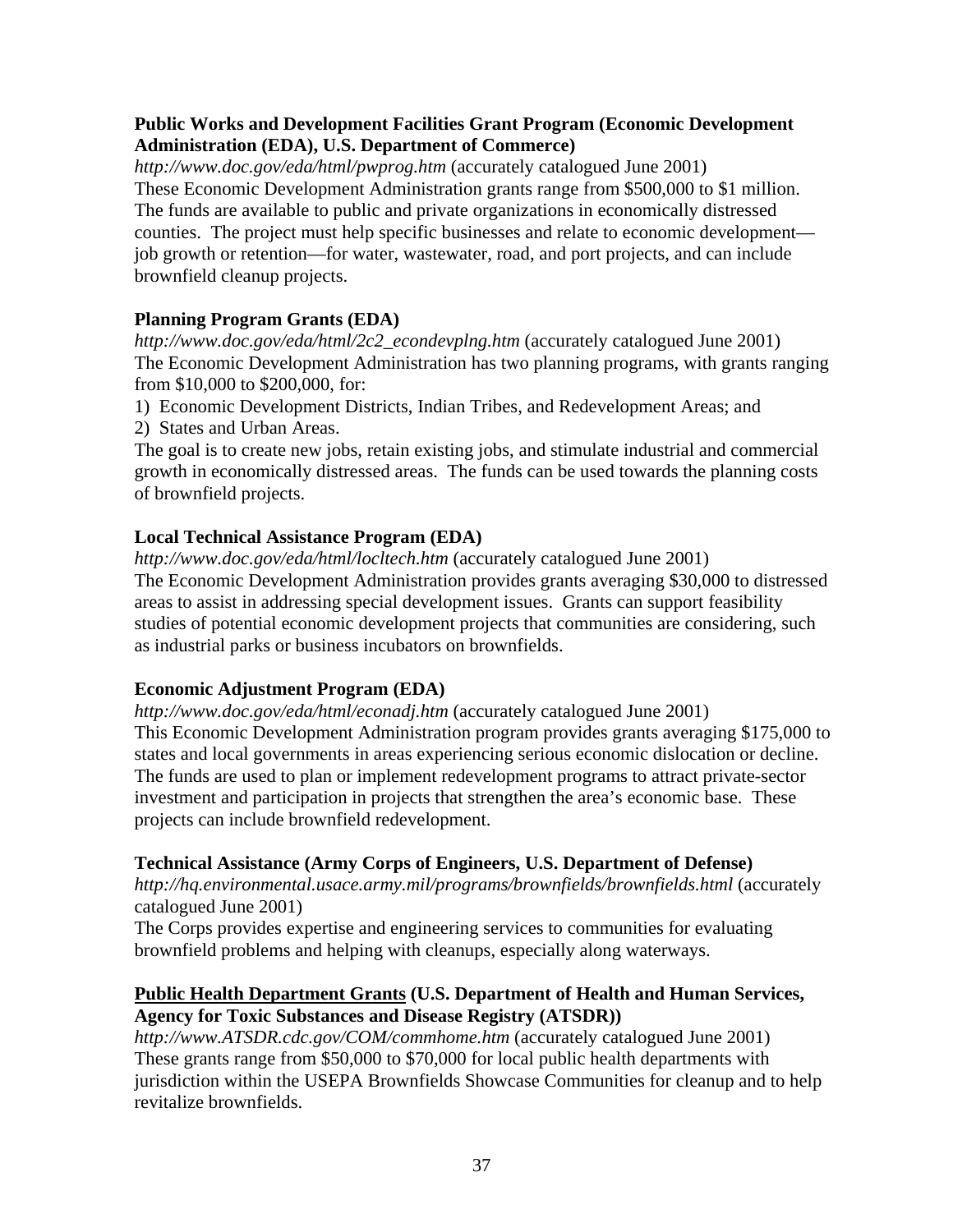#### **Superfund Worker Training Grants Program (Department of Health and Human Services, National Institute of Environmental Health Services (NIEHS))**

*http://www.NIEHS.nih.gov/* (accurately catalogued June 2001)

Originally authorized as part of the federal Superfund program, these training grants provide model occupational safety and health training for workers performing dangerous jobs in hazardous waste management and cleanup programs.

#### **Livable Communities Initiative (Department of Transportation Federal Transit Administration (DOT FTA))**

*http://www.bts.gov/ntl/DOCS/livbro.html* (accurately catalogued June 2001) As part of the Livable Communities Initiative, the Federal Transit Administration provides planning and technical assistance for local site reclamation, transit planning, and smart growth efforts that support brownfield redevelopment.

#### **Transportation and Community and System Preservation Pilot Program (TCSP) (DOT Federal Highway Administration (FHWA))**

*http://www.fhwa.dot.gov/environment/bnfldmem.htm* (accurately catalogued June 2001) The Transportation and Community and System Preservation Pilot Program provides funding for improving road access to redeveloped brownfields. The Federal Highway Administration provides technical assistance, training, and guidance to states, local governments, and metropolitan planning organizations (MPOs) to help access funding and ensure that brownfields are included in transportation planning.

#### **Community Affairs Program (Federal Deposit Insurance Corporation (FDIC))**

*http://www.fdic.gov/consumers/community/* (accurately catalogued June 2001) In 1990, the Federal Deposit Insurance Corporation established a Community Affairs Program to promote compliance with the Community Reinvestment Act (CRA) and fair lending laws by institutions supervised by the Federal Deposit Insurance Corporation. Enacted by Congress in 1977 in an effort to augment federal efforts to stabilize declining urban areas, the Community Reinvestment Act requires banks, thrifts, and other lenders to make loans available in low- and moderate-income urban neighborhoods. The Federal Deposit Insurance Corporation tries to ensure equal access to credit, works with lenders and the public to revitalize communities, and serves as an intermediary to advance fair lending objectives.

### **State of Ohio incentives**

#### **Issue 1**

*http://www.state.oh.us/ohio/legislat.htm* (accurately catalogued June 2001) The state's constitutional amendment— Issue 1 approved by Ohio voters in 2000—allows the state to borrow \$400 million, with \$200 million targeted to cleanup brownfields and \$200 million to preserve greenfields (including farmland and woodlands). The Ohio legislature voted in favor of the bill in early 2001, and it now awaits the Governor's signature.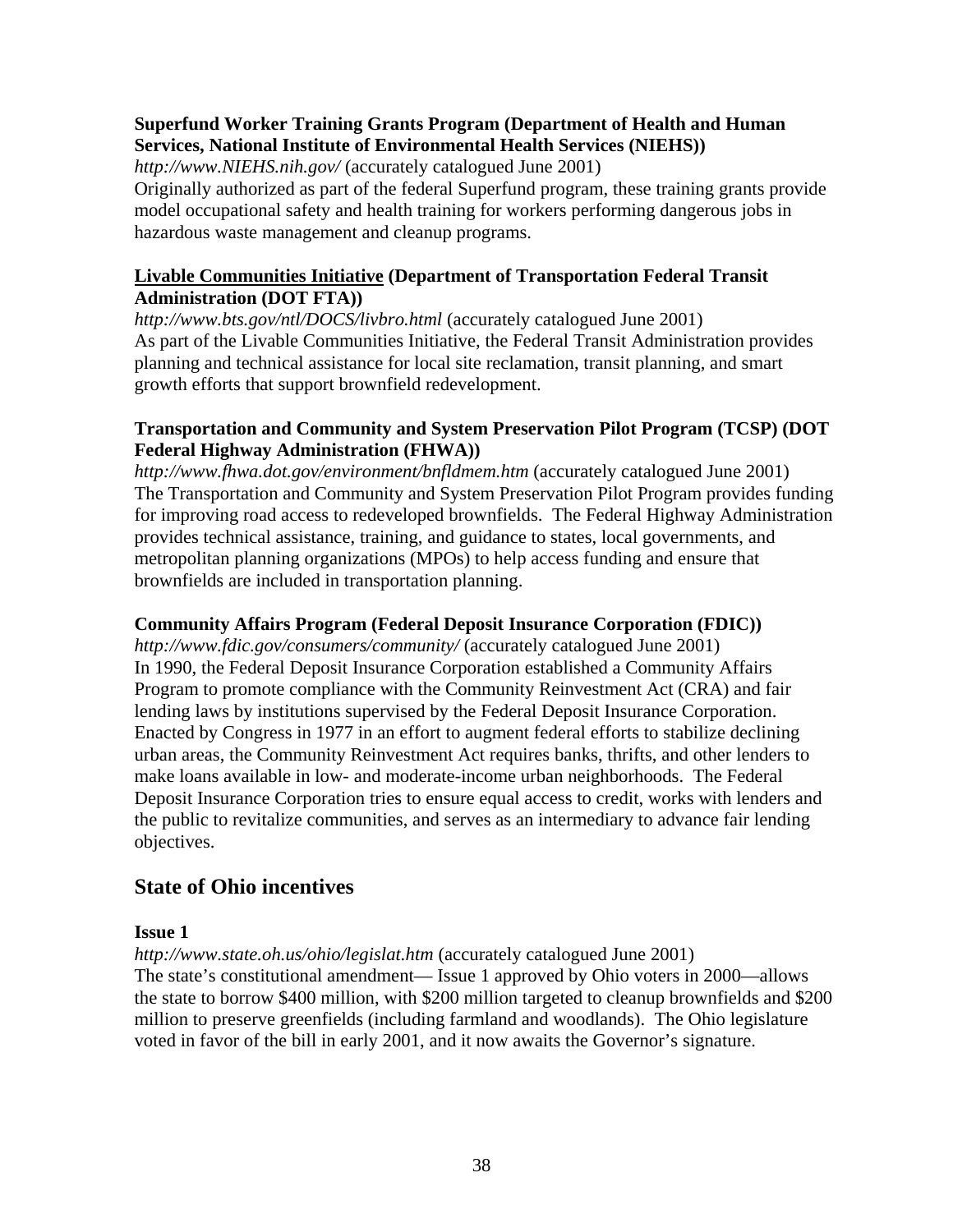#### **State pass-through funding**

#### Voluntary Action Program Grant

*http://www.epa.state.oh.us/derr/volunt.html* (accurately catalogued June 2001) The Voluntary Action Program received an October 1, 1998 to June 30, 2000 grant from the USEPA that provided \$250,000 for programmatic activities and \$150,000 for site-specific efforts for Voluntary Action Program activities each year. The programmatic activities were primarily guidance development, marketing, outreach, and training. The site-specific activities were Voluntary Action Program auditing activities and free or subsidized technical assistance to volunteers who would otherwise be unable to afford the cost of the Voluntary Action Program technical review of their investigation and cleanup activities.

#### Brownfields Site Assessment Grants (OEPA, Division of Emergency and Remedial Response (DERR))

*http://www.epa.state.oh.us/derr/derrsmp.html* (accurately catalogued June 2001) The Division of Emergency and Remedial Response has received grant money since 1997 from the combined USEPA Core Funding Cooperative Agreement and the Superfund Cooperative Agreement for site assessments at qualified brownfields. This grant, of approximately \$400,000 each year, is administered through the Division of Emergency and Remedial Response's Preremedial Program, which targets approximately ten brownfields every year. The sites are publicly owned and/or operated—usually tax delinquent properties where ownership has been conveyed to a local government—and are selected based on factors such as financial need and redevelopment potential. The grant money is not conveyed to the selected property owners/operators but is spent by the Division of Emergency and Remedial Response for Phase 1 and 2 site assessment work for the Voluntary Action Program.

#### **Grants**

Economic Development Program (Office of Housing and Community Partnerships (OHCP) and Ohio Department of Development (ODOD))

*http://www.resourceohio.com/fr\_tax.html* (accurately catalogued June 2001) This program receives funds from the HUD Community Development Block Grant to offer as grants to non-entitlement counties and cities to assist in the expansion and retention of business and industry that creates and retains permanent private-sector jobs, especially for low and moderate income persons. Brownfield projects are eligible. Grants of up to \$400,000 are available to small cities or non-urban counties for off-site infrastructure activities.

#### Brownfield Urban and Rural Initiative Grant Program (House Bill 442) (ODOD, Office of Business Development)

*http://www.odod.state.oh.us/* (accurately catalogued June 2001)

This was a reimbursement grant program of up to \$500,000 to assist nonprofit economic development organizations in state-specified "distressed communities" containing brownfields that already had a Covenant Not To Sue. The funds could be used for land acquisition, infrastructure improvements, and renovating existing buildings. The \$20 million for this program were depleted by April 1998. Additional funding may be available in the near future.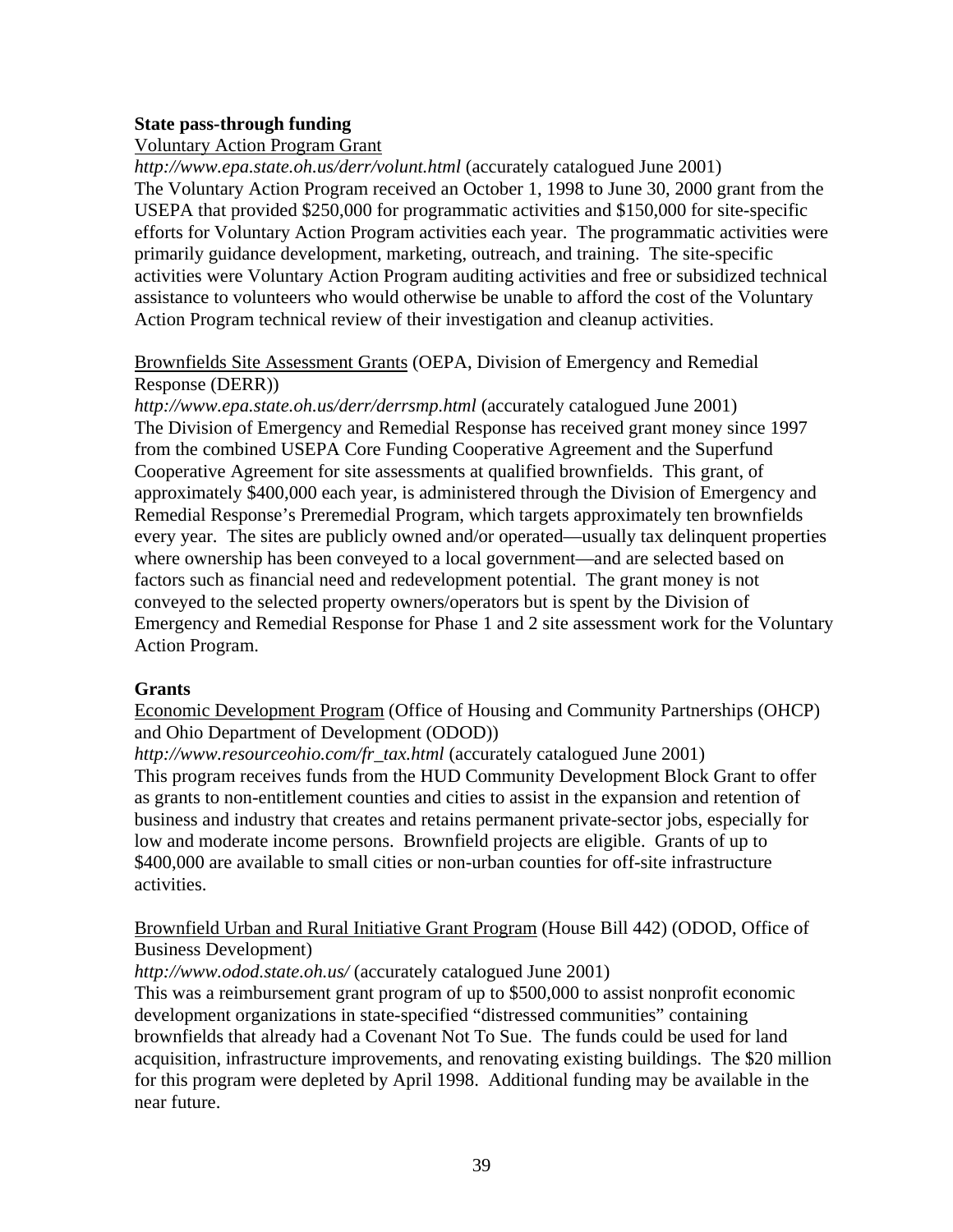#### **Loans**

Brownfields Site Clean-Up Loans (Senate Bill 221 (Voluntary Action Program (VAP))) (OEPA, Division of Environmental Financial Assistance (OEFA)) *http://www.resourceohio.com/fr\_tax.html* (accurately catalogued June 2001) These loans provide financial assistance to private and public entities for brownfield cleanup. The OEPA has dedicated funds to create two loan programs that have an initial capitalization of \$30 million.

#### Water Pollution Control Loan Fund (WPCLF) (OEFA))

*http://www.epa.state.oh.us/defa/* (accurately catalogued June 2001) This fund provides low-interest long term loans to individuals, businesses, and political subdivisions to be repaid over a period of up to 20 years for any Voluntary Action Program activity that results in water quality benefits to surface and/or groundwater, including Phase 1 and 2 assessments and actual cleanup. The Water Pollution Control Loan Fund provides up to \$3 million to a project.

Pollution Prevention Loan Program (OEPA, Office of Pollution Prevention (OPP))

*http://www.resourceohio.com/fr\_tax.html* (accurately catalogued June 2001) This program offers low-interest capital improvement loans to businesses and facilities with less than 500 on-site employees to incorporate pollution prevention techniques into standard commercial and manufacturing operations while retaining jobs. Loans range from \$25,000 to \$350,000 per facility and up to 75 percent of the project costs for the purchase of equipment and/or construction to complete pollution prevention activities.

#### Loan Program (Ohio Water Development Authority (OWDA))

*http://www.epa.state.oh.us/derr/vap/financial/finance.html* (accurately catalogued June 2001) These loans are available to local governments or private businesses to cleanup publicly or privately owned properties. Direct lending at favored rates means that the Ohio Water Development Authority can enhance a private borrower's ability to obtain conventional financing by lending a portion of the project's cost directly to the borrower. By charging a market interest rate, based on a standard financial parameter, the Ohio Water Development Authority can help the borrower to present a pro forma more likely to show financial feasibility. Planning loans of up to \$500,000 are also available to private entities for Phase 1 and Phase 2 assessment planning.

#### Economic Development Program (OHCP and ODOD)

*http://www.resourceohio.com/fr\_tax.html* (accurately catalogued June 2001) This program receives funds from the HUD Community Development Block Grant to offer loans to businesses for projects where full-time permanent jobs for low- and moderateincome workers will be created and/or retained. Brownfield remediation and redevelopment projects are eligible. Up to \$500,000 is available in direct loans to businesses.

#### Revolving Loan Fund (OHCP and ODOD)

*http://www.resourceohio.com/fr\_tax.html* (accurately catalogued June 2001) This fund uses HUD Community Development Block Grant funds to provide financing to property users or developers for fixed assets in projects that create or retain jobs for low- and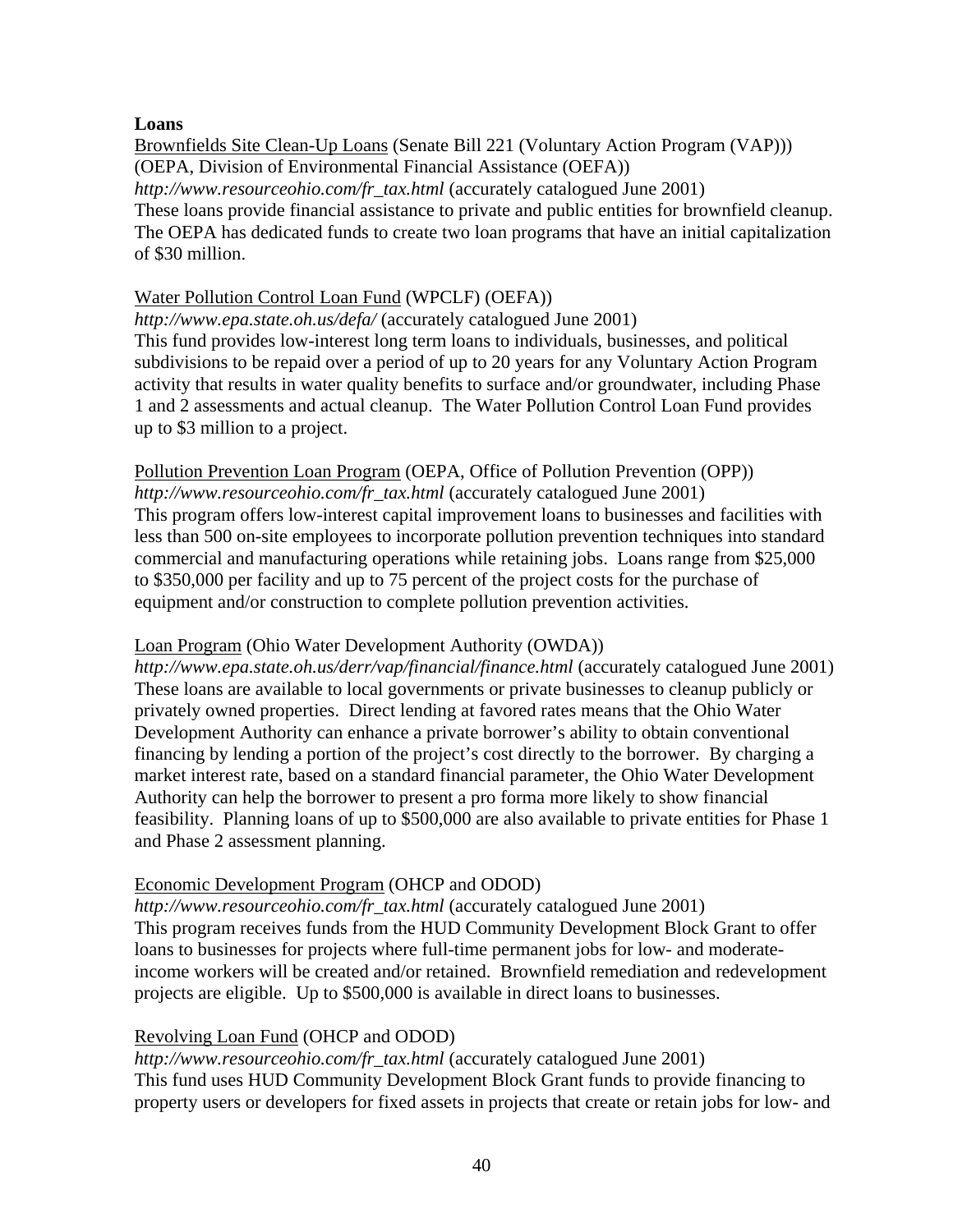moderate-income workers, and to help in the development, rehabilitation, or revitalization of participating "small city" communities. Brownfield projects are eligible.

#### Urban Redevelopment Loan Program (ODOD)

*http://www.epa.state.oh.us/derr/vap/financial/urdlp.html* (accurately catalogued June 2001) This program provides direct loans to municipalities or designated nonprofit economic development organizations to acquire real estate for assembly into developable parcels and to cleanup site contamination in state-designated distressed urban communities. The loan fund allocation is \$30 million and the maximum loan is \$5 million.

#### Direct Loan (166 Loan) (ODOD, Office of Financial Incentives)

*http://www.resourceohio.com/tax3.1.html* (accurately catalogued June 2001) These low-interest loans of up to 30 percent of total eligible fixed costs (of \$350,000 to \$1 million) are available to companies for land and building acquisition, expansion, or renovation, and equipment purchase, for projects in which jobs are created or retained. With industrial projects preferred, brownfields are eligible.

#### **Loan guarantees (credit enhancement) (OWDA)**

*http://www.epa.state.oh.us/derr/vap/financial/finance.html* (accurately catalogued June 2001) These loan guarantees are available to assist public or private parties to obtain project financing for Voluntary Action Program assessment and cleanup. These guarantees reassure capital providers about the safety of lending for brownfield redevelopment by providing an additional source of repayment in the event of project bankruptcy.

#### **Tax credits**

Brownfield Site Cleanup Tax Credit Program (House Bill 441 (Voluntary Action Program (VAP))) (ODOD)

*http://www.odod.state.oh.us/factbook/edd\_factsheet\_4.htm* (accurately catalogued June 2001) This program gives individual and corporate taxpayers, who have been issued a Covenant Not To Sue as part of the Voluntary Action Program, a state franchise or income tax credit for remediating a contaminated site. It is based on a percentage of the eligible costs of cleanup including the cost of Phase 1 and 2 assessments. The credit is generally 10 percent of the eligible remediation costs up to \$500,000 between July 1, 1996 and June 30, 1999 taken over a five-year period (20 percent per year).

#### **Tax abatements**

#### Tax Abatements (Ohio Department of Taxation)

*http://www.epa.state.oh.us/derr/vap/financial/finance.html* (accurately catalogued June 2001) This state program grants property owners, who have been issued a Covenant Not To Sue as part of the Voluntary Action Program, a 10-year (a) exemption from any increase in property taxes because of an increase in the assessed valuation of the land that was remediated (ORC 5709.87) and (b) exemption from property taxes on improvements, buildings, and fixtures (ORC 5709.88). If a redevelopment involves new investment in real and personal tangible projects, the state authorizes local governments to allow a similar abatement of real and personal property taxes.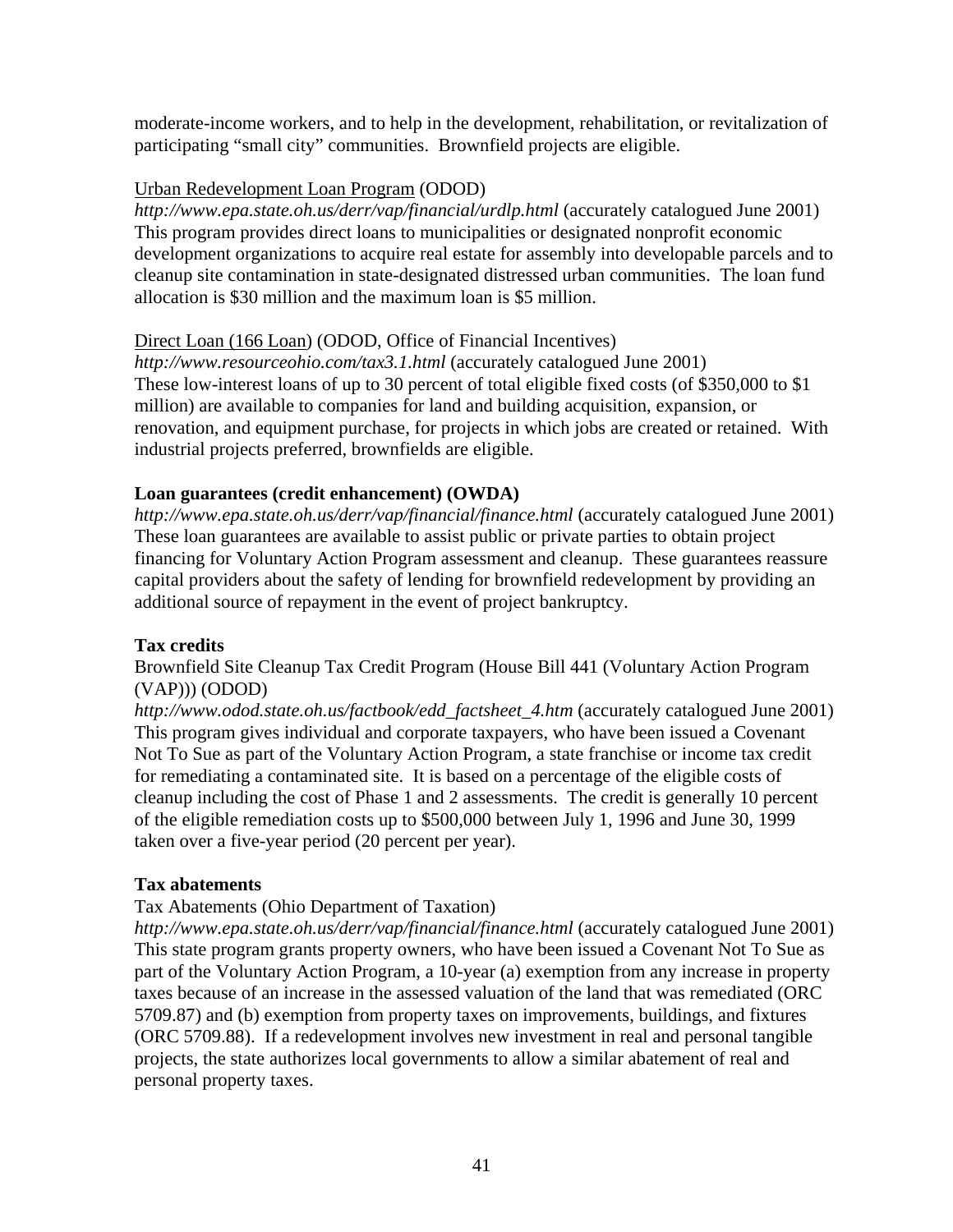## **City of Toledo, Lucas County, and Toledo-Lucas County Port Authority Incentives**

The City, County, and Port Authority take advantage of funding for brownfield redevelopment from the state and federal governments, and also provide their own incentives (for more information, consult the web sites listed in the Key References on page 48).

#### **Tax abatements**

A local government can enter into an agreement to grant a tax abatement for properties that have been issued a Covenant Not To Sue as part of the Voluntary Action Program. The developer must (a) provide the legislative authority of the city with information, such as the number of employees retained and newly hired, and an estimate of the amount of money to be invested for additions or improvements, and (b) agree to spend at least 250 percent of the tax value of the real property both on the project and on hiring new employees or retaining existing jobs. The local government can provide one or more of the following incentives:

- an exemption for up to 10 years of a portion of the assessed value of tangible personal property first used at the property as a result of the incentive agreement;
- an exemption for up to 10 years of a portion of the increase in the assessed valuation of buildings, improvements, structures, and fixtures at the site; and
- provision of up to 10 years for any optimal services or assistance that the local government is authorized to provide.

#### **Non-Conduit Debt Financing**

Certain "non-conduit" components of a brownfield project—such as permanent public improvements like infrastructure—can be paid for by issuing bonds backed by public moneys—General Obligation Bonds (subject to debt limits and other legal requirements) or Special Revenue Bonds (payable from revenues derived from governmental operations (e.g. water or wastewater systems)).

### **Conduit Debt Financing**

The components of a brownfield project that are not eligible to be financed with public debt obligations payable from or secured by taxes or other public revenues may qualify for "conduit" financing—where the local government issues debt obligations payable from and secured by loan or lease payments from the private business owners or developers of the project. Though not backed by public moneys, these bonds can provide federal or state tax advantages to the bondholders or the developer.

### **Tax Increment Financing (TIF)**

A local government can establish a tax increment district for specified periods such as 10 or 20 years, sell Tax Increment Finance bonds, and use the funds to finance the improvements needed to redevelop a brownfield. These improvements generate revenue, from the positive incremental change in property value, which is used to pay off the bonds. In the tax increment district, certain property taxes are abated, but the owner is obliged to make payments in lieu of the abated taxes that instead are dedicated to paying the principal and interest for the Tax Increment Finance bonds.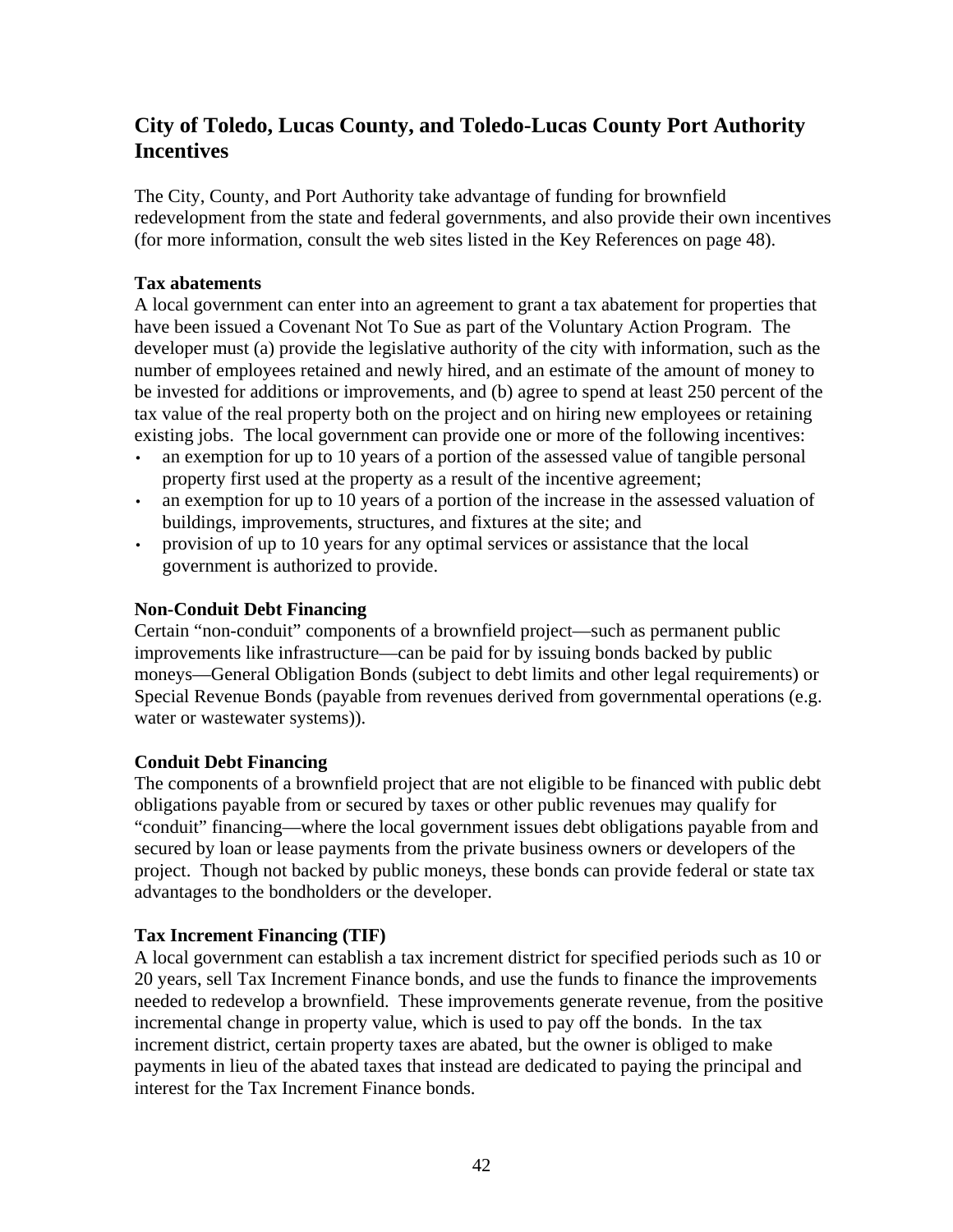#### **Land subsidies**

Under certain circumstances, local governments can acquire and provide land to a developer of a project on advantageous terms and with favorable financing.

#### **Loan guarantees (credit enhancement)**

Like the states, local governments can help a developer to obtain conventional financing by enhancing the security for the developer's funding by pledging certain publicly funded reserves for loan repayments in the event of a brownfield project bankruptcy.

### **Private Lending Institutions**

Private lenders typically include commercial banks and institutional investors accessed through investment bankers. Most private sources have limits on the amount advanced against the completed value of a project inclusive of cleanup costs—usually 50 to 80 percent of the market value. Private lending institutions can exceed these limits when governments provide guarantees for larger percentage advances (Bartsch & Collaton 1997; Page 1997).

#### **Real Estate Investment Trusts (REITs)**

*http://www.nareit.com/* (accurately catalogued June 2001)

REITs (pronounced "reets") are funds comprising the revenues from private investors. The Real Estate Investment Trust acts as the primary investor and owner when purchasing a brownfield property, thereby shielding the investors from liability in excess of the investor's initial monetary input.

#### **Federal Housing Finance Board (FHFB) and Federal Home Loan Bank (FHLBank) System**

*http://www.fhfb.gov* (accurately catalogued June 2001)

The Federal Housing Finance Board, through the Federal Home Loan Bank system that it regulates, provides financing for community and economic development projects. The 12 regional Federal Home Loan Banks are privately capitalized, cooperative, governmentsponsored enterprises created by Congress in 1932. The Federal Home Loan Banks provide their more than 6,500 members (such as commercial banks, savings institutions, credit unions, and insurance companies) with access to economical wholesale credit products. Federal Housing Finance Board Community Investment Program (CIP) funds are targeted to benefit low- and moderate-income families and can be used to finance home purchases and for commercial, infrastructure, or business projects. Community Investment Program funds have been used to finance brownfield redevelopment projects.

Since the mid-1990s, there has been a significant increase in the availability of public and private finance for brownfield redevelopment. The only potential drawback for private companies and individuals is that the sheer number of funding agencies and initiatives can increase the complexity and time involved in securing redevelopment funds. Moreover, in the allocation of public funds, care must be taken to connect brownfield redevelopment that is financed by government spending to broader community goals. These goals are outlined in the next and final section of this report.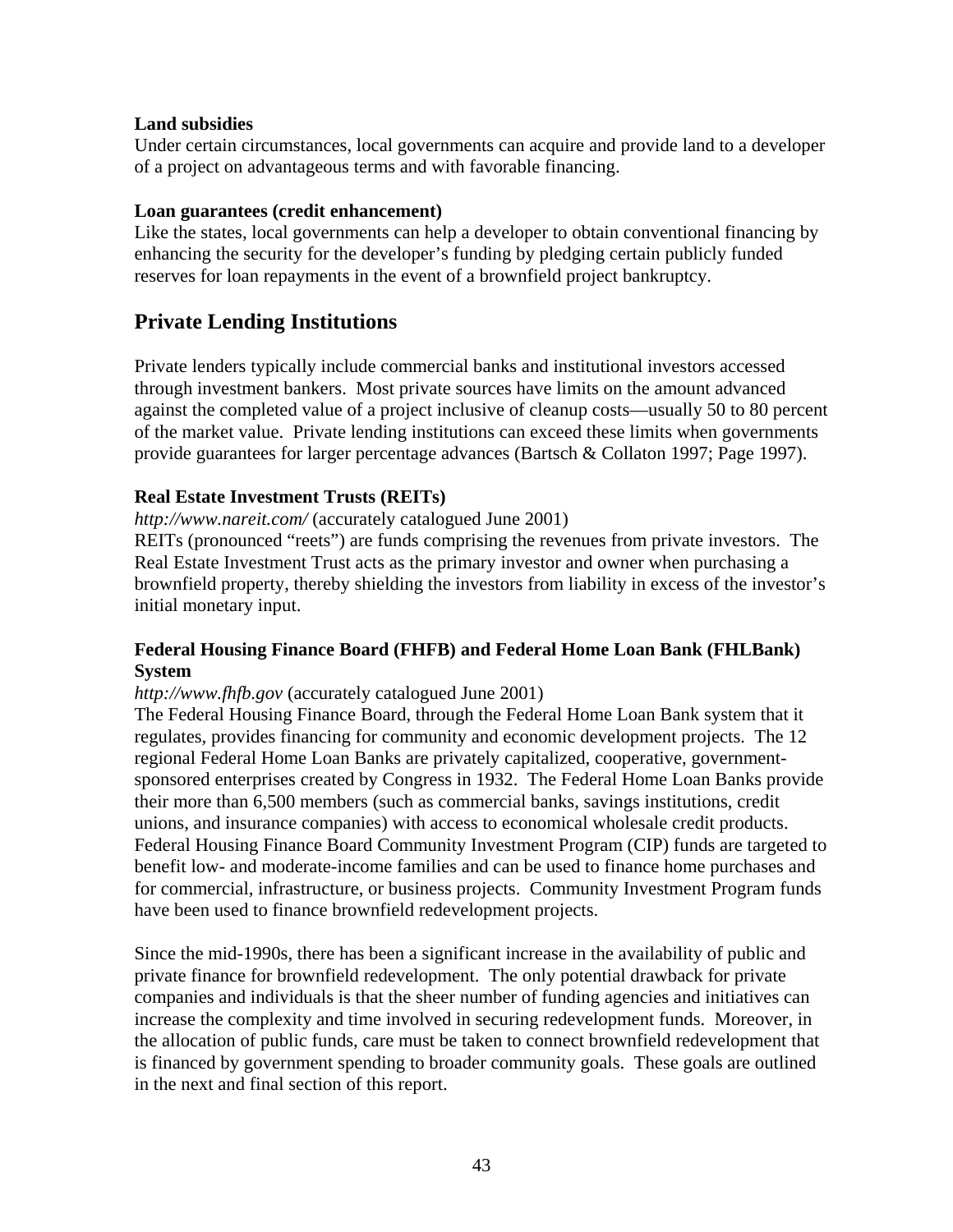### **10. Connecting Brownfield Redevelopment to Broader Community Goals**

Governments at all levels now have policies that actively encourage the cleanup and reuse of brownfields. But further progress is necessary to address the remaining impediments to brownfield redevelopment involving legal liability, regulatory and institutional issues, cleanup standards, and financing remediation and redevelopment. The U.S. Conference of Mayors 2000 survey of 231 cities identified three major issues that continue to present obstacles to brownfield reuse: 1) lack of funding for environmental cleanup, 2) liability problems from federal Superfund legislation, and 3) requirements for expensive environmental assessments.

Overcoming these continued obstacles so that individual brownfields can be redeveloped is certainly the immediate objective of public, private, and neighborhood efforts. But the ultimate aim must be to connect brownfield reuse to broader community goals—job creation and worker training, of course, but also pollution prevention, environmental and public health improvement, central city revitalization, open-space preservation, housing and transportation provision, and upgrading public infrastructure and amenities (Bartsch & Collaton 1997; Greene 1996).

The need for collaborative efforts among governments at all levels working with private and nonprofit/community bodies and individuals to achieve successful brownfield reuse can be daunting. Yet increasing recognition of a common interest in brownfield redevelopment may stimulate the production of the kinds of efforts and resources needed to make the opportunities outweigh the challenges at numerous properties. Many of these brownfields offer opportunities for urban revitalization that can help achieve important social and environmental goals, at the same time as producing potentially significant returns on private investments. And the stakes are high—in the long run, brownfield redevelopment can contribute to creating environmentally, socially, and economically sustainable communities and urban areas for current and future generations.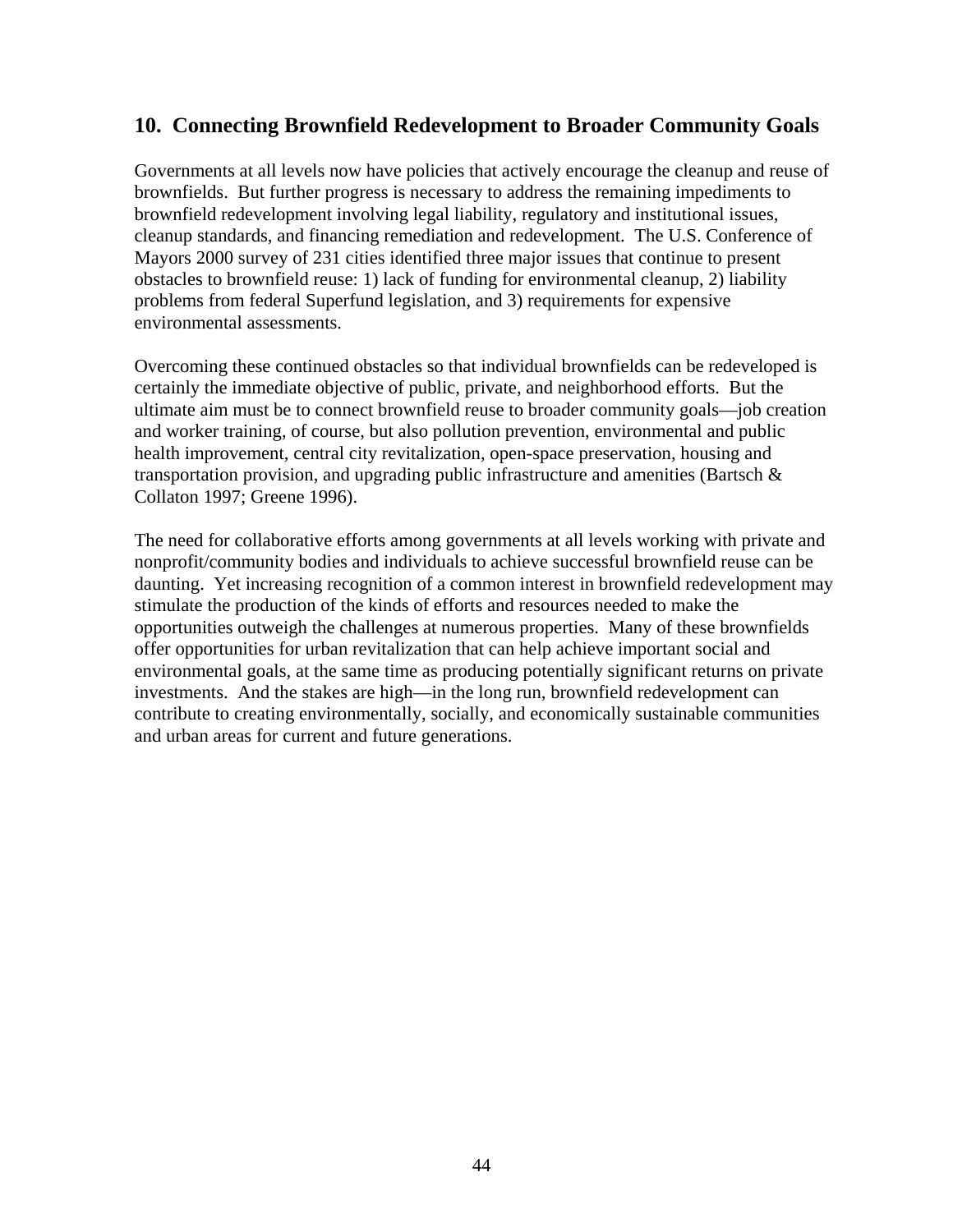#### **11. Key Information Sources on Brownfield Redevelopment**

#### **Selected Books, Reports, Articles**

- Bartsch, Charles and Elizabeth Collaton. 1997. *Brownfields Redevelopment: A Guidebook for Local Governments and Communities*. Washington, DC: Northeast-Midwest Institute for International City/County Management Association.
- Black, J. Thomas. 1994. Recycling Inactive Urban Industrial Sites, in *Urban Growth: Development, Prospects, and Issues*. Washington, DC: Urban Land Institute, 36-48.
- Borak, David and Charles Meek. 1999. *Putting the Pieces Together: Local Government Coordination of Brownfield Redevelopment*. Washington, DC: International City/County Management (ICCM) Association for the Superfund/Brownfield Research Institute.
- City of Toledo. 1996. *Lucas County Contaminated Sites Directory*. Toledo: City of Toledo, Division of Environmental Services.
- Collaton, Elizabeth and Charles Bartsch. 1996. Industrial Site Reuse and Urban Redevelopment-An Overview, *Cityscape*, 2:3, 17-61.
- Gibbons, Juel S., Nii O. Attoh-Okine, and Shonali Laha. 1998. Brownfields Redevelopment Issues Revisited, *International Journal of Environment & Pollution*, 10:1, 151-162.
- Greenberg, Michael and Dona Schneider. 1995. Hazardous waste site cleanup and neighborhood redevelopment: An opportunity to address multiple socially desirable goals, *Policy Studies Journal*, 23:1, 105-112.
- Greene, Kevin. 1996. *Recycling Contaminated Land: A Community Resource Guide*. Chicago, IL: Center for Neighborhood Technology.
- Hanley, Cassandra M. 1995. Developing Brownfields: An Overview, *The Journal of Urban Technology*, 2:2, 1-8.
- Lerner, Steve. 1996. Brownfields of Dreams, *Amicus Journal*, Winter, 17, 15-21.
- Meyer, Peter B. and H. Wade van Landringham. 2000. *Reclamation and Economic Regeneration of Brownfields*. Washington, DC: Economic Development Administration, U.S. Department of Commerce (available at *http://www.doc.gov/eda/pdf/meyer.pdf*).
- Page, William G. 1997. *Contaminated Sites and Environmental Cleanup: International Approaches to Prevention, Remediation, and Reuse*. San Diego: Academic Press.
- Page, William G. and Harvey Z. Rabinowitz. 1994. Potential for Redevelopment of Contaminated Brownfield Sites, *Economic Development Quarterly*, 8:4, 353-363.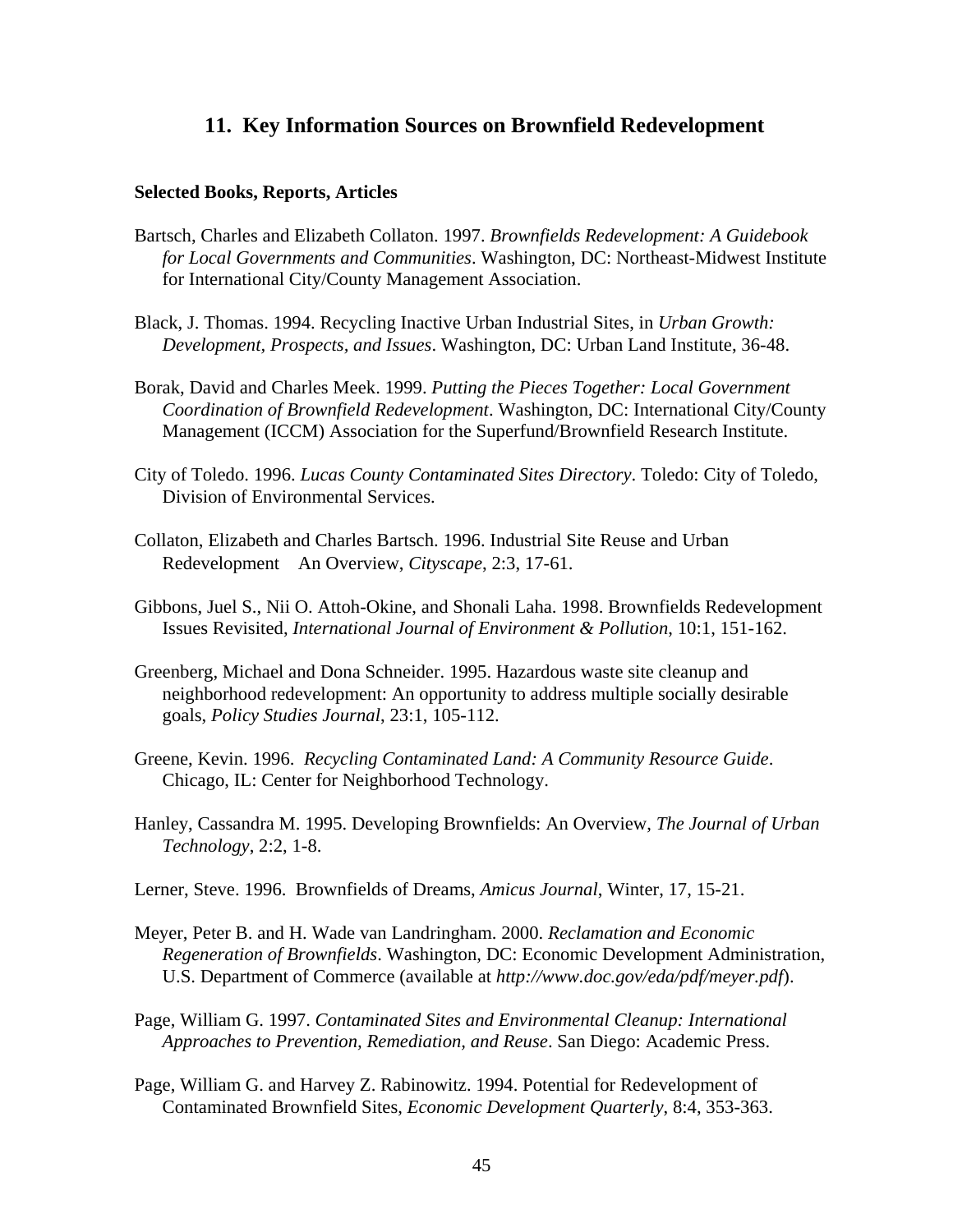Pepper, Edith M. 1997. *Lessons from the Field: Unlocking Economic Potential with an Environmental Key*. Washington, DC: Northeast-Midwest Institute.

Ruben, Barbara. 1995. Fields of Dreams? *Environmental Action*, 26:4, 13-17.

Russ, Thomas H. 2000. *Planning and Redeveloping Brownfields*. New York: McGraw-Hill.

Simons, Robert A. 1998. *Turning Brownfields Into Greenbacks: Developing and Financing Environmentally Contaminated Urban Real Estate*. Washington, DC: Urban Land Institute.

#### **Selected Information Sources on the Internet** (accurately catalogued on June 10, 2001)

#### National

- Association of State and Territorial Solid Waste Management Officials (ASTSWMO) seeks to enhance and promote effective state and territorial waste management programs, and affect national waste management policies. This focus includes Superfund and state cleanup programs, waste management and cleanup activities at federal facilities, and underground storage tank and leaking underground storage tank programs. *http://www.astswmo.org/*
- Brownfields Center run from the Carnegie Mellon University and The University of Pittsburgh tries to improve the brownfield redevelopment process by promoting interdisciplinary scholars to develop and disseminate information. *http://tbc.ce.cmu.edu/*
- Brownfield News.com provides information on brownfields in an effort to promote reuse. *http://www.brownfieldnews.com/*
- Brownfields.com, operated by American Restoration Resources, Inc., a nonprofit corporation, maintains an on-line searchable database where brownfields can be registered and marketed to potential buyers and developers. *http://www.brownfields.com*

Brownfields Non-Profits Network is a network of nonprofit organizations helping to promote the redevelopment of brownfields throughout the U.S.

*http://www.brownfieldsnet.org/*

Center for Public Environmental Oversight (CPEO) promotes public participation in the oversight of environmental activities at federal facilities, private Superfund sites, and other brownfields.

*http://www.cpeo.org/*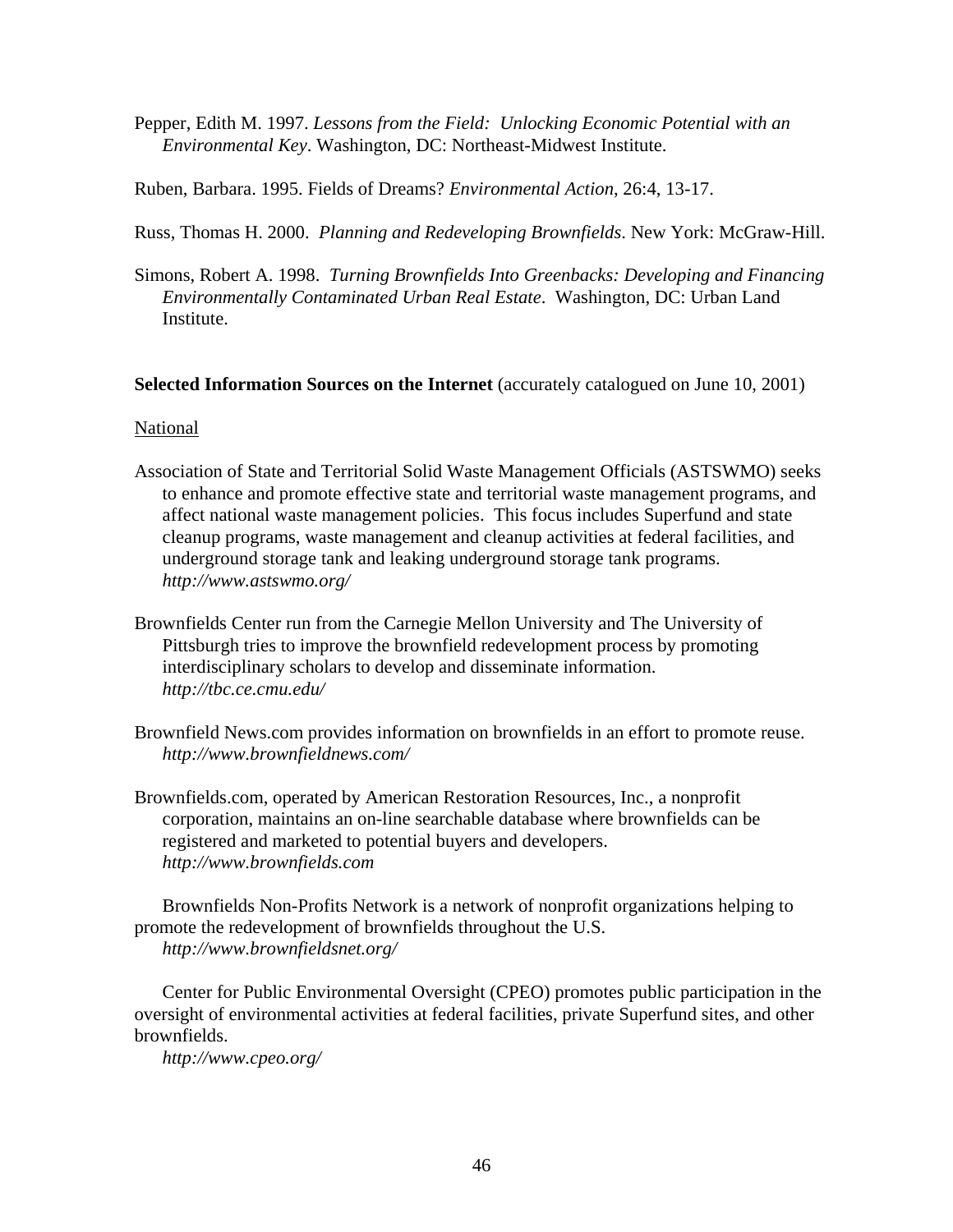- ECS, Inc. provides risk management information for brownfield redevelopment projects. *http://www.ecsuw.com/default.htm; http://204.178.120.25/landreuse/index.htm*
- Environmental News Network (ENN) contains articles on brownfield redevelopment. *http://www.enn.com/*
- General Services Administration (GSA) 2001 homepage for its Brownfield Redevelopment Initiative to identify and redevelop underutilized federal brownfields. *http://bri.gsa.gov/brownfields/home/*
- Great Lakes Regional Online Brownfields Information Network (ROBIN) is an Internet clearinghouse for information about brownfield cleanup and redevelopment across the Great Lakes region of the U.S. and Canada. A product of the Council of Great Lakes Governors Brownfields Project, ROBIN was developed by the Great Lakes Commission to highlight the role of these states and provinces in the regional brownfields arena. *http://www.glc.org/robin/*
- Greenlining Institute promotes brownfield redevelopment in disadvantaged communities. *http://www.greenlining.org/pages/brownfields.html*
- HUD 2001 brownfields home page *http://www.hud.gov/bfields.cfm*
- International City/County Management Association (ICMA) seeks to strengthen the quality of local government through professional management. The ICMA promotes brownfield redevelopment through networking and information dissemination. *http://www.icma.org/go.cfm*
- Institute for Responsible Management is a nonprofit  $501(c)(3)$  organization that charts and facilitates brownfield redevelopment. Its central focus is to support, work with, and help track the significance of the USEPA's Brownfields pilot projects. *http://instrm.org/whatsirm.htm*
- National Brownfields Association provides information on brownfields, runs annual National Deal Flow conferences, and facilitates the working of the national marketplace for brownfield redevelopment. *http://www.bfdealflow.com/bfdealflow/about.htm*
- National Center for Neighborhood and Brownfields Redevelopment, run from the E. J. Bloustein School of Planning and Public Policy at Rutgers University, offers research, education, and help for neighborhood brownfield redevelopment efforts. *http://www.policy.rutgers.edu/brownfields/*
- Northeast-Midwest Institute home page contains information on brownfield redevelopment including research papers by Institute staff. *http://www.nemw.org/brownfields.htm*